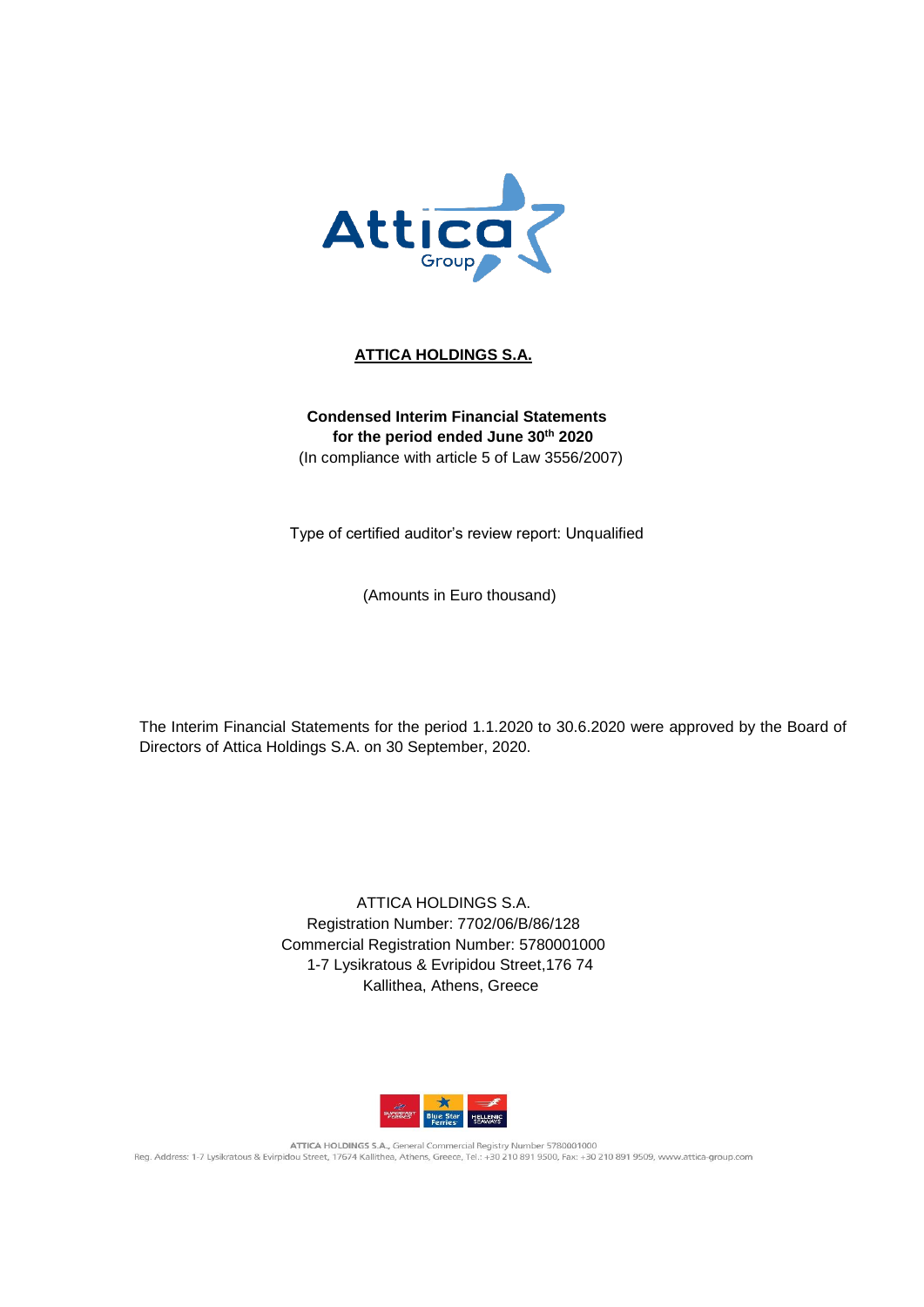

## **Half Year Financial Report (January 1st 2020 to June 30th 2020)**

The present Half Year Financial Report is compiled according to article 5 of Law 3556/2007 and the decisions of the Hellenic Capital Market Commission and includes:

- Statement of the Board of Directors' Members,
- Certified auditor's review report,
- Half Year Report of the Board of Directors for the period 1.1.2020 30.6.2020,
- Condensed Interim Financial Statements (company and consolidated), for the period 1.1.2020 30.6.2020.

The present Half Year Financial Report for the six-month period ended June 30, 2020 was prepared in accordance with article 5 of law 3556/2007 and approved by the Board of Directors of Attica Holdings S.A. on 30<sup>th</sup> September, 2020 and is available on the internet web address [www.attica-group.com,](http://www.attica-group.com/) as well as on the ATHEX website, where it will remain available for a period of at least five (5) years from the date of its drafting and publication.

The concise financial data and information published in the Press, deriving from the financial statements, aim at providing readers with general information on the Company's financial situation and results but do not offer a complete picture of its financial position, the Company and Group financial performance and cash flows, according to the International Financial Reporting Standards.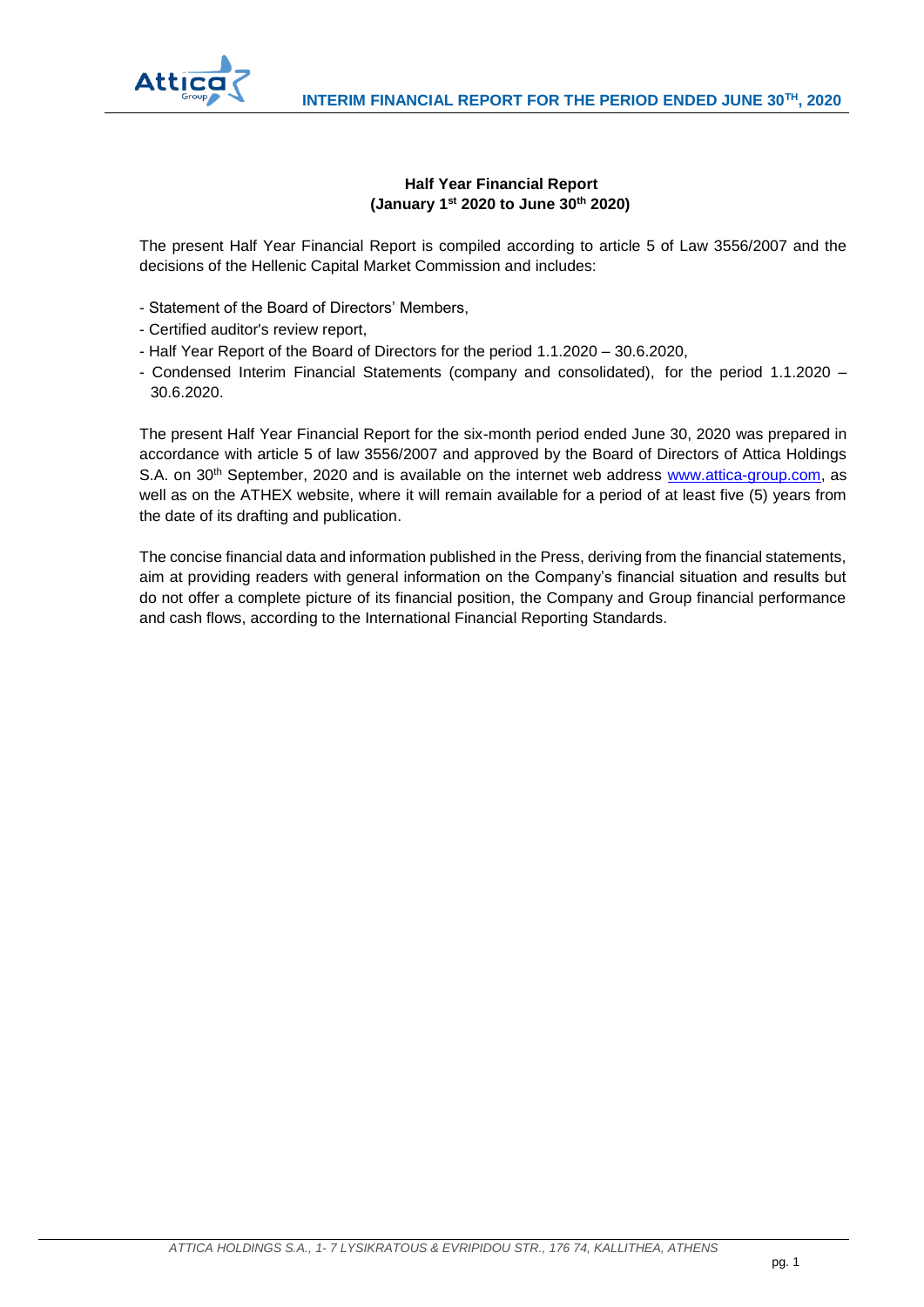

## **CONTENTS Page**

| 1.      |                                                                                                       |  |
|---------|-------------------------------------------------------------------------------------------------------|--|
| 2.      |                                                                                                       |  |
| 2.1.    | New Standards, Interpretations, Revisions and Amendments to existing Standards that are effective and |  |
|         |                                                                                                       |  |
| 2.2.    | New Standards, Interpretations, Revisions and Amendments to existing Standards that have not been     |  |
|         |                                                                                                       |  |
| 3.      |                                                                                                       |  |
| 3.1.    |                                                                                                       |  |
| 3.1.1.  |                                                                                                       |  |
| 3.1.2.  |                                                                                                       |  |
| 3.1.3.  |                                                                                                       |  |
| 3.1.3.  |                                                                                                       |  |
| 3.1.5.  |                                                                                                       |  |
| $4_{-}$ |                                                                                                       |  |
| 4.1.    |                                                                                                       |  |
| 4.2.    |                                                                                                       |  |
| 4.3.    |                                                                                                       |  |
| 5.      |                                                                                                       |  |
| 5.1.    |                                                                                                       |  |
| 6.      |                                                                                                       |  |
| 6.1.    |                                                                                                       |  |
| 6.1.1.  | Intercompany transactions between Attica Holdings S.A. and the companies of Marfin Investment Group   |  |
|         |                                                                                                       |  |
| 6.2.    |                                                                                                       |  |
| 6.3.    |                                                                                                       |  |
| 7.      |                                                                                                       |  |
| 7.1.    |                                                                                                       |  |
| 7.2.    |                                                                                                       |  |
| 7.3.    |                                                                                                       |  |
| 7.4.    |                                                                                                       |  |
| 7.5.    |                                                                                                       |  |
| 7.6.    |                                                                                                       |  |
| 7.7.    |                                                                                                       |  |
| 7.8.    | Share in net profit (loss) of companies accounted for under the equity method 44                      |  |
| 7.9.    |                                                                                                       |  |
| 7.10.   |                                                                                                       |  |
| 7.11.   |                                                                                                       |  |
|         |                                                                                                       |  |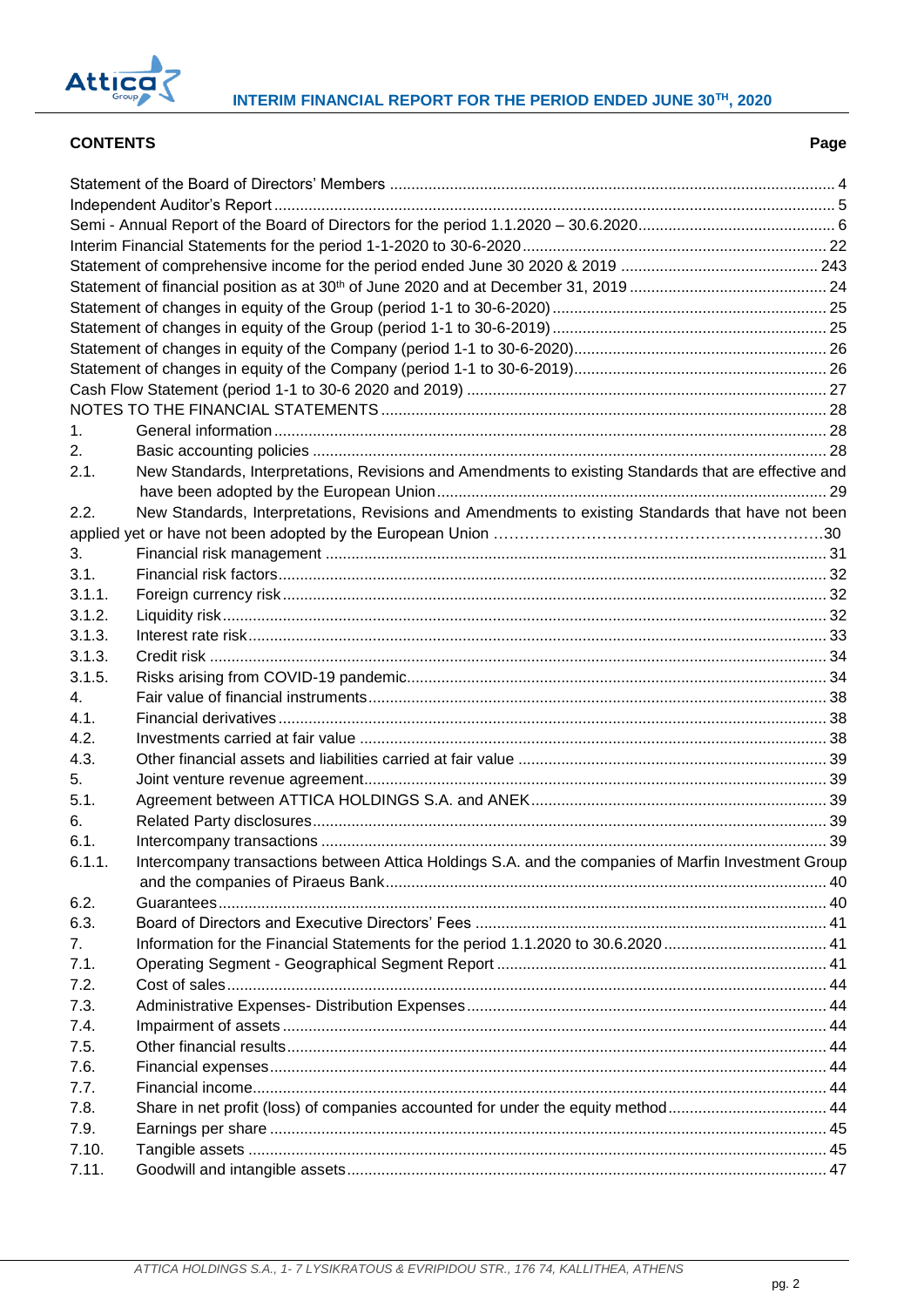

## INTERIM FINANCIAL REPORT FOR THE PERIOD ENDED JUNE 30TH, 2020

| 7.12. |                                                                                                               |  |
|-------|---------------------------------------------------------------------------------------------------------------|--|
| 7.13. |                                                                                                               |  |
| 7.14. |                                                                                                               |  |
| 7.15. |                                                                                                               |  |
| 7.16. |                                                                                                               |  |
| 7.17. |                                                                                                               |  |
| 7.18. |                                                                                                               |  |
| 7.19. |                                                                                                               |  |
| 7.20. |                                                                                                               |  |
| 7.21. |                                                                                                               |  |
| 7.22. |                                                                                                               |  |
| 8.    |                                                                                                               |  |
| 8.1.  |                                                                                                               |  |
| 8.2.  |                                                                                                               |  |
| 9.    |                                                                                                               |  |
| 10.   |                                                                                                               |  |
|       | Report on Appropriation of Funds from the issuance of Common Bond Loan Euro 175,000,000 for the period        |  |
|       |                                                                                                               |  |
|       | Report on Actual Findings of Agreed upon Procedures on "Report on Appropriation of Funds from the issuance of |  |
|       |                                                                                                               |  |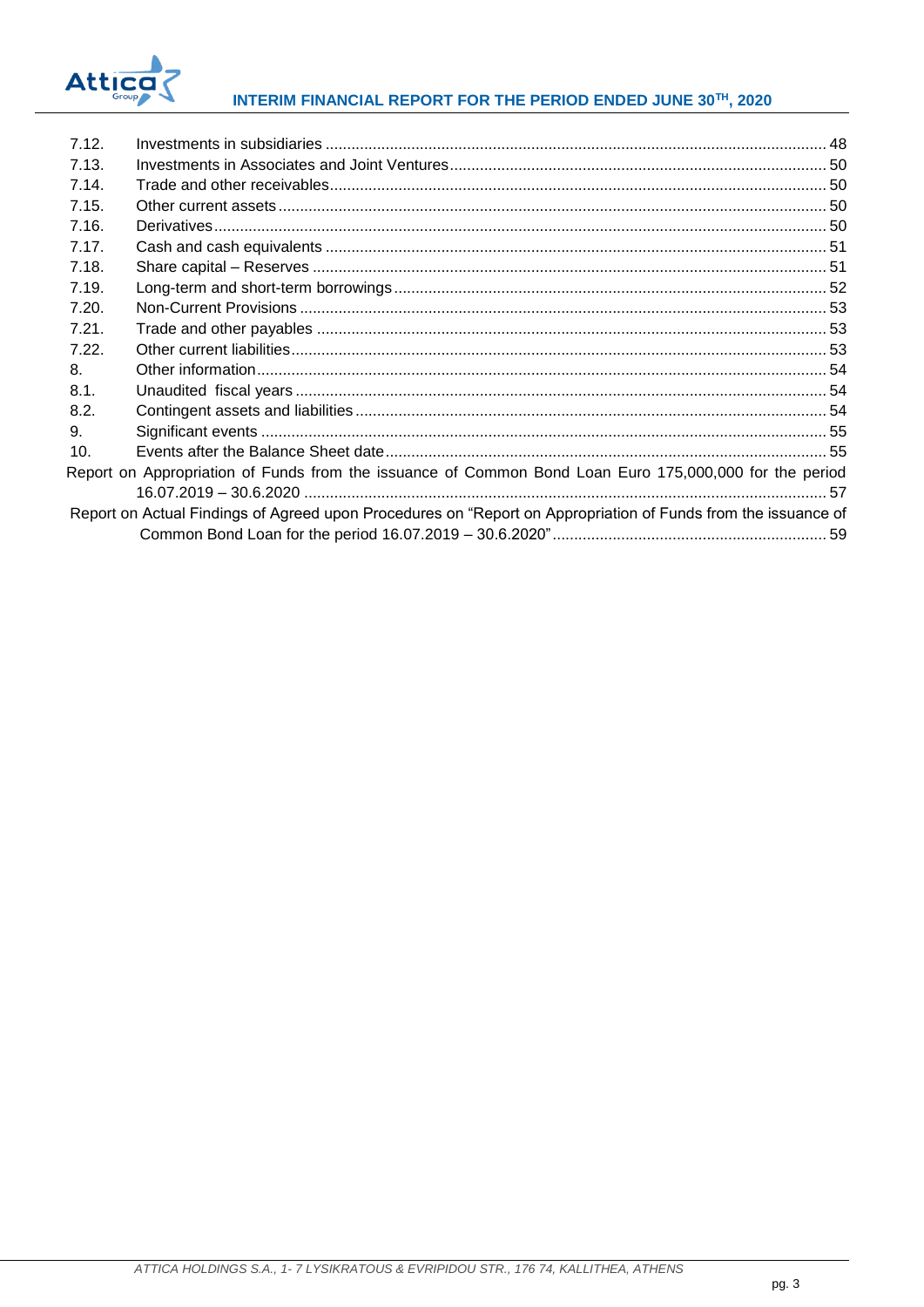

 **INTERIM FINANCIAL REPORT FOR THE PERIOD ENDED JUNE 30TH, 2020**

## **Statement of the Board of Directors' Members (In accordance with article 4, par. 2 of Law 3556/2007)**

<span id="page-4-0"></span>The members of the Board of Directors of ATTICA HOLDINGS S.A.:

- 1. Kyriakos Magiras, Chairman of the Board of Directors,
- 2. Spiros Paschalis, Chief Executive Officer and

3. Michael Sakellis, Director, Non-Executive Member, having been specifically assigned by the Board of Directors,

In our above mentioned capacity declare that:

a) the accompanying financial statements of ATTICA HOLDINGS S.A. for the period of 1.1.2020 to 30.6.2020 drawn up in accordance with the applicable accounting standards, reflect in a true manner the assets and liabilities, equity and results of ATTICA HOLDINGS S.A. as well as of the companies included in Group consolidation, taken as a whole, according to par. 3 - 5 of article 5 of L. 3556/2007 and the authorizing decisions of the Board of Directors of the Hellenic Capital Market Commission,

b) the accompanying report of the Board of Directors reflects in a true manner the development, performance and financial position of ATTICA HOLDINGS S.A., and of the companies included in Group consolidation, taken as a whole, including the description of the principal risks and uncertainties,

c) the semi-annual financial statements were approved by the Board of Directors on 30<sup>th</sup> September, 2020 and are available in the internet on the web address www.attica-group.com.

Kallithea, 30<sup>th</sup> September 2020

Confirmed by

**Kyriakos D. Magiras Spiros Ch. Paschalis Michael G. Sakellis**

 **Chairman of the B.O.D. Chief Executive Officer Authorized Director I.D. No: ΑΚ109642 I.D. No: ΑΒ215327 I.D. No: Χ643597**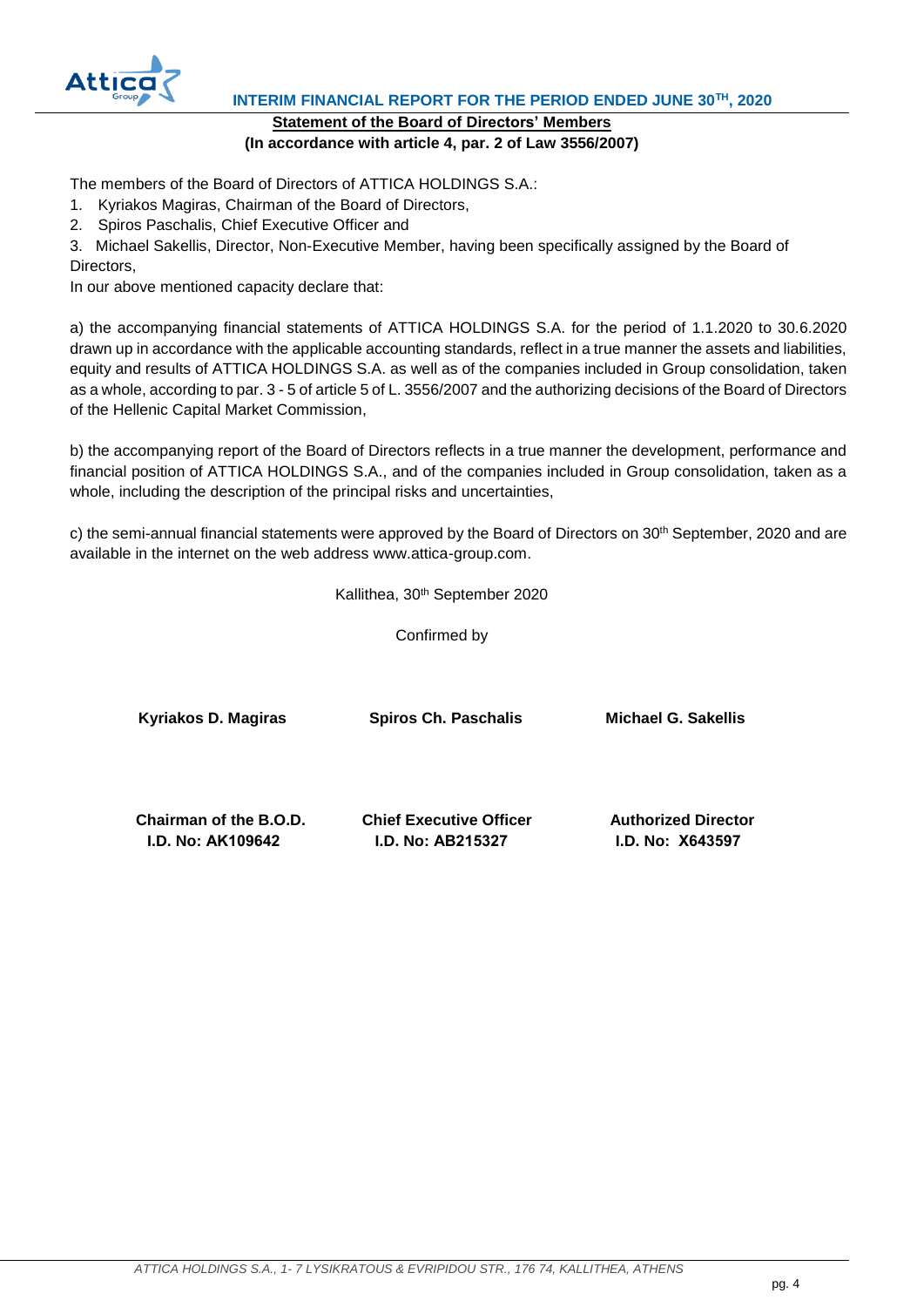

## <span id="page-5-0"></span>**Independent Auditor's Report To the Board of Directors of ATTICA HOLDINGS S.A.**

## **Review Report on Interim Financial Information**

#### **Introduction**

We have reviewed the accompanying condensed separate and consolidated statement of financial position of ATTICA HOLDINGS S.A., as of 30 June 2020 and the related condensed separate and consolidated income statements and statements of comprehensive income, statement of changes in equity and cash flows for the sixmonth period then ended, and the selected explanatory notes that comprise the interim condensed financial information, which forms an integral part of the six-month financial report under Law 3556/2007.

Management is responsible for the preparation and fair presentation of this interim condensed financial information, in accordance with the International Financial Reporting Standards, as adopted by the European Union and apply for Interim Financial Reporting (International Accounting Standard "IAS 34"). Our responsibility is to express a conclusion on these interim condensed financial statements based on our review.

#### **Scope of Review**

We conducted our review in accordance with International Standard on Review Engagements 2410, "Review of Interim Financial Information Performed by the Independent Auditor of the Entity". A review of interim financial information consists of making inquiries, primarily of persons responsible for financial and accounting matters, and applying analytical and other review procedures. A review is substantially less in scope than an audit conducted in accordance with International Standards on Auditing, as incorporated into the Greek Legislation, and consequently, does not enable us to obtain assurance that we would become aware of all significant matters that might be identified in an audit. Accordingly, we do not express an audit opinion.

#### **Conclusion**

Based on our review, nothing has come to our attention that causes us to believe that the accompanying interim condensed financial information is not prepared, in all material respects, in accordance with IAS 34.

## **Report on Other Legal and Regulatory Requirements**

Based on our review, we did not identify any material misstatement or error in the representations of the members of the Board of Directors and the information included in the six-month Board of Directors Management Report, as required under article 5 and 5a of Law 3556/2007, in respect of accompanying separate and consolidated condensed interim financial information.

> Athens, 30 September 2020 The Certified Public Accountant

> > Manolis Michalios SOEL Reg. No 25131



Chartered Accountants Management Consultants<br>56, Zefirou str., 175 64 Palaio Faliro, Greece<br>Registry Number SOEL 127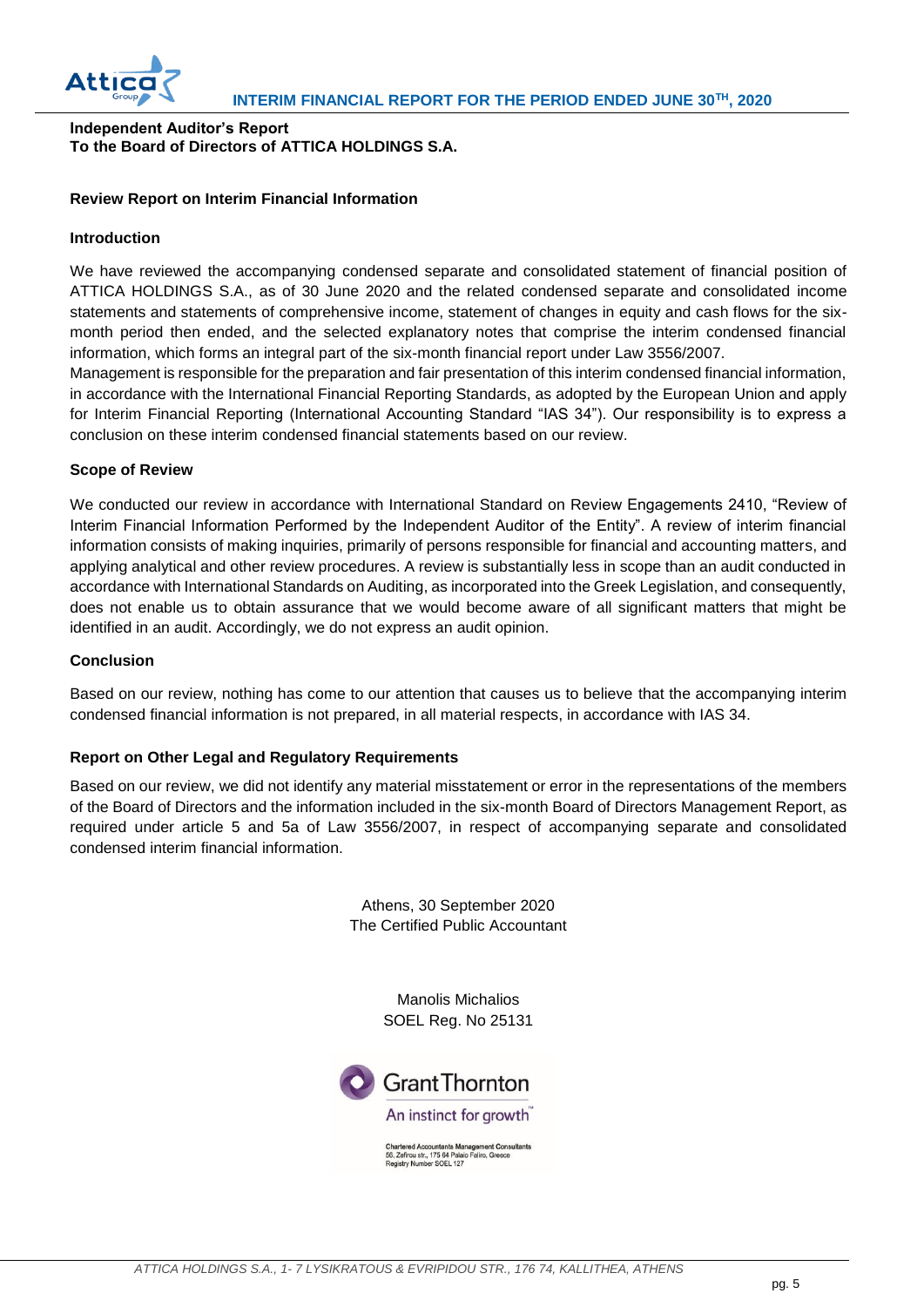

## **Semi - Annual Report of the Board of Directors for the period 1.1.2020 – 30.6.2020**

(Article 5 of Law 3556/2007)

<span id="page-6-0"></span>The present Board of Directors Semi-Annual Report of Attica Holdings S.A. (hereinafter referred to as "the Company" or "the Group" or Attica Group") has been prepared according to the relevant provisions of Law 3556/2007 (Article 5) and the delegated decisions of the Hellenic Capital Market Commission and is included the interim financial statements and other data and statements required by legislation in the semi-annual Financial Report for the period 1.1.2020 - 30.6.2020.

Since Attica Group also prepares consolidated financial statements, the present Report is unified and focuses on the consolidated financial data of the Company and its subsidiaries with references to particular financial data (nonconsolidated), only insofar as considered necessary to facilitate better understanding of the content. The present Report records financial information and performance for the first half of 2020 and describes significant events taking place within this period as well as the estimates regarding the developments taking place in the second half of the current year. Moreover, it describes the main risks and uncertainties potentially faced by the Group in the second half of the year and records significant transactions between the Company and its related parties.

The required items are presented below per thematic unit as follows:

## **SECTION A**

## **FINANCIAL DEVELOPMENTS AND PERFORMANCE FOR THE PERIOD 1.1.2020-30.6.2020**

## **1. Activities Overview**

The fleet of the Group includes thirty (30) vessels, twenty (20) of which are conventional Ro-Pax ferries, nine (9) highspeed vessels and one (1) Ro-Ro vessel. All vessels are owned by the Group except one (1) passenger - vehicle vessel, which is long-term bareboat chartered.

The Group's turnover in the first half of 2020 amounted to Euro 117.00 million and the Group's EBITDA amounted to Euro 1.94 million against turnover of Euro 164.01 million and EBITDA Euro 15.50 million in the first half of 2019.

The decrease in the Group's turnover in the first half of 2020 compared to the corresponding six-month last year period is due to the decrease in its traffic volumes, as analytically described in the following section **"Operating Markets and Traffic Volumes",** as a consequence of the COVID-19 pandemic.

## **2. Operating Markets and Traffic Volumes**

The restrictive measures imposed on free movement of passengers and vehicles since mid-March 2020 in an attempt to limit the spread of the COVID-19 coronavirus pandemic, as well as the reduced passenger protocol set for vessels following the lifting of the restrictive measures, decreased the Group's traffic volume.

More specifically, the traffic volume in the first half of 2020 amounted to 1.1 million passengers (2.5 million passengers in the first half of 2019), 183 k private vehicles (341 k private vehicles in the first half of 2019) and 162 k freight units (192 k freight units in the first half of 2019). Vessels routes for the first half of 2020 numbered 4,446 (6,683 in the first half of 2019).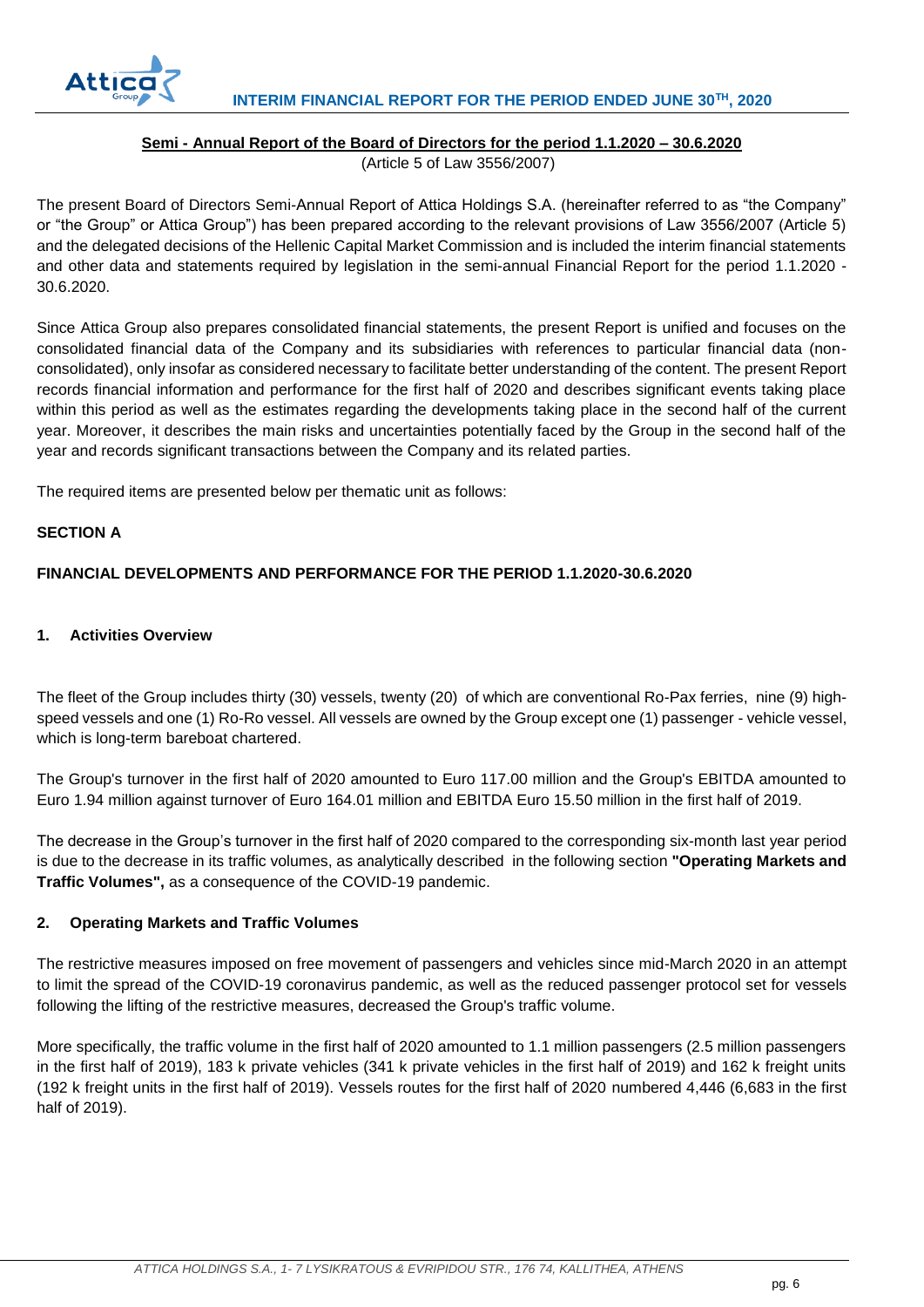

## More specifically:

Regarding International routes (Patra – Igoumenitsa – Ancona route and Patra – Igoumenitsa – Bari route), the traffic volumes of the Superfast vessels decreased compared to the corresponding last year period by 75.18% in passengers, 78.66% in private vehicles and 7.86% in freight units. Routes in the Adriatic Sea decreased by 7.81% as compared to the corresponding last year period.

As far as the Greek domestic sea routes are concerned, Attica Group operated in Piraeus-Cyclades, Piraeus - Dodecanese, Piraeus – Crete and Piraeus- Northern Aegean Sea, as well as in the markets of the Saronic Gulf and Sporades Islands.

Based on the Company's data, the traffic volume on domestic routes decreased compared to the corresponding period last year by 57.28% for passengers, by 43.06% for private vehicles and by 18.65% in freight units. Vessel routes decreased by 35.60% compared to the corresponding period last year.

It is also noted that Attica Group cooperates with ANEK S.A. via the Joint Venture Revenue Agreement "Anek S.A. – Superfast Endeka (Hellas) Inc" for the joint service of vessels of two companies along the international routes of the Adriatic Sea (Greece- Italy), as well as regarding the domestic routes of Crete.

The effects of the pandemic on traffic volume are analytically described in section D **"MAIN RISKS AND UNCERTAINTIES".**

## **3. Groups Financial Results**

The Group's turnover in the first half of 2020 amounted to Euro 117.00 million compared to Euro 164.01 million in the corresponding period last year and the Group's EBITDA amounted to Euro 1.94 million against corresponding earnings of Euro 15.50 million in the first half of 2019.

The Group's operations per geographical segment are as follows:

In the domestic market, the Group operated in Cyclades, Dodecanese, Crete and Northern Aegean, as well as in the markets of the Saronic Gulf and Sporades Islands.

Revenue from the domestic market stood at Euro 84.96 mln in the first half of 2020, as compared to Euro 121.60 mln for the corresponding period in 2019, decreased by 30.13%.

In the International routes, Attica Group operated along the Patra – Igoumenitsa – Ancona route and the Patra – Igoumenitsa – Bari route. In the first half of 2020, revenue from the Adriatic market stood at Euro 32.03 mln against Euro 42.41 mln the corresponding period in 2019, decreased by 24.48%.

#### Operating expenses and other figures

In the first half of 2020, in the context of addressing the COVID-19 pandemic, the Management, decreased the Vessels routes and took a number of measures to reduce the Group's operating expenses, while, in addition, a decrease in marine fuel prices was recorded in the same period. These factors led to the reduction in the Group's operating expenses to Euro 118.89 million versus Euro 146.15 million in the first half of 2019.

Administrative expenses of the Group amounted to Euro 12.81 million from Euro 13.66 million in the corresponding period last year. Distribution expenses decreased to Euro 6.54 million compared to Euro 9.59 million in the first half of 2019.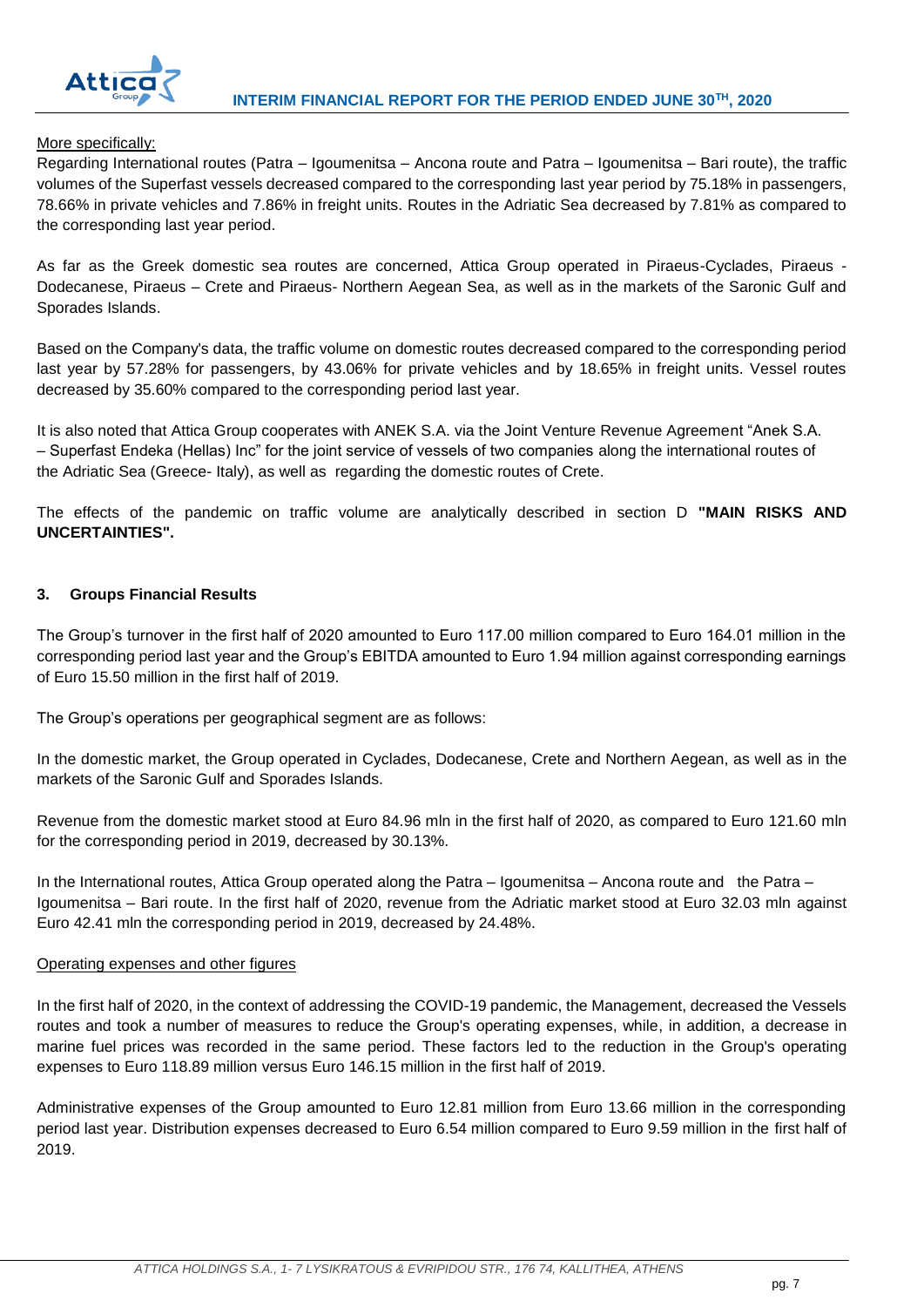

The decrease in distribution expenses is mainly due to the reduction of commission expenses (related to the decrease in turnover) while the reduction in administrative expenses is due to the measures taken by the Management in the context of addressing the COVID-19 pandemic.

In the first half of 2020, other financial results mainly include a loss of Euro 12.51 million arising from hedging transactions of fuel prices versus profit of Euro 1.3 million arising from the corresponding period last year from hedging operations risk of changes in fuel prices. Analytical information about the hedging transactions of part of the risk of changes in fuel prices is presented in the Notes to the interim financial statements for the period 01.01.2020-30.06.2020 in the section "Financial Derivatives".

Financial expenses amounted to Euro 7.07 million compared to Euro 6.65 million in the corresponding period last year. The change is mainly due to the increase in the balance of loans compared to the corresponding period 2019.

The item "Gains/(losses) from companies consolidated under the equity method" includes the Group's share in the results of Africa Morocco Links (AML), which amounts to profit of Euro 0.33 million.

The parent Company's participating interest in all subsidiaries of the Group stands at 100%.

As a result of the significant reduction of the Group's traffic volume due to the effects of the COVID-19 pandemic in the first half of 2020, losses arose after taxes amounting to Euro 40.96 million compared to losses of Euro 11.05 million in the corresponding period last year.

It should be taken into account that the Group's revenues are highly seasonal. The highest volume traffic for passengers and vehicles is observed during the months July to September, while the lowest volume traffic for passengers and vehicles is observed between November and February. In contrast, freight sales are not significantly affected by seasonality.

## **4. Group's Statement of Financial Position and Cash Flows items**

As at 30.06.2020, tangible assets of the Group amounted to Euro 687.75 mln versus Euro 688.00 mln as at 31 December 2019 and mainly relate to the vessels owned by the Group.

The item "Goodwill" amounting to Euro 10.78 mln (Euro 10.78 mln in 2019) arose from the acquisition of HSW.

Intangible Assets of the Group amounting to Euro 10.64 mln (Euro 10.62 mln on 31.12.209) include the costs of research and the Group's trademarks registration and the fair value of the trademark of the acquired company HSW, as well as Software Programs, which include the cost of developing ticket booking systems and the cost of purchasing and developing the Group's Integrated Information System.

The account "Investment in affiliate companies" amounting to Euro 5.19 mln (Euro 4.87 mln on 31.12.2019) relates to the Group's holding in affiliate company Africa Morocco Links (AML), which is consolidated under the Equity method.

On 30.06.2020, the account "Trade and Other Receivables" in current assets presents an increase compared to 31.12.2019 (Euro 79.18 mln versus Euro 64.40 mln), mainly due to deferral of collections due to COVID-19

"Other current assets" stood at Euro 42.26 mln in the first half of 2020, against Euro 43.45 mln on 31.12.2019.

Derivative financial assets amounting to Euro 0.84 mln (Euro 3.38 mln as at 31.12.2019), as well as derivative financial liabilities amounting to Euro 18.63 mln, refer to hedging part of the fuel price fluctuation risk and are measured at fair value. The relative information is included in the Notes to the interim financial statements for the period 01.01.2020- 30.06.2020 in the section "Financial Derivatives".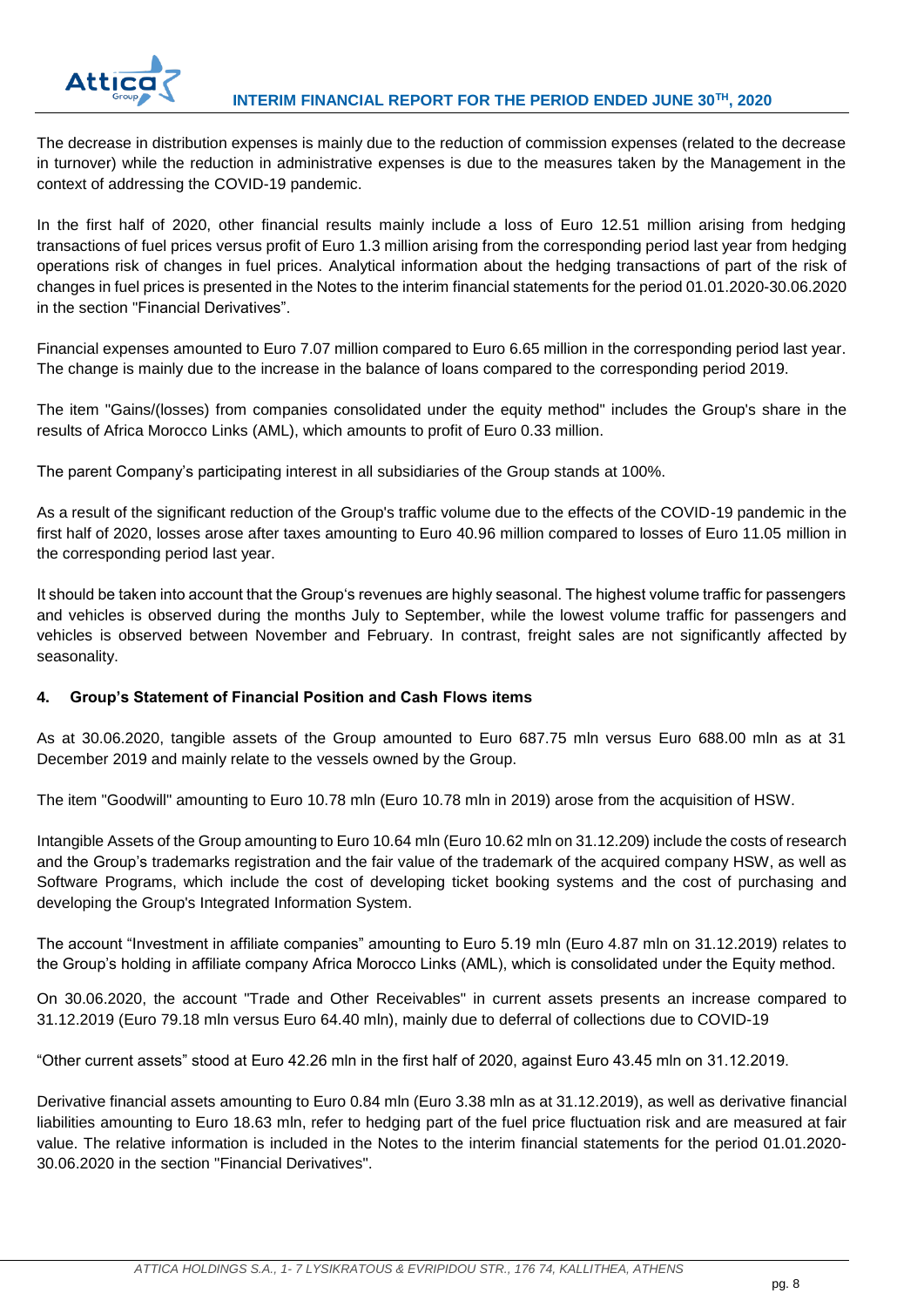

Cash and cash equivalents for the Group amounted to Euro 68.72 mln against Euro 105.33 mln on 31.12.2019. In the first half of 2020, cash and cash equivalents were used for installation of scrubbers on two (2) vessels of the Group amounting to Euro 11.5 mln, as well as for repayment of installments of the Group's long-term loans amounting to Euro 2.84 mln and Euro 0.9 mln for finance leases.

The Group's equity amounted to Euro 372.57 mln against Euro 431.98 mln on 31.12.2019.

On 30.06.2020, the Group long-term borrowings stood at Euro 395.54 mln against Euro 391.70 mln on 31.12.2019 and short-term borrowings stood at Euro 12.18 mln against Euro 19.06 mln on 31.12.2019.

On 30.06.2020, the account "Trade and other payables" amounted to Euro 38.79 mln against Euro 36.14 mln on 31.12.2019. The increase is mainly due to dry-docking of vessels, as well as to settling liabilities to the suppliers, in the framework of the measures taken by the Company's Management to address the effects of the COVID-19 pandemic.

The account "Other current liabilities" amounted to Euro 66.66 mln against Euro 52.50 mln on 31.12.2019. The increase is due to deferred revenue, which includes tickets that were issued until 30.6.2020 and which have not been used, as well as postponement of payments of tax and insurance obligations under the support measures taken by the Greek state to address the effects of the COVID-19 pandemic.

## Cash Flows

In the first half of 2020, positive cash flows (inflows) from operating activities stood at Euro 0.53 mln against negative cash flows (outflows) Euro 4.02 mln in the corresponding period last year. The difference is due to the change in working capital related to operating activities compared to the last year period.

In the first half of 2020, cash flows from investing activities produced outflows standing at Euro 23.34 mln versus Euro 10.57 mln in the corresponding period last year. The increase is mainly due to installation of scrubbers on two vessels of the Group.

In the first half of 2020 cash flows from financing activities produced outflows of Euro 13.82 mln compared to outflows of Euro 0.66 mln in the corresponding period last year. The change is mainly due to distribution of profit and optional reserves, according to the decision of the Extraordinary General Meeting held on 18.12.2019, in the first half of 2020.

## Financial Ratios (alternative performance measure "**APMs**")

The mail financial ratios of the Group are presented below as follows:

|                                     | 30.06.2020 | 30.6.2019 |
|-------------------------------------|------------|-----------|
| <b>General Liquidity</b>            |            |           |
| <b>Total Current Assets</b>         | 1,43       | 0,86      |
| <b>Total Short Term Liabilities</b> |            |           |
| <b>Debt-equity Ratio</b>            |            |           |
| <b>Total Equity</b>                 | 0,69       | 0,90      |
| <b>Total Liabilities</b>            |            |           |
| <b>Gearing Ratio</b>                |            |           |
| Net Debt                            | 0,48       | 0,43      |
| <b>Total Capital Employed</b>       |            |           |
| Net Debt                            | 5,26       | 5,04      |
| <b>EBITDA</b>                       |            |           |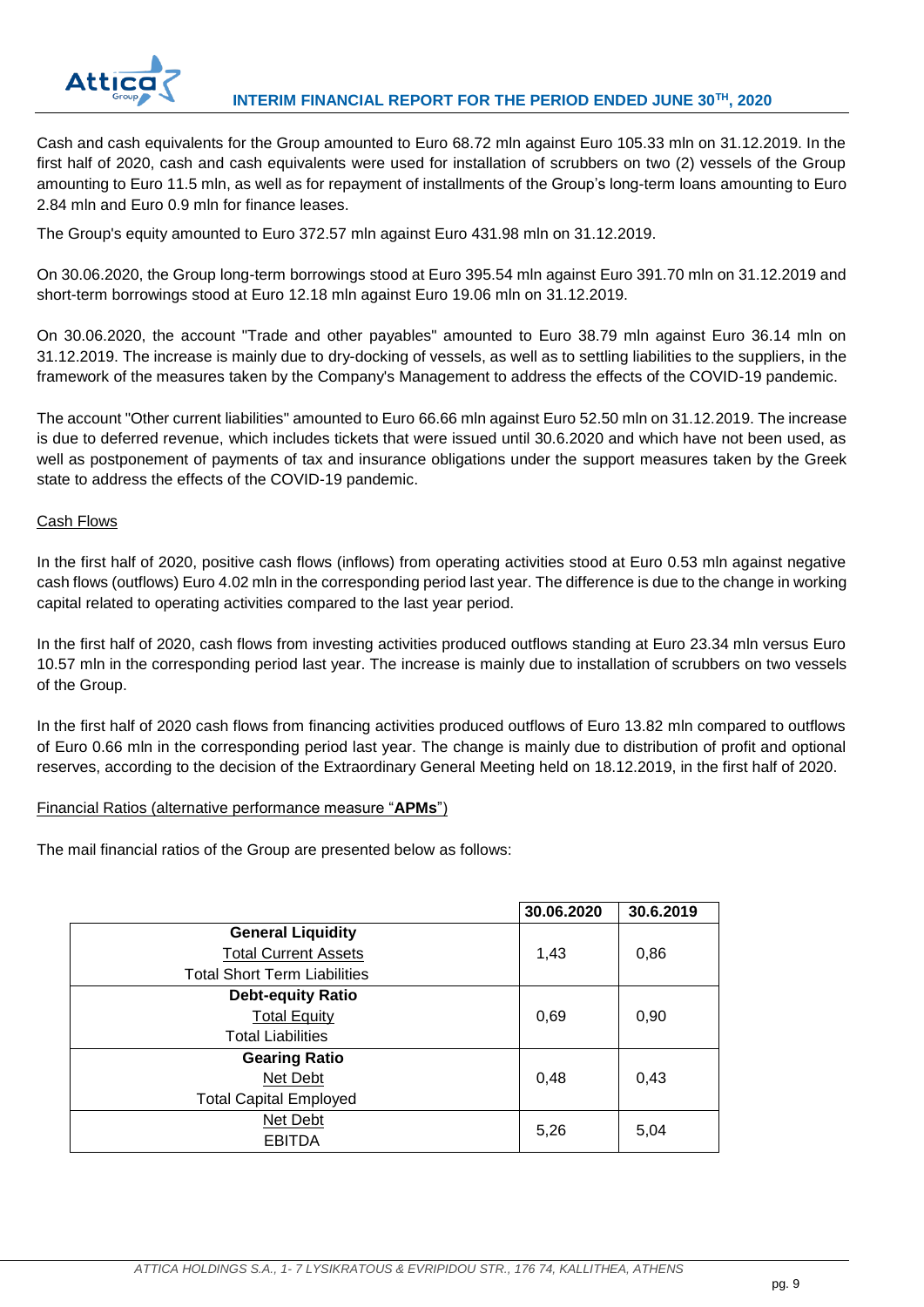

## Definitions/Conciliations APMs

General Liquidity and Debt-Equity Ratio arise from the Group's balance sheet items. EBITDA ratio (Earnings before Interest, Taxes, Depreciation and Amortization is intended to provide useful information in order to analyse the Group's operating performance.

Gearing Ratio is used to evaluate the capital structure of the Group and the capacity to leverage. Net debt is defined as short-term borrowings plus long-term borrowings plus short-term portion of long-term borrowings less cash and cash equivalents. Total Capital Employed is defined as Net Debt plus Equity.

Net Debt/EBITDA is used as another planning tool of the Group's appropriate capital structure in relation to the ability to generate future cash flows and operating profit. Net Debt and EBITDA are defined above. The calculation of the ratio takes into account Attica Group EBITDA of the last twelve months (period 1.7.2019 - 30.6.2020) and is compared with the corresponding previous period.

## **5. Financial Results of the parent company.**

Attica Holdings S.A. is a Holding Company and as such, its income arises from dividends it receives from its subsidiaries and interests.

Administrative expenses of the Company amounted to Euro 0.50 mln (Euro 0.61 mln in the first half of 2019) while financial expenses, which mainly concern the interest arising from the common bond loan issued in July 2019, amounted to Euro 3.34 mln (Euro 0.45 mln in the corresponding period last year).

In the first half of 2020, the Company recorded losses after taxes of Euro 3.75 mln, compared to losses of Euro 1.05 mln in the corresponding period last year.

On 30.06.2020, the Company's participating interests amounted to Euro 688.51 mln compared to Euro 674.55 mln on 31.12.2019. The Company measures its participating interests at fair value.

On 30.06.2020, "Other current assets" amounted to Euro 1.87 mln against Euro 10.35 mln on 31.12.2019 due to decreased receivables from affiliated companies.

On 30.06.2020, cash and cash equivalents amounted to Euro 9.23 mln against Euro 56.97 mln on 31.12.2019. The decrease is due to the capital increases in subsidiaries in order to improve their working capital and install scrubbers on the Group vessels in accordance with the terms of the approved common bond loan. The Company's equity amounted to Euro 501.31 mln against Euro 550.58 mln on 31.12.2019.

On 30.06.2020, the Company's long-term loan liabilities amounted to Euro 174.84 mln (Euro 174.58 mln on 31.12.2019) which relate to the issuance of the common bond loan in July 2019.

Attica Holdings S.A. is subsidiary of MARFIN INVESTMENT GROUP HOLDING S.A. (MIG).

There are no shares of the parent company owned by Attica Holdings S.A. or its subsidiaries.

Subsidiaries of Attica Holdings S.A., key financial sizes of the Group's interim financial statements as well as Accounting Policies applied by the Group are analytically presented in "Notes to the Financial Statements" which constitute an integral part of this Semi - Annual Financial Report.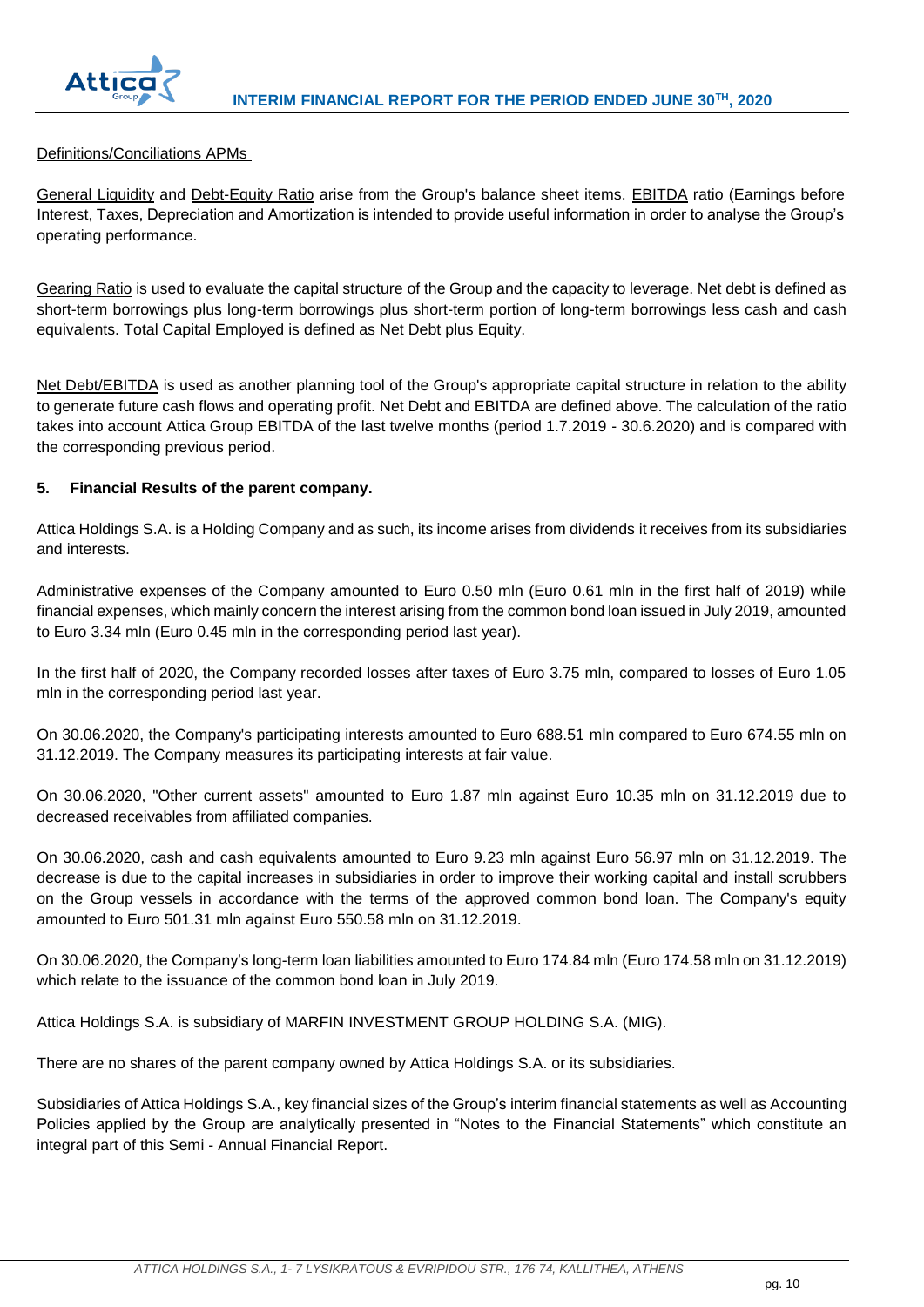

## **6. Significant transactions with related parties**

#### Transactions between the Company and its related parties

This unit includes the most significant transactions between the Company and its related parties as defined by IAS 24.

In particular, transactions performed by Attica Holdings S.A. with affiliated companies of the Group within the period 1.1.2020 – 30.06.2020 are as follows:

The parent company participated in the share capital increase of by 100% subsidiaries BLUE STAR FERRIES M.S.A., HELLENIC SEAWAYS M.S.A., SUPERFAST ENDEKA INC, SUPERFAST TWO INC. and TANGIER MARITIME INC. with an amount of Euro 31,346 k, Euro 7,482 k, Euro 7,650 k, Euro 2,500 k and Euro 10 k respectively. The share capital increases were performed in the context of the commitments undertaken in the prospectus of the issuance of the common bond loan in July 2019 regarding allocation of the raised funds.

Moreover, the parent company has dividend receivables for 2018 amounting to Euro 1,760 k from by 100% subsidiary ATTICA FERRIES M.S.A.

Attica Group, as a result of its transactions with the related company AFRICA MOROCCO LINKS, had revenue of Euro 0.05 k, receivables of Euro 15.948 k and liabilities of Euro 679 k.

Intercompany transactions for the period 1.1.2020 – 30.6.2020 between the Attica Group's companies, as well as in the previous comparative period, are of an administrative nature, though in no way substantial and arise from the Group's own operations in the shipping sector and the need to jointly manage the vessels revenues and expenses through joint ventures and managing companies, which create inter-company transactions with other companies of the Group.

The aforementioned intercompany balances are eliminated in the consolidated financial statements of the Group.

## Intercompany transactions with companies of MARFIN INVESTMENT GROUP and PIRAEUS BANK Group

The intercompany transactions of Attica Group companies with the companies of MARFIN INVESTMENT GROUP HOLDINGS S.A. are mainly related to Attica Group revenues from restaurants and bars on board of vessels. In particular, in the first half of 2020, Attica Group, as a result of its transactions with MIG Group companies, had revenues amounting to Euro 3.81 mln, expenses amounting to Euro 2.38 mln, receivables amounting to Euro 3.32 mln and liabilities amounting to Euro 0.95 mln. The corresponding amounts in the previous period 01.01.2019-30.06.2019 were revenues Euro 6.4 mln, expenses Euro 2.9 mln, receivables Euro 3.90 mln and liabilities Euro 1.2 mln.

On 30.06.2020, intercompany balances of Attica Group companies with Piraeus Bank Group (as an affiliated party with MIG Group) are as follows: Revenues Euro 0.009 mln, expenses Euro 2.30 mln, receivables Euro 17.81 mln , liabilities Euro 126.40 mln. The corresponding amounts in the previous period 01.01.2019-30.06.2019 were: revenues Euro 0.005 mln, expenses Euro 3.40 mln, receivables Euro 7.90 mln and liabilities Euro 178.60 The intercompany transactions with Piraeus Bank Group pertain to interest income, financial bank expenses, deposits and loan liabilities.

## Remuneration of Executive Officers and Members of the Board of Directors

Executive Officers' remuneration, including gross salaries, fees, social security costs, allowances and other charges, for the period 1.1.2020 - 30.6.2020 amounted to Euro 1.05 mln and for the period 1.1.2019 - 30.6. 2019 - to Euro 1.11 mln. In addition, provisions for end-of-service benefits, based on the decision of the General Meeting held on 16.5.2017, for the period 1.1.2020 - 30.6.2020 amounted to Euro 0.06 mln and for the corresponding period last year – to Euro 0.03 mln.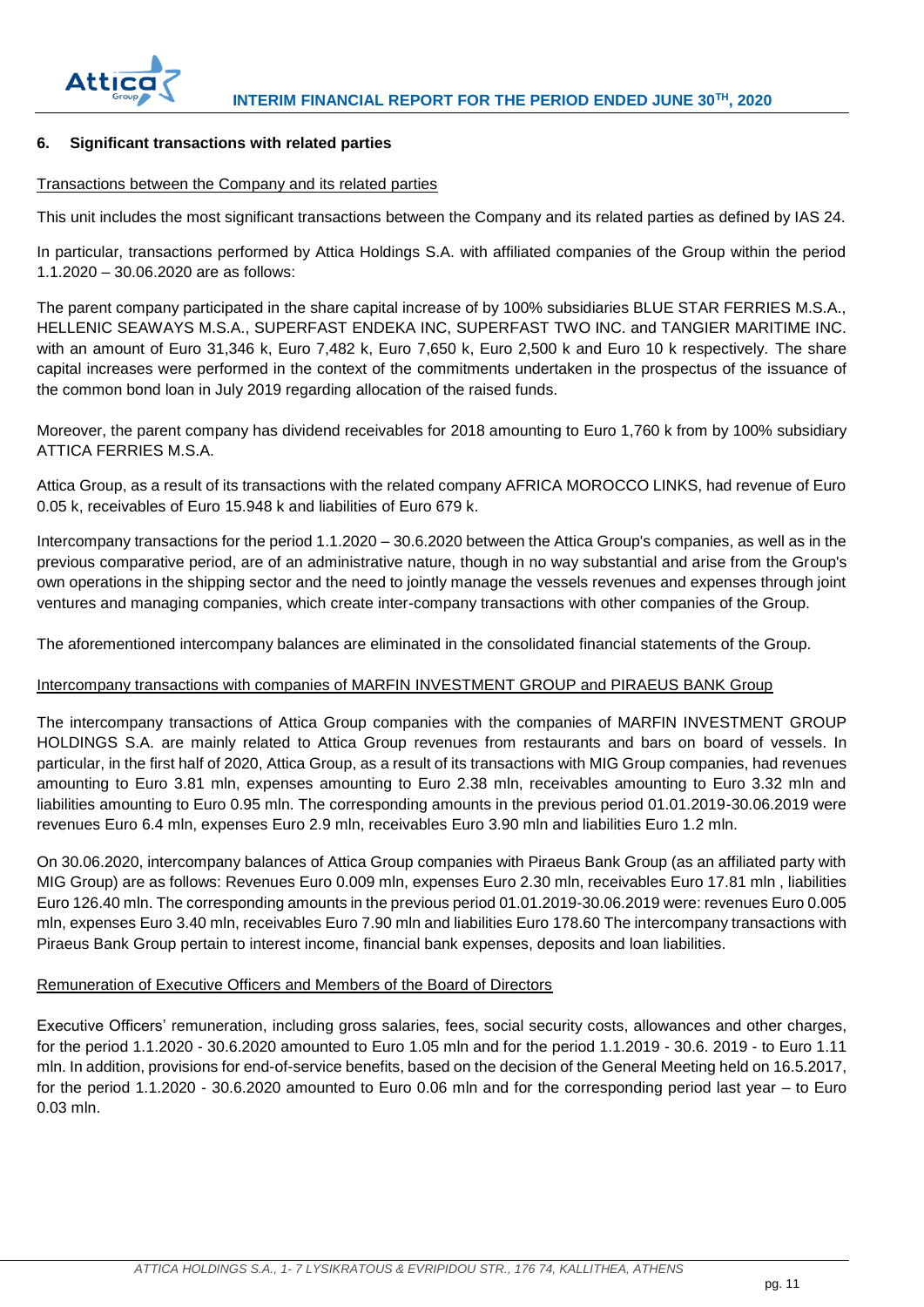

## **SECTION B SIGNIFICANT EVENTS**

Significant events that took place during the first half of 2020 and subsequently, until the Interim Financial Statements publication date, are described below as follows:

## Defining more specific terms of profit distribution and optional reserves

On 15.1.2020 Attica Group, implementing as of 18.12.2019 decision of the Extraordinary General Meeting, announced specific terms of distribution of profits and optional reserves, according to article 162 par. 3 of Law 4548/2018 (including the beneficiaries of monetary distribution, the Date of Identification of the Beneficiaries and the Date of Termination of the Option).

## 1st Interest Calculation Period of the Common Bond Loan

The payment of the due interest amounting to Euro 3.06 mln to the beneficiaries of the Common Bond Loan issued by the Company was implemented on 27.1.2020.

## Outbreak of COVID -19 pandemic

In March 2020, the World Health Organization (WHO) declared the COVID-19 coronavirus as pandemic, whose rapid spread has affected business and economic activity around the globe and has ceased or slowed down the activities of the major segments of the economy.

In their efforts to curb the spread of the pandemic, European Union countries are implementing a number of restrictive measures, including restrictions on movement of passengers and vehicles, which has a direct impact on the activities of Attica Group.

The Greek state has also imposed a number of measures to restrain the spread of the pandemic. The risks, the Management actions as well as the effects of the pandemic are analytically described in section D **"MAIN RISKS AND UNCERTAINTIES".**

## LOYALTY AWARDS 2020

On 9.6.2020 Attica Group announced its triple awarding at LOYALTY AWARDS 2020 organized by Boussias Communications. In particular, Attica Group was awarded with:

- Gold Award in the Best New Product / Service Loyalty Initiative category for Seasmiles Kiosks,

- Silver Award in the Best Short-Term Initiative category for Blue Star Ferries' #Thaksanartho campaign and the special offer -50% on passenger & vehicle tickets of Seasmiles Reward program members, as an action for a limited time, and - Bronze Award in the category Best Use of Digital Onboarding, for the Seasmiles Kiosks and for the infotainment platform @sea.

Certification of taking specific and effective measures for prevention of infection by the Bureau Veritas Certification On 10.6.2020 Attica Group announced that through a special marking by the Bureau Veritas, under the title 'SAFEGUARD', it was certified that in all vessels of Attica Group special measures are taken and procedures are applied to address biological risks arising from COVID- 19, with the objective to protect human health.

#### TOURISM AWARDS 2020

On 22.6.2020 the Group announced its awarding in the Tourism Awards 2020 organized by Boussias Communications. In particular, Attica Group was awarded as follows:

- Platinum Award in the "Innovation" category for the "E-Ticket / Boarding Pass",
- Gold Award in the "Travel" category for "On Board Infotainment Platform @sea",
- Gold Award in the "Strategy" category for the "First Aid" Program of Blue Star Ferries,
- Gold Award in the "Digital Tourism" category for the Online strategy of Blue Star Ferries,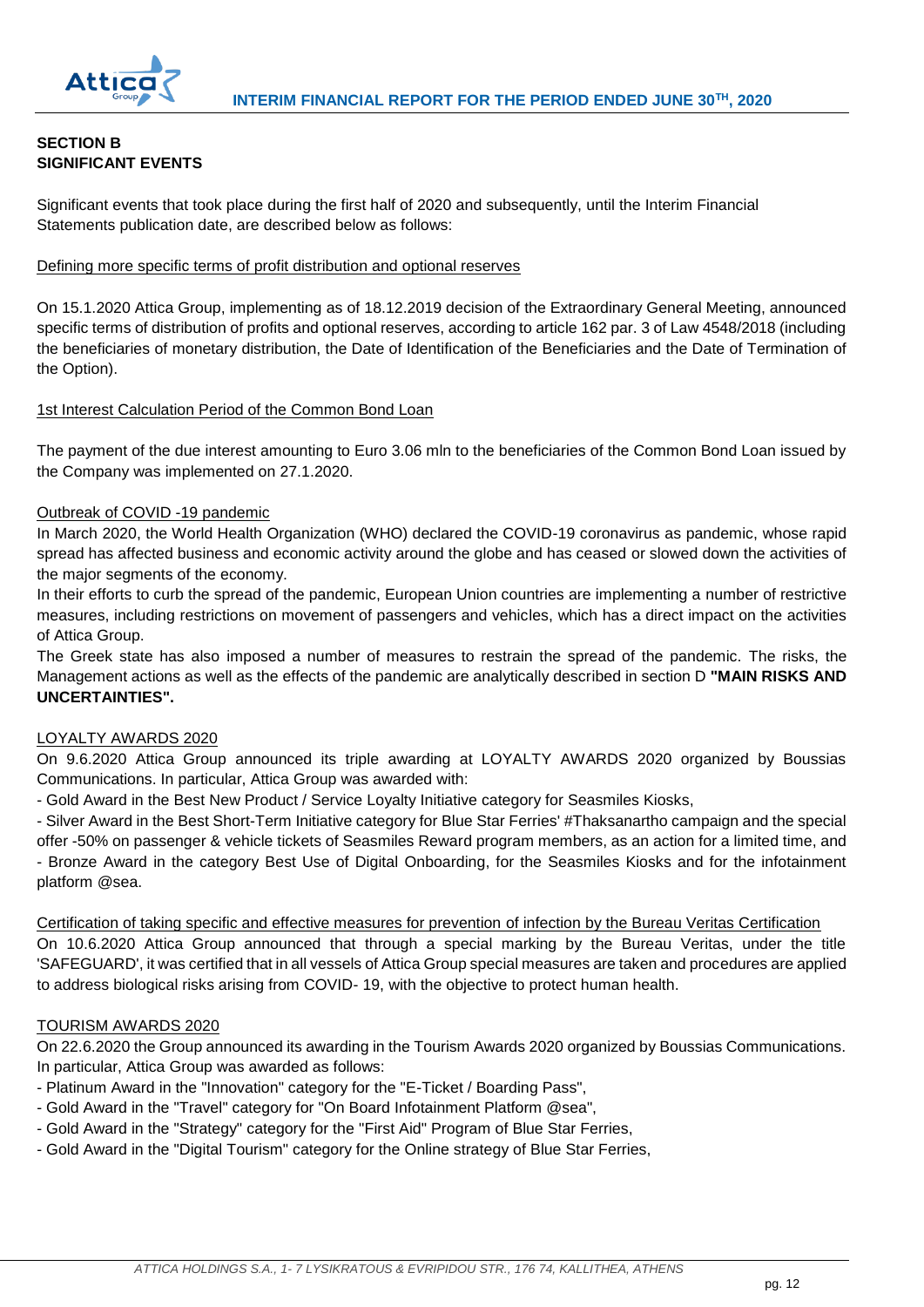

- Silver Award in the "Travel" category for the "Seasmiles" Reward Program,

- Bronze Award in the category "Strategy" for the cooperation with the Non-Profit Organizations "HopeGenesis", "Voluntary Crisis Rescue Team" & "Metadrasi",

- Bronze Award in the "Strategy" category for the "Hotel & Ferry" Program in Samos, Leros, Chios, Kos and Mytilene.

## Completing the installation of scrubbers

On 7.7.2020 and 28.7.2020, Attica Group announced that it has completed the installation of scrubbers on BLUE STAR PATMOS and SUPERFAST XI, respectively, and the relevant certifications the relevant certification was issued by the authorized monitoring Vessel Classification Society.

## Certification under the international standard ISO 27001: 2013 for Information Security

On 17.7.2020, Attica Group announced its certification according to the international standard ISO 27001: 2013 for the Information Security Management System applied by the Group. The certification was obtained from BM TRADA, an accredited Inspection and Certification Agency by the UK certification body UKAS.

## Issuance of the Corporate Responsibility Report for the year 2019

On 20.7.2020, Attica Group announced the issuance of the 11th Corporate Responsibility Report, pertaining to 2019 and following GRI Standards guidelines of the Global Reporting Initiative (at "Core" agreement level), which were first applied by Attica Group in the passenger maritime industry worldwide.

The Report focuses on issues of interest to the Social Partners in the context of the Group's long-term commitment to responsible operation, referring to 85 GRI publications, 235 quantitative indicators, while also including 38 future goals.

## 2nd Interest Calculation Period of the Common Bond Loan

The payment of the due interest amounting to Euro 3.01 mln to the beneficiaries of the Common Bond Loan issued by the Company was implemented on 27.7.2020.

## CORPORATE AFFAIRS EXCELLENCE AWARDS 2020

On 18.8.2020, the Group announced receiving the award for the "First Aid" Program of BLUE STAR FERRIES, which took place at the 7th award ceremony of the "Corporate Affairs Excellence Awards 2020 (CAEA)". The program "First Aid" was distinguished in the category "Action / Low Budget Program (Low Budget)".

## Decisions of the Regular General Meeting 27.8.2020

The Regular General Meeting (RGM) held on 27.8.2020, among other issues, elected a new Board of Directors, given the end of term of office of the previous Board of Directors. At its meeting, held on the same day, the Board of Directors was composed as a body. The composition of the Board of Directors and the capacity of every member are as follows: Kyriakos D. Magiras, President, Executive Member - Michael G. Sakellis, Vice President, Non-Executive Member - Spyridon Ch. Paschalis, CEO, Executive Member, Panagiotis K. Throuvalas, Non-Executive Member - Georgios E. Efstratiadis, Non-Executive Member - Loukas K. Papazoglou, Independent Non-Executive Member - Efstratios G.- I. Hatzigiannis, Independent Non-Executive Member. The term of office of the Board of Directors is that of three years.

Moreover, the RGM held on 27.8.2020, decided to designate the Company's Audit Committee as a Board of Directors Committee, consisting of non-executive members of its Board of Directors, in accordance with the provisions of article 44, Law 4449/2017 as effective. It was further decided that the term of office of the Audit Committee should be equal to that of the Board of Directors, i.e. three years, and it should have a total of three (3) members: one (1) non-executive member of the Board of Directors and two (2) independent non-executive members of the Board of Directors. Finally, the Regular General Meeting the establishment of a unified Remuneration and Nomination Committee.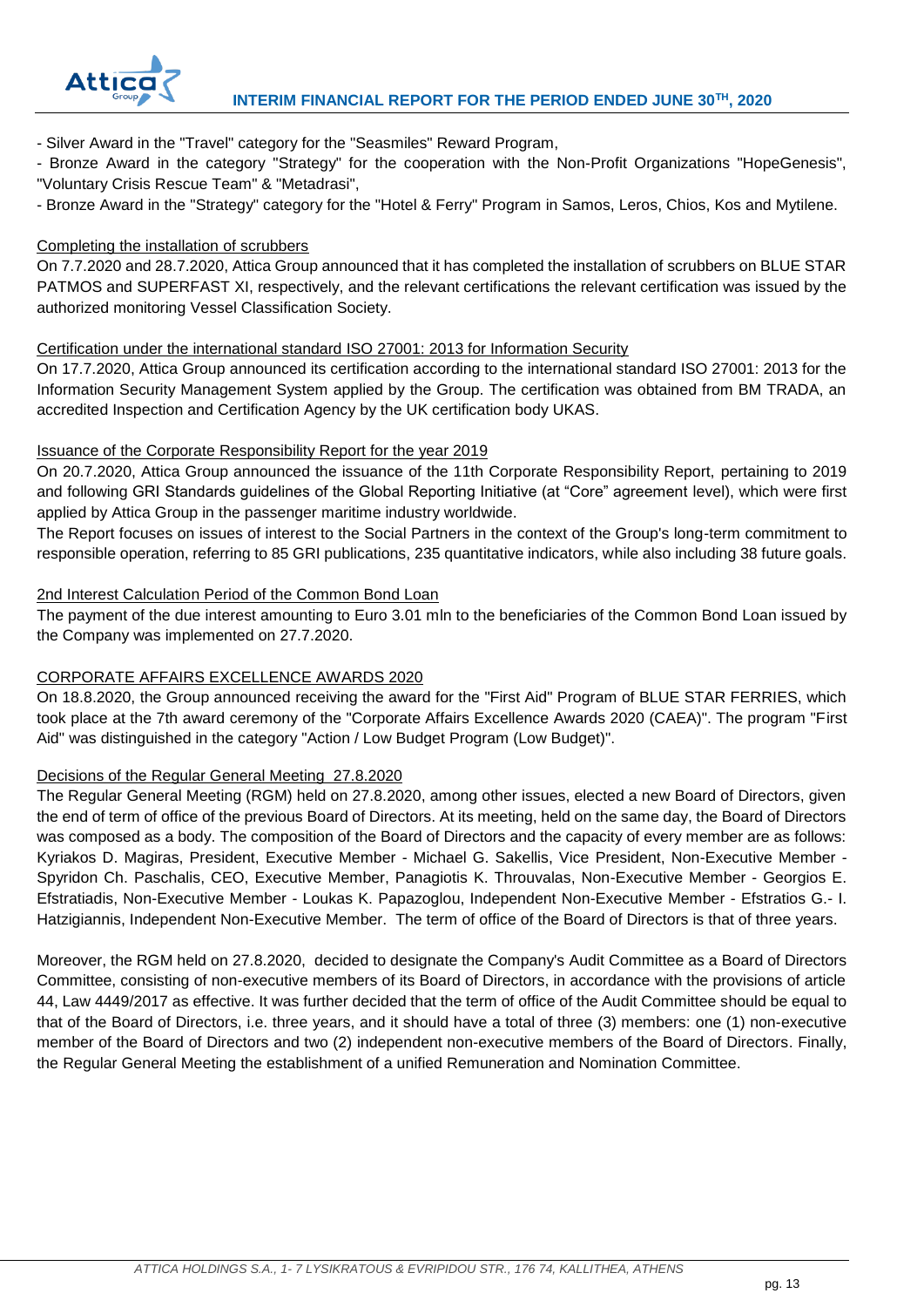

Election of Members of the Audit Committee - Election of Members of the Remuneration and Nomination Committee The decision of the Board of Directors as of dated 27.8.2020 appointed the following members of the Audit Committee, in accordance with the provisions of article 44, Law 4449/2017, as amended and effective: Efstratios G-I. Hatzigiannis, Independent Non-Executive Member - Loukas K. Papazoglou, Independent Non-Executive Member - Michael G. Sakellis, Non-Executive Member. Moreover, at the same meeting of the Board of Directors, the following members of the Remuneration and Nomination Committee were appointed: - Efstratios G-I. Hatzigiannis, Independent Non-Executive Member - Loukas K. Papazoglou, Independent Non-Executive Member - Panagiotis K. Throuvalas, Non-Executive Member.

## Set-up of Audit Committee as a body and election of Chairman

On 7.9.2020, the Company's Audit Committee held a meeting and was composed as a body, which elected Efstratios G-I. Hatzigiannis, an Independent Non-Executive Member of the Board of Directors as its Chairman. The composition of the Audit Committee and the capacity of each member are as follows: Efstratios G-I. Hatzigiannis, Chairman - Loukas K. Papazoglou, Member - Michael G. Sakellis, Member.

## **SECTION C PROSPECTS – BUSINESS DEVELOPMENTS FOR THE 2ND HALF OF 2020**

The COVID-19 coronavirus pandemic has had a significant impact on passenger shipping and, therefore, on Attica Group operations. In particular, during the two months of July - August 2020, a period when the transport traffic traditionally peaks, there was a reduction of the traffic volume by 42.8% in passengers, 28.3% in vehicles and 18.0% in freight units, compared to the same period last year. In addition, the spread of the pandemic and the outbreak of confirmed cases in the current period acts as a deterrent to movement of passengers and vehicles and is expected to further reduce the Group's traffic volume in the coming months, compared to the same period last year. More specifically, the Group's projected course for the second half of 2020 in relation to the evolution of the pandemic is described below in section D **"MAIN RISKS AND UNCERTAINTIES".**

The Group Management assesses on an ongoing basis any new data that could affect its operations and implements actions to optimize the performance of the Group.

## **SECTION D MAIN RISKS AND UNCERTAINTIES**

This section presents the main risks and uncertainties regarding the Group's business operations:

## **Risks related to financial and market conditions in our country**

The Group's operations are significantly affected by the amount of disposable income and consumer spending which, in turn, are affected by the prevailing economic conditions in Greece. Shipping is sensitive to the effects of any economic decline in either the Greek economy or the tourism market or even in emergencies such as the COVID-19 pandemic, which could lead to a decrease in disposable income and reduced demand that, combined with a possible surplus supply, would lead to reduced fares and occupancy, adversely affecting the Group's profitability.

## **Liquidity risk**

The Group manages its liquidity needs on a daily basis through systematically monitoring its short and long term financial liabilities and the payments, made on a daily basis. Furthermore, the Group constantly monitors maturity of its receivables and payables, in order to maintain a balance between availability and flexibility of liquidity through its bank credit rating.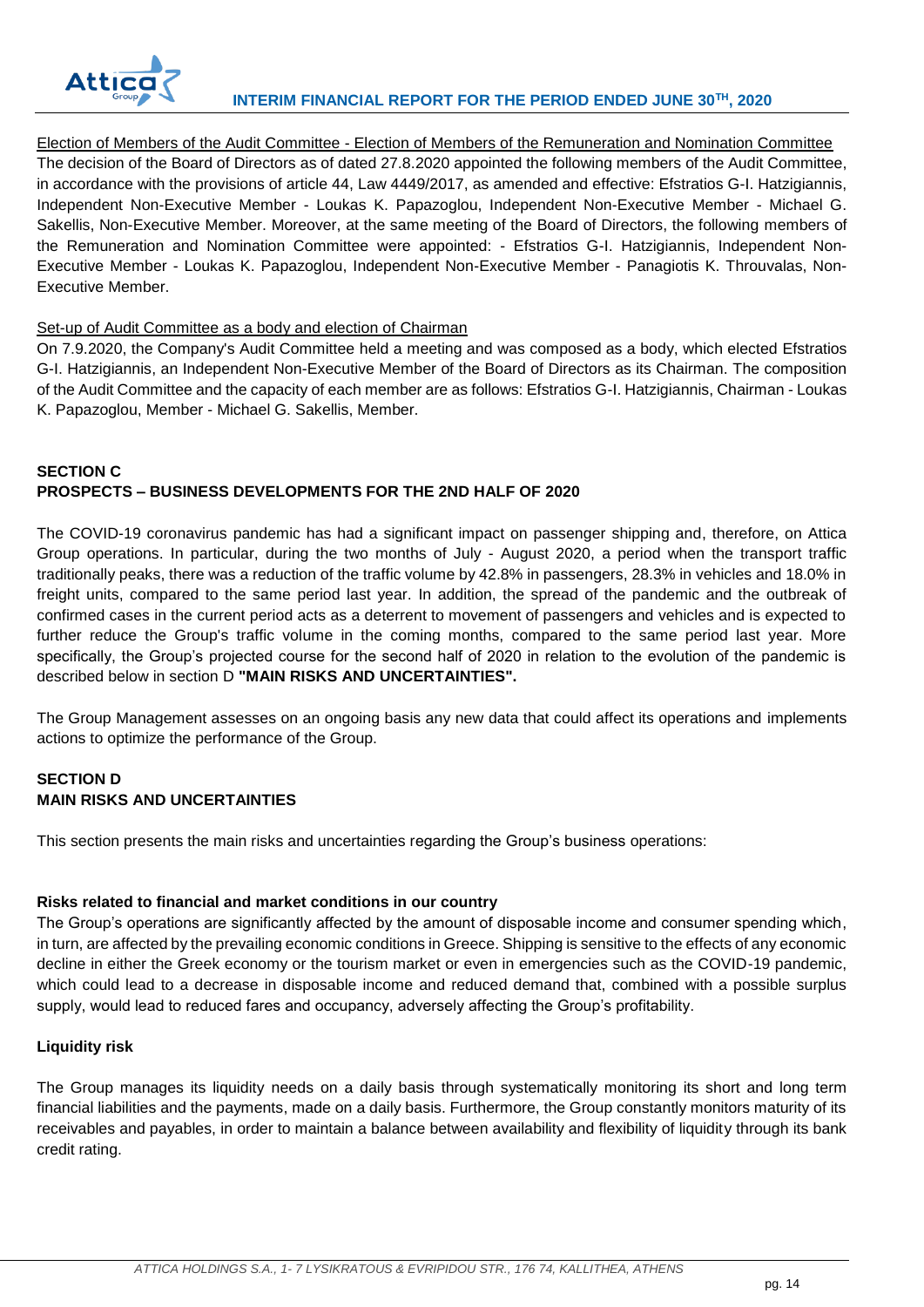

On 30.06.2020 the maturity of the Group's short-term liabilities for a period of six (6) months was Euro 128.11 mln (Euro 97.40 mln on 31.12.2019) while the maturity for short-term liabilities from six (6) to twelve (12) months was Euro 8.54 mln (Euro 10.56 mln on 31.12.2019). A more detailed description of the relevant risk and effects is provided in the section " COVID -19 coronavirus pandemic outbreak: Risks - effects – preventing measures".

## **Fuel prices fluctuation risk**

The Group, as all shipping companies, is significantly affected by volatility of fuel prices. It must be noted that the cost of fuel and lubricants is the most significant operating cost of Attica Group's operating expenses, representing in the first half of 2020 approximately 39% of the Group's cost of sales. Indicatively, a change in fuel oil prices equal to 10% on six-month basis will have an effect of approximately Euro 4.4 mln on the period's result and the Group's equity.

In addition, it is to be noted that from 1.1.2020 the new Regulation of the International Maritime Organization came into force, which requires that the maximum percentage of sulfur in marine fuels should not exceed 0.5%, except for vessels with a scrubbers system, where fuel consumption with a sulfur content of up to 3.5% is permitted. The price of sulfur fuels up to 0.5% imposed by the new Regulation is significantly higher than the price of fuels with sulfur content of 3.5% and 1% used by the Group until 31.12.2019, which leads to further increase in the cost of marine fuels. Indicatively, it is mentioned that in January 2020 the average price of Marine Gasoil Oil with 0.1% sulfur content was 571 USD per metric ton, while the average price of fuel with 3.5% sulfur content was 286 USD per metric ton.

Furthermore, it is to be noted that from February until April 2020, a particularly high decrease was recorded in fuel prices with extreme fluctuations, as a result of reduced demand mainly due to the pandemic of COVID-19 and the failure of the major oil-producing countries to reach an agreement to reduce production. A more detailed description of the relative risk and effects is presented in the section " COVID -19 coronavirus pandemic outbreak: Risks - effects – preventing measures".

## **Interest rate risk**

The Group is exposed to interest rate fluctuations in terms of its bank borrowings, expressed in Euro and subject to a variable interest rate.

## **Foreign currency risk**

The Group's functional currency is Euro. The Group is affected by the exchange rates fluctuations to the extent that the fuel purchased for the operation of the vessels is traded internationally in U.S. Dollars. The Group is also affected by exchange rates due to its participating interest in the associate company AML, where its currency is expressed in Dirhams Morocco.

## **Credit risk**

The Group has no significant credit risk concentrations but, due to its large number of customers, is exposed to credit risk and, therefore, it has established credit control procedures in order to minimize bad receivables. More specifically, the Group has defined credit limits and specific credit policies for all its customers, while it has obtained bank guarantees from major central ticket issuing agents, in order to secure its trade receivables. Also, the Group monitors the balances of its customers and assesses the issues of making respective provisions. Therefore, potential inability of the customers to fulfil their obligations may affect the Group's results through relevant provisions. A more detailed description of the related risk and effects is presented in the section "COVID -19 coronavirus pandemic outbreak: Risks - effects – preventing measures".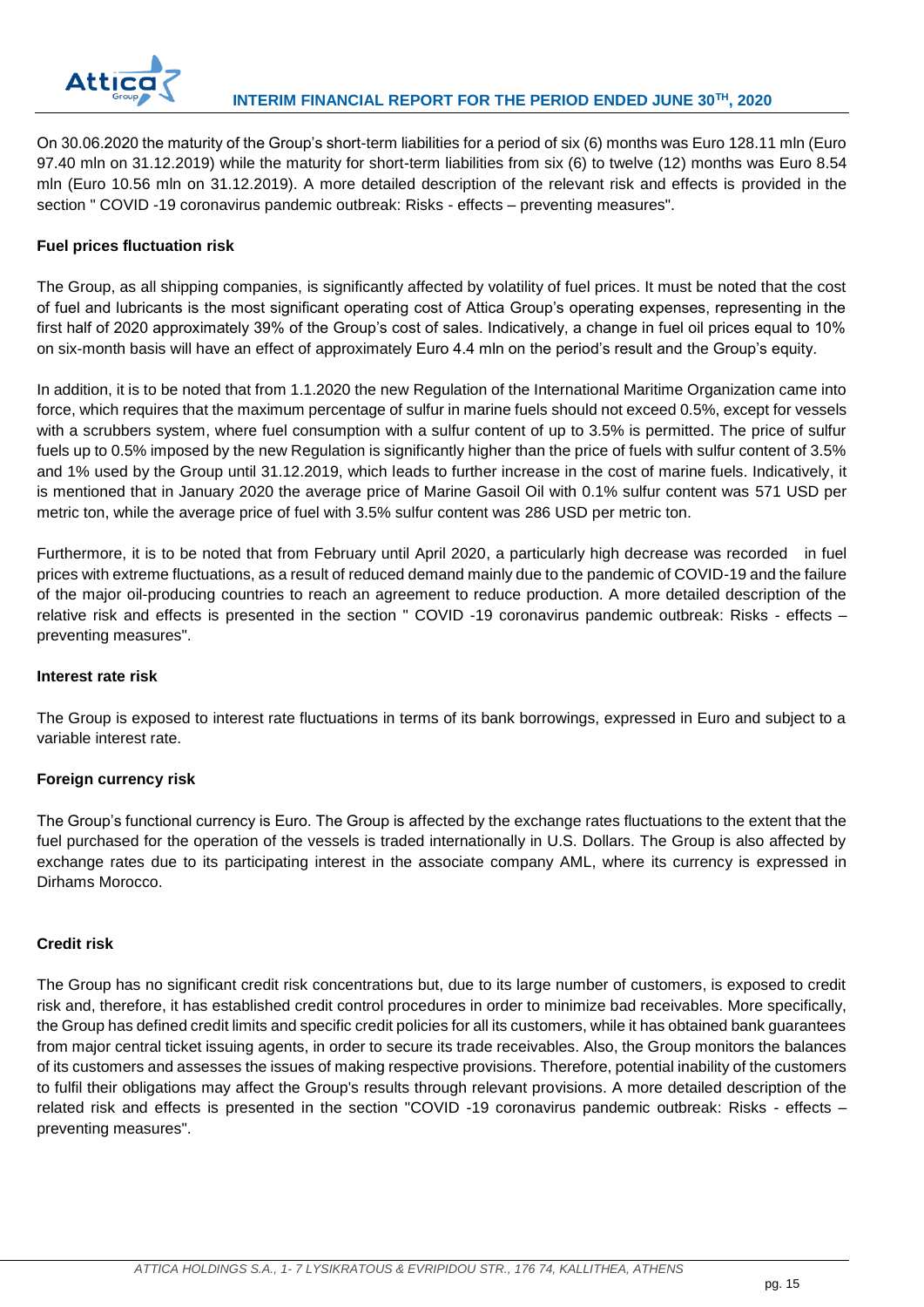

## **Capital risk management**

The Group's objective in capital management is to facilitate its ability to continue as a going concern in order to ensure returns for shareholders and benefits of other parties related to the Group and to maintain an optimal capital structure in order to decrease the capital costs.

The Group has significant loan liabilities due to the fact that investments for vessels' acquisition require a significant amount of capital, which is largely financed through bank loans, in accordance with the usual practice widespread in the maritime sector.

The Group's ability to service and repay its loans depends on its ability to generate cash flows in the future, which - to some extent - depends on factors such as general economic conditions, competition and other uncertainties. The Group monitors its capital based on the gearing rate. This rate is calculated by dividing the net borrowings by the total capital employed. On 30.06.2020, the gearing rate is 48%, compared to 43% on 30.06.2020.

A more detailed description of the relative risk and effects is presented in the section " COVID -19 coronavirus pandemic outbreak: Risks - effects – preventing measures".

## **Competition**

The Group operates on routes with intense competition, which can further intensify the company's efforts aimed at increasing the market shares in already mature markets.

The routes with intense competition, along which the Group operated in the first half of 2020 as well as its most significant competitors are the following:

- Grimaldi and Minoan Lines at International routes
- Anek Lines, Sea Jets και Golden Star Ferries at route Piraeus Cyclades,
- Anek Lines at route Piraeus Dodekanese,
- Minoan Lines at route Piraeus Crete.

## **Risk of accidents**

The Group's vessels and generally the entire maritime sector, due to the nature of their operations, are subject to the above risk, which may have a negative effect on the results, the customer base or the operation of the Group. The Group's vessels are covered by hull and machinery, protection and indemnity and war risks insurances.

#### **Seasonality**

The Group's sales are highly seasonal. The highest traffic for passengers and vehicles is observed during the months of July, August and September while the lowest traffic for passengers and vehicles is observed between November and February. In contrast, freight sales are not significantly affected by seasonality.

#### **COVID -19 coronavirus pandemic outbreak: Risks - effects – preventing measures**

In March 2020, the World Health Organization (WHO) declared the COVID-19 coronavirus as pandemic, whose rapid spread has affected business and economic activity around the globe and has ceased or slowed down the activities of major segments of the economy. Passenger shipping is among the segments that have been significantly impacted.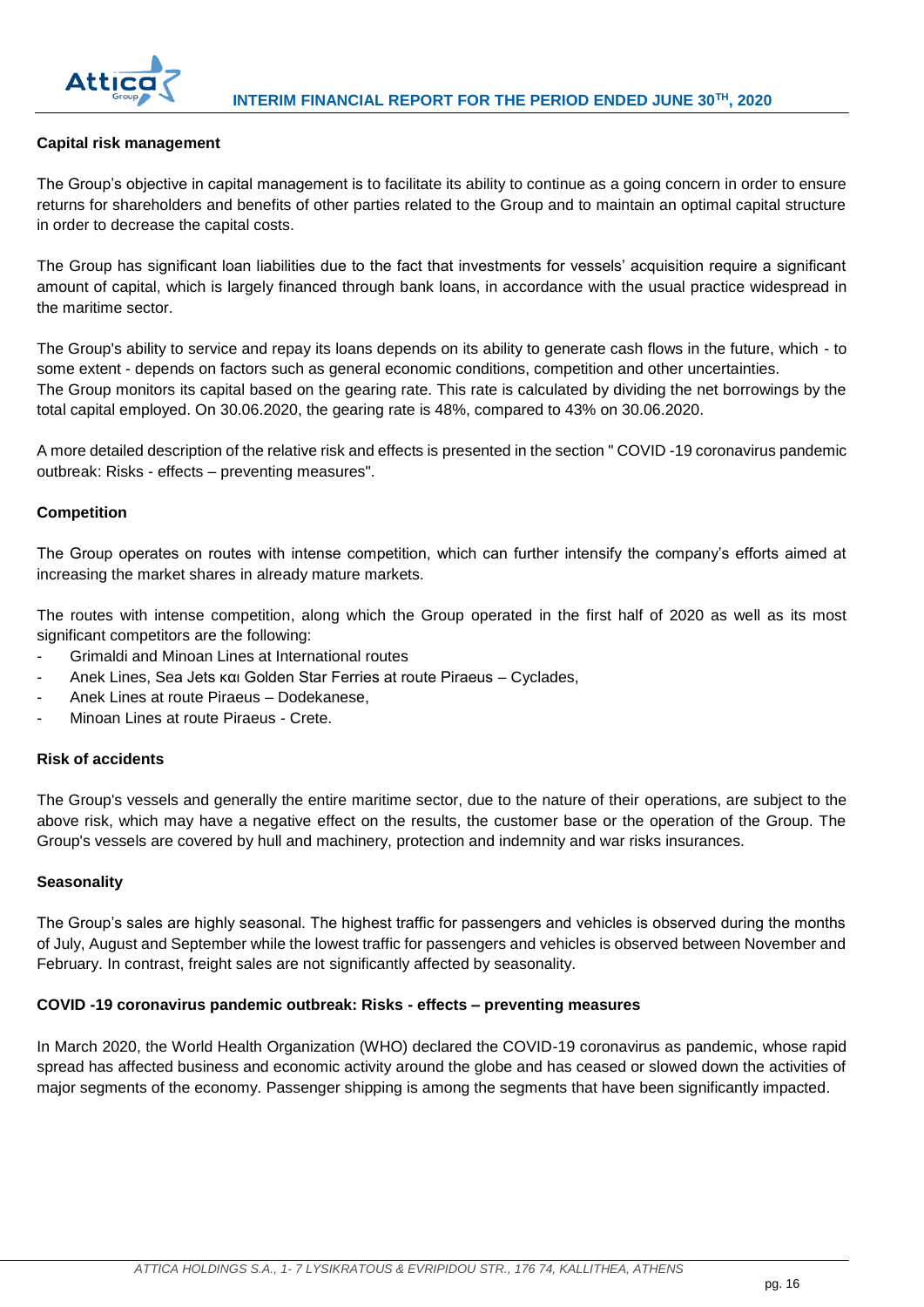

In their attempts to curb the spread of the pandemic, European Union countries are implementing a number of restrictive measures, including restrictions on movement of passengers and vehicles, which has a direct impact on the activities of Attica Group. The Greek state has also taken a number of measures to restrain the spread of the pandemic, which include, among others, restrictive measures on free movement of citizens, and more specifically:

a) Prohibition on movement of passengers and vehicles (except truck drivers) along the Adriatic lines from March 15th until June 30th.

b) Restriction on movement of passengers, except for permanent residents of the islands, along the lines of the Aegean from March 21st and until May 17th for the island of Crete and until May 24th for the other islands.

Following the release of travel to all islands from 25 May 2020, a reduced passenger protocol for vessels was set, ie 50% of the total number of passengers allowed on the vessel, or 55% if the vessel has cabins, which was then increased under the new decision issued on 4 June 2020 to 60% and 65% respectively, and 80% and 85% respectively under the decision issued on 31 July 2020, a percentage which was maintained following the decision made on 15 September 2020.

## Risks arising from COVID-19 pandemic

The pandemic generates a significant number of risks that could affect the financial position and the results of 2020 fiscal year, focusing on the following areas:

- Traffic volume: Due to the COVID-19 pandemic, as well as the consequent restrictive measures imposed by the Greek state, depending on the evolution of the pandemic, the Group's traffic volume has been significantly reduced, as reflected in both - financial statements of the first half of the year 2020 and the results of the period July-August 2020. For the next months of 2020, which are also months of lower passenger traffic, the traffic volume of the Group will continue to be affected by the evolution of the pandemic and, in particular, by the current outbreak of coronavirus, the decisions, made by the State on the reduced passenger protocol of the vessels as well as any new decisions that will be made by the Authorities regarding movement of citizens.

- Fuel Prices – Fuel hedging fuel contracts: Marine fuel constitutes the most significant operating costs of the Group, therefore, fluctuation in such prices can significantly affect the results of Attica Group. It is to be noted that from February to April 2020, a sharp decline was recorded in fuel prices with extreme fluctuations as a result of reduced demand due to the COVID-19 coronavirus pandemic and the imbalance between supply and demand in the fuel market. From May to August 2020, a gradual rise in prices was recorded as a result of the curtailments made in the production of major oil-producing countries.

Indicatively, it is mentioned that in January 2020 the average price of Marine Gasoil Oil with 0.1% sulfur content was 571 USD per metric ton, while the average price of fuel with 3.5% sulfur content was 286 USD per metric ton.

Indicatively, it is to be noted that January 2020, the average price of Marine Gasoil Oil with sulfur content of 0.1% in was 571 USD per metric ton, in April 2020 - 223 USD per metric ton and in August 2020 - 368 USD per metric ton.

The aforementioned event, and in particular, destabilization of the fuel price, has also affected the Group that hedges part of the risk of a change in the fuel price through hedging contracts. In particular, implementing the risk hedging policy in respect of the change in fuel prices, approved by the Board of Directors, the Group signs contracts for oil products that cover part of its estimated business needs.

In case the pandemic intensifies for a long time and further restrictive measures are imposed, fuel consumption may be further reduced through decreased number of sailings. Currently, there is no risk that part of the future hedging contracts signed by the Group will not meet the conditions to be measured in accordance with the hedge accounting. Furthermore, at this stage, fuel cost is reduced due to the reduction in oil prices, however, it will be counterbalanced to a large extend by the cost of fuel hedging contracts, signed prior to the sharp decrease in prices.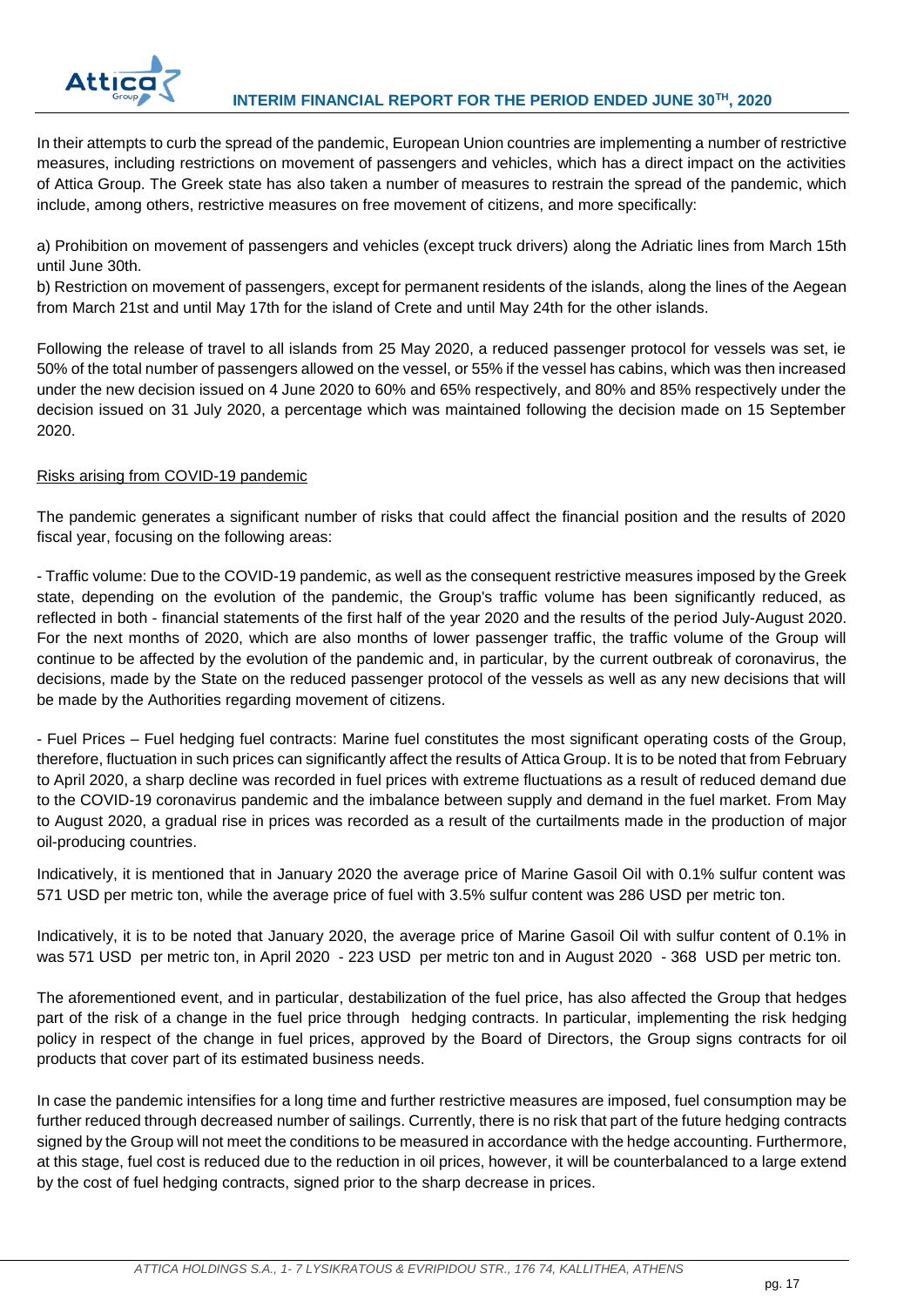

- Financial position/liquidity: Attica Group has a strong capital structure and low leverage (48% net borrowing compared to total capital employed). However, the coronavirus pandemic generates new conditions such as the vertical reduction of passenger traffic and vehicles resulting in a lag in cash collection, which is a significant direct liquidity source for the Group.

- Credit risk: The Company adequately manages the credit risk having developed credit control procedures in order to minimize bad debts. However, the outbreak of the pandemic generates new conditions and requires vigilance to address potential cases of insolvency or deferral of receivables' collection that could occur. The State has made it possible for our customers to settle their post-dated checks at a later date, which, however, had almost no effect on the Group in terms of bad debts.

- Potential non-compliance with covenants: The Group is under obligation to comply with certain financial covenants included in Loan agreements. The financial impact of COVID-19 on the Group is uncertain at this time. The Group is monitoring compliance with the above covenants so that it could timely ask the banks and achieve their extension should it be necessary. As till 30/06/2020, the Group is in full compliance with the covenants.

## Effects on the Group's financial performance

The aforementioned developments already significantly affect the financial performance of the Group for 2020, as the sector, in which it operates, is directly affected.

In particular, with regard to the passenger and vehicle traffic, during the summer period, which is the period with the highest transport traffic for the Group vessels, the traffic volume was significantly reduced due to the pandemic, in combination with the reduced passenger protocol set for vessels as analytically described above.

In particular, during July - August 2020, a period when the traffic volume traditionally peaks, a 42.8% reduction was recorded in passengers, 28.3% in vehicles and 18.0% in freight units, as compared to the same period last year.

The aforementioned decrease in the traffic volume is equivalent to a decrease in the Group's turnover for the period July-August 2020 by Euro 37.66 mln or 30.51% compared to the corresponding period last year. For the next months of 2020, taking into account the observed gradual increase of confirmed cases, the traffic volume is expected to decrease, as compared to the corresponding period last year.

The Group's management constantly assesses every new information with regards to the evolution of the pandemic, the relevant decisions, made by the Authorities and adjusts – at regular intervals – the vessels routes mainly caring about protecting the Group's financial position and rendering the best possible service to its customers and local communities. In the context of monitoring the course of the traffic volume, ongoing estimates are made in respect of the Group course, which confirm the initial estimates of the Management, as reflected in the Annual Report of the Board of Directors for 2019. In particular, the Management's estimates for 2020 present reduced turnover in 2020 to an estimated range from 30% to 40% compared to year 2019.

Moreover, the estimates in respect of the traffic volume show that the Group's liquidity fully covers its needs for the next 12 months.

However, it should be noted, that as the pandemic continues, the above estimates and assumptions have a high degree of uncertainty. Market conditions may change drastically either in a positive way, in case of effective measures to deal with the pandemic, especially if COVID-19 vaccine is released, as well as if effective measures are implemented to support tourism activity, or negatively, in case the pandemic intensifies and prolongs.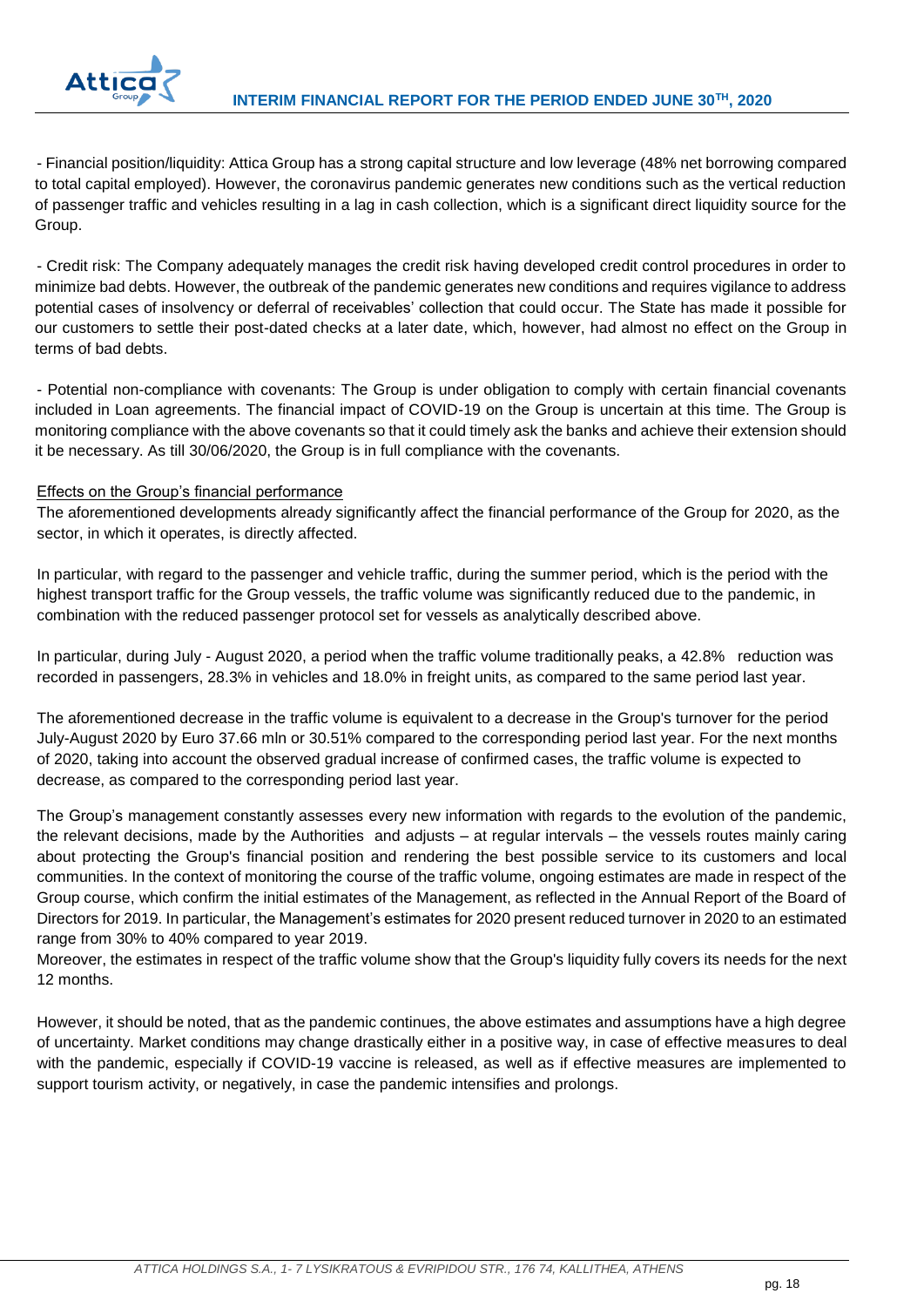

## Effects on the Group's Financial Position

Taking into account the current conditions, uncertainty and rapidly changing environment, the Management aims to maximize the Group's liquidity. The Group maintains its cash flows by making efforts to keep sufficient working capital and by identifying areas of cost savings, where possible, as analysed in the following paragraph regarding the Management actions.

#### Taking measures to address the COVID-19 pandemic

To address the emergency arising from the COVID-19 pandemic, the Company has set the following four key objectives:

I. Protection of employees, passengers and associates health and safety

The health of its employees, passengers and associates is a matter of main concern to the Group. Therefore, the Group timely implemented a number of precautionary measures, providing specific instructions with regards to the actions to be taken by every person in case the symptoms of the disease have appeared.

Distance working of the ground personnel was implemented from the first days, adjusting the proportion of distance working according to the pandemic and State recommendations. At the same time, all business trips have been suspended, as well as physical meetings, which are now held via teleconference or video conference. In addition, certified teams of external collaborators regularly disinfect the office premises.

The crews of the Group's vessels are fully trained in health and hygiene issues, have received the specialized instructions of the Authorities for the necessary precautionary measures against COVID-19, while at the same time they are well informed about how to address any suspicious case at sea in cooperation with the competent Authorities. Furthermore, the Group's vessels have the appropriate equipment (masks, gloves, special kit), while special cabins have been designated on each vessel for treatment of any potentially arising case in order to protect the passengers and the crew. All vessels have full suppliers of antiseptic products for personal hygiene of the passengers and the crew. The cleaning procedures of the air conditioning units, the cabins as well as the common areas of the vessels have been intensified and certified teams of external collaborators regularly disinfect the vessels. The vessels of our fleet have been inspected and certified through a special marking "SAFEGUARD" by the Bureau Veritas (world leader in laboratory testing and inspection and certification services) in respect of taking special measures and implementing the necessary procedures in order to address biological risks arising from COVID-19, with the aim of protecting human health.

In addition, the Group fully complies with COVID-19 precautionary measures before boarding, during the voyage and when the passengers disembark. In particular, during the voyage, the passengers are constantly informed on prevention measures, through informative messages, displayed on the vessels' screens. Moreover, members of the vessel's crew make frequent announcements and recommendations, so that the obligatory use of a protective mask is observed in all public areas of the vessel (indoor and outdoor), the necessary distances between the passengers are maintained during their stay in one of the lounges, bars or outdoor on the deck, avoiding overcrowding when boarding/disembarking from the vessel. The vessels' lounges have a special sign, indicating where the passenger is allowed to sit and on the outdoor decks the seats are configured accordingly, in order to keep the necessary distances. Before boarding the vessel, the passengers fill in the "Pre-Boarding" form and deliver it upon boarding, together with their tickets.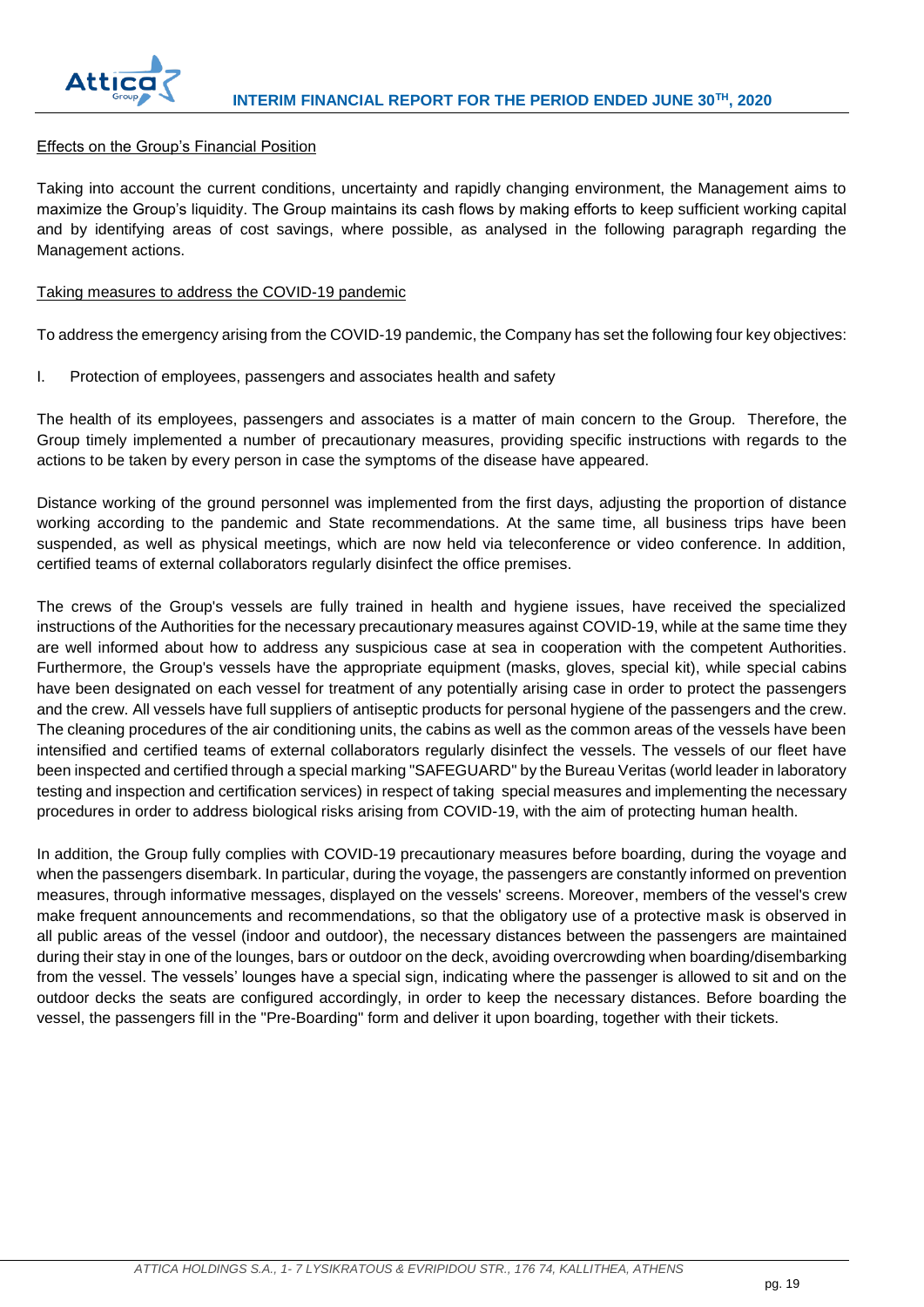

## II. Business Continuity

From the outset of the coronavirus pandemic, Attica Group, formed a COVID-19 Task Force to facilitated provision of ongoing information (in cooperation with the National Public Health Organization (EODY) and all the competent Authorities), in order to take appropriate measures regarding protection of passengers and the Group's employees. The Group has put in place and implemented a specific Business Continuity Plan (BCP) which supported uninterrupted operations of all the Group's services implementing remote work through teleworking. The percentage of remote working staff is adjusted according to the course of the pandemic and the recommendations, issued by the State.

III. Measures to limit the operating costs and enhance the Group's financial position

The pandemic has had a direct impact on the transport sector, including passenger shipping, due to restrictive measures initially imposed on citizens' travel and the reduced passenger protocol imposed on vessels. The Group observed a significant decline in its traffic volumes during the period March - May 2020, when the traffic volume was almost zero, while limited traffic volume was recorded in June - August 2020, once the restrictive measures on passenger and vehicle traffic were lifted.

As the COVID-19 pandemic is still ongoing and development containment measures is still underway - in particular vaccine availability - the Group continues to implement measures aimed at reducing its operating costs in order to further strengthen its financial position, which are summarized below as follows:

Based on the data processed daily by the Group, the fleet deployment is rearranged at regular intervals, taking into account the reduced demand. Reduced fleet operation respectively reduces the operating costs, such as fuel costs, port costs and crew costs. It should be noted that despite streamlining of the routes, the Group responsibly continues serving all destinations of its network.

It was decided to implement cost containment measures across all cost centers of the Group. In particular, every category of operating costs was assessed and adjusted to the absolutely necessary costs for 2020.

It was decided to temporarily postpone business development projects until the effect of the pandemic on the financial position of the Group has been clarified.

All support measures (short-term and long-term) announced by the State for the affected companies are used in order to ensure sufficient liquidity. In particular, within the framework of the measures announced by the State, the Company a) postponed the payment of tax and insurance obligations as defined in the State decisions, and b) agreed with the Greek lending banks to transfer capital loan payments to future periods.

- Actions are taken to further enhance the Company's liquidity. In particular, in the second half of 2020, the Company a) signed an agreement on working capital loan with a credit institution amounting to Euro 20 mln, b) signed a factoring agreement of Euro 15 mln, c) received from the State return prepayment of Euro 1.8 mln.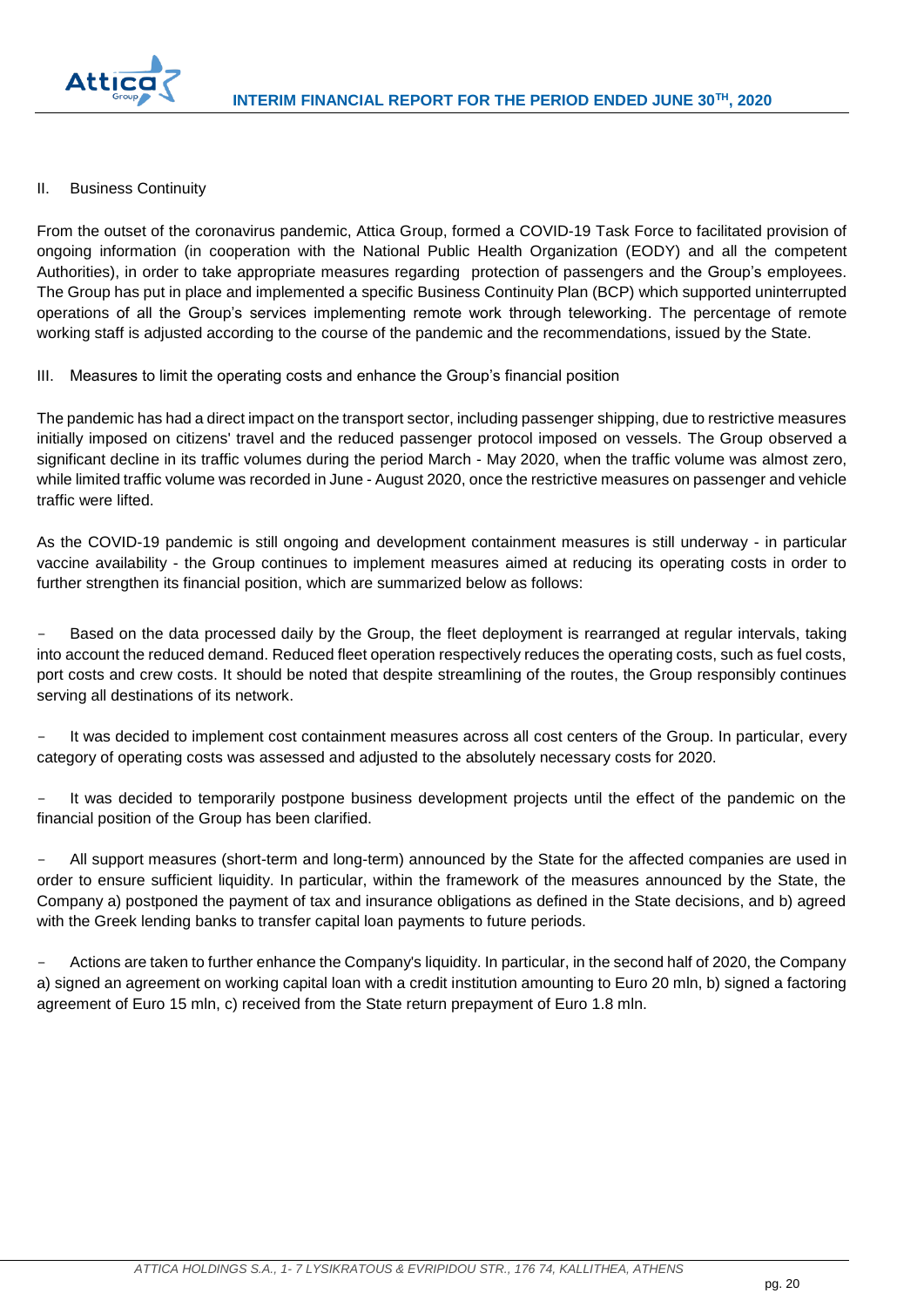

IV. Adjustment of the Group's objectives given the new economic environment

Given all the aforementioned, the Management has reviewed the Group's development plans.

All business development and investment projects have been temporarily postponed until the effect of the pandemic on the financial position of the Group has been clarified.

Kallithea, 30 September, 2020

On behalf of the Board of Directors Chief Executive Officer Spiros Ch. Paschalis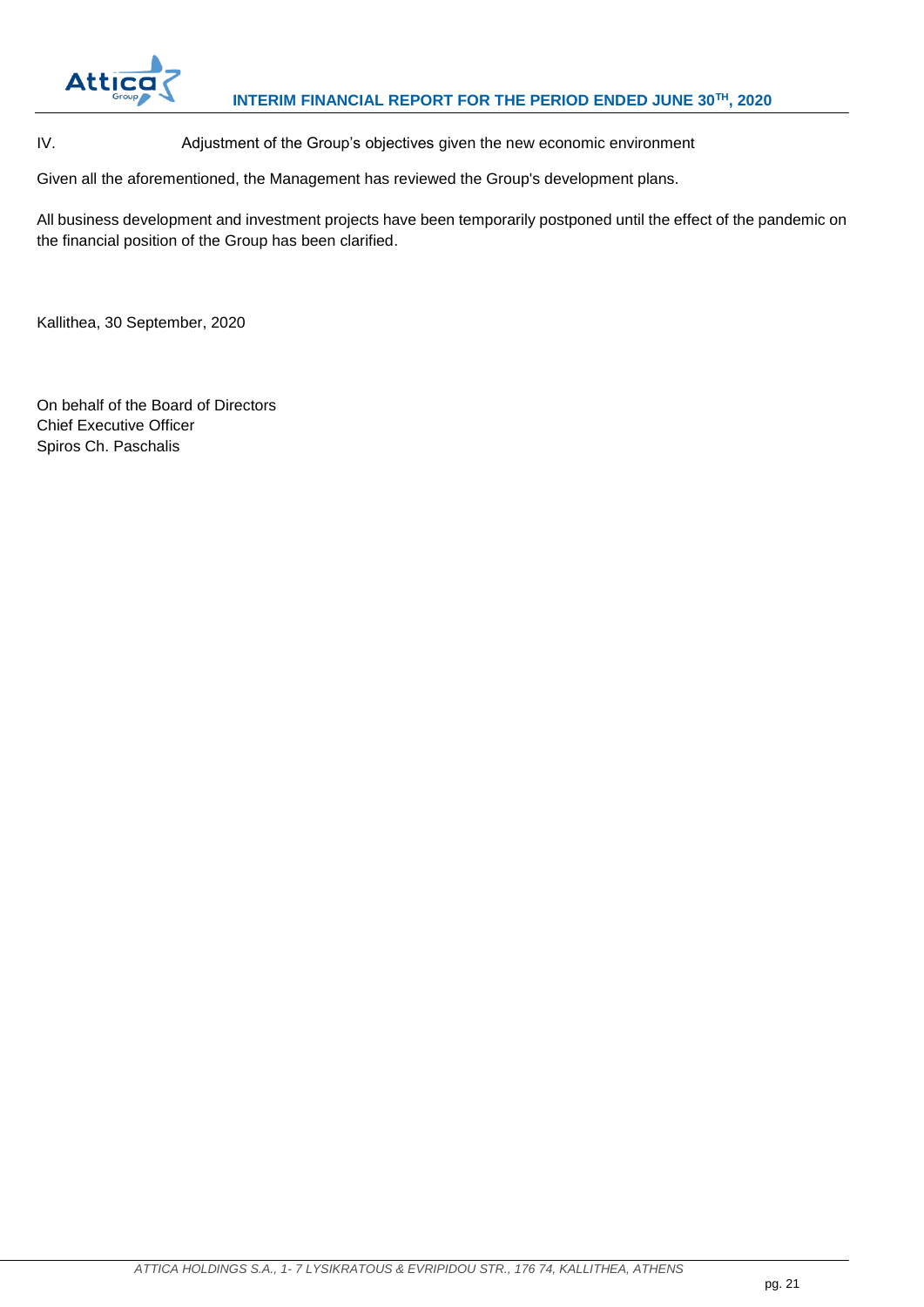

## **Interim Financial Statements for the period 1-1-2020 to 30-6-2020**

<span id="page-22-0"></span>The attached Interim Financial Statements were approved by the Board of Directors of Attica Holdings S.A. on 30<sup>th</sup> September 2020 and are available on the internet web address www.attica-group.com and on ASE website and will be publicly available for a period of at least five (5) years as from the publication date.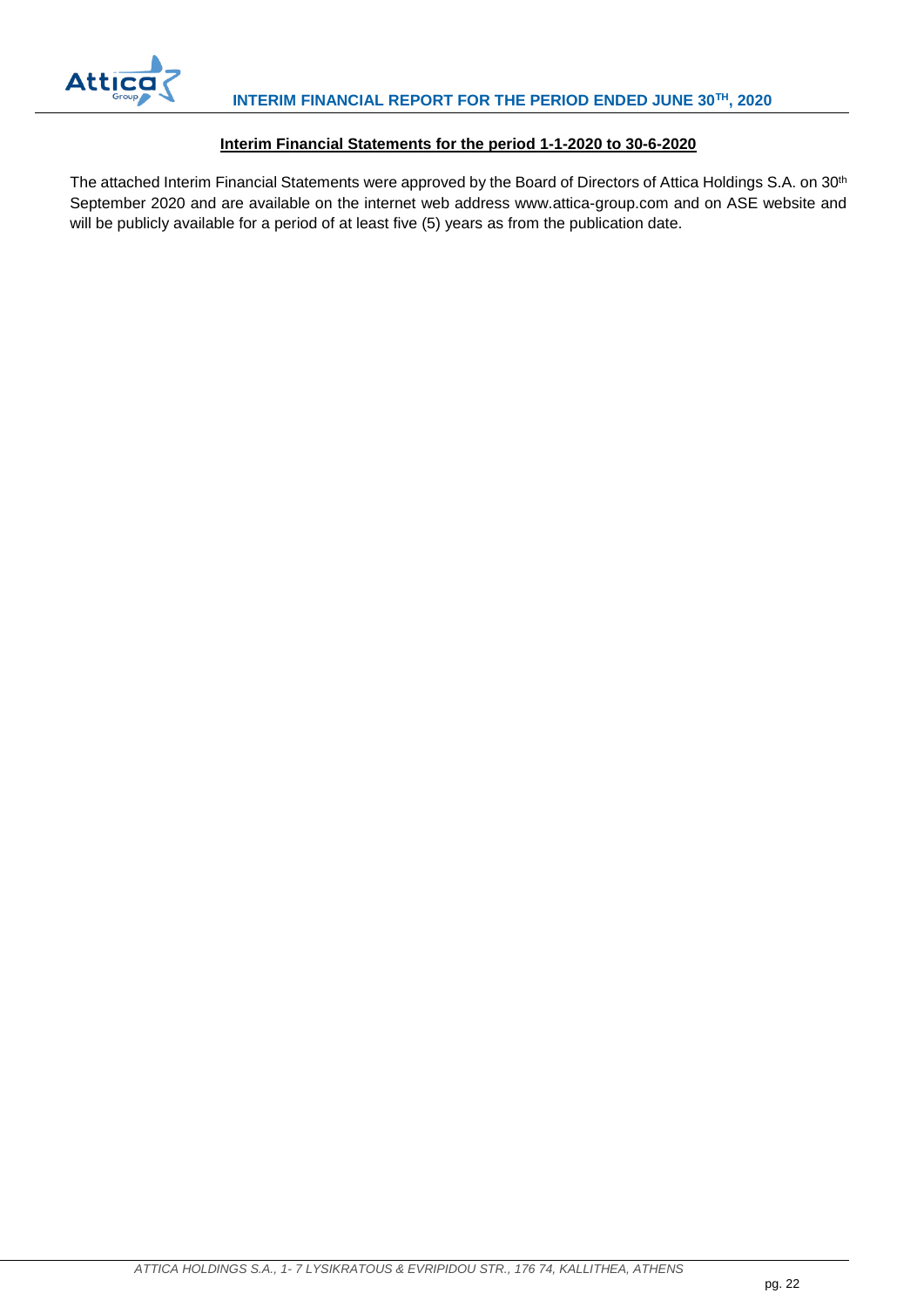

**STATEMENT OF COMPREHENSIVE INCOME**

|                                                                                                                             |     | STATEMENT OF COMPRETENSIVE INCOME<br>For the period ended June 30 2020 & 2019 |                 |                |               |
|-----------------------------------------------------------------------------------------------------------------------------|-----|-------------------------------------------------------------------------------|-----------------|----------------|---------------|
|                                                                                                                             |     | <b>GROUP</b>                                                                  |                 | <b>COMPANY</b> |               |
|                                                                                                                             |     | 1.1-30.6.2020                                                                 | 1.1-30.6.2019   | 1.1-30.6.2020  | 1.1-30.6.2019 |
| Sales                                                                                                                       | 7.1 | 116,995                                                                       | 164,014         |                |               |
| Cost of sales                                                                                                               | 7.2 | $-118,886$                                                                    | $-146,151$      |                |               |
| <b>Gross profit</b>                                                                                                         |     | -1,891                                                                        | 17,863          |                |               |
| Administrative expenses                                                                                                     | 7.3 | $-12,811$                                                                     | $-13,662$       | $-495$         | $-606$        |
| Distribution expenses                                                                                                       | 7.3 | $-6,537$                                                                      | $-9,592$        | -1             |               |
| Other operating income<br>Other operating expenses                                                                          |     | 36                                                                            | 545             |                |               |
| Profit / (loss) before taxes, financing                                                                                     |     |                                                                               |                 |                |               |
| and investment activities                                                                                                   |     | $-21,203$                                                                     | $-4.846$        | -496           | -606          |
| Impairment losses of assets                                                                                                 | 7.4 | $-535$                                                                        |                 |                |               |
| Other financial results                                                                                                     | 7.5 | $-12,497$                                                                     | 1,277           | -1             | -1            |
| <b>Financial expenses</b>                                                                                                   | 7.6 | $-7,070$                                                                      | $-6,652$        | $-3,342$       | -447          |
| Financial income                                                                                                            | 7.7 | 97                                                                            | 6               | 87             |               |
| Income from dividends                                                                                                       |     |                                                                               |                 |                |               |
| Share in net profit (loss) of companies<br>accounted for by the equity method                                               | 7.8 | 326                                                                           | $-750$          |                |               |
| Profit/ (loss) from sale of assets                                                                                          |     |                                                                               |                 |                |               |
| Profit before income tax                                                                                                    |     | -40,882                                                                       | $-10,965$       | $-3,751$       | $-1,054$      |
| Income taxes                                                                                                                |     | -75                                                                           | -85             |                |               |
| Profit for the period                                                                                                       |     | $-40,957$                                                                     | $-11,050$       | $-3,751$       | $-1,054$      |
| Attributable to:                                                                                                            |     |                                                                               |                 |                |               |
| Equity holders of the parent<br>Minority shareholders                                                                       |     | $-40,957$                                                                     | $-11,081$<br>31 | $-3,751$       | $-1,054$      |
| Earnings after taxes per share - Basic<br>(in €)                                                                            | 7.9 | $-0.1898$                                                                     | $-0.0513$       | $-0.0174$      | $-0.0049$     |
| Diluted earnings after taxes per share                                                                                      |     |                                                                               |                 |                |               |
| (in €)<br>Operating earnings before taxes,<br>investing and financial results,<br>depreciation and amortization<br>(EBITDA) |     |                                                                               |                 |                |               |
| Profit / (loss) before taxes, financing<br>and investment activities                                                        |     | $-21,203$                                                                     | $-4,846$        | $-496$         | -606          |
| Plus: Depreciation                                                                                                          |     | 23,138                                                                        | 20,347          | 19             | 19            |
| Total                                                                                                                       |     | 1,935                                                                         | 15,501          | -477           | $-587$        |
| Other comprehensive income:                                                                                                 |     |                                                                               |                 |                |               |
| Profit for the period                                                                                                       |     | $-40,957$                                                                     | $-11,050$       | $-3,751$       | $-1,054$      |
| Amounts that will not be reclassified<br>in the Income Statement                                                            |     |                                                                               |                 |                |               |
| Revaluation of the accrued pension                                                                                          |     |                                                                               |                 |                |               |
| obligations<br>Amounts that will be reclassified in                                                                         |     |                                                                               |                 |                |               |
| the Income Statement                                                                                                        |     |                                                                               |                 |                |               |
| Cash flow hedging:                                                                                                          |     |                                                                               |                 |                |               |
| - current period gains / (losses)                                                                                           |     | $-17,369$                                                                     | 6,697           |                |               |
| - reclassification to profit or loss                                                                                        |     | $-1,089$                                                                      | 4,854           |                |               |
| Related parties' measurement using the<br>fair value method                                                                 |     |                                                                               |                 | $-45,524$      | 26,299        |
| Other comprehensive income for the<br>period before tax                                                                     |     | $-18,458$                                                                     | 11,551          | -45,524        | 26,299        |
| Other comprehensive income for the<br>period, net of tax                                                                    |     | $-18,458$                                                                     | 11,551          | $-45,524$      | 26,299        |
| Total comprehensive income for the<br>period after tax                                                                      |     | $-59,415$                                                                     | 501             | $-49,275$      | 25,245        |
|                                                                                                                             |     |                                                                               |                 |                |               |
| Attributable to:                                                                                                            |     |                                                                               |                 |                |               |
| Owners of the parent                                                                                                        |     | $-59,415$                                                                     | 470             | -49,275        | 25,245        |
| Minority shareholders                                                                                                       |     |                                                                               | 31              |                |               |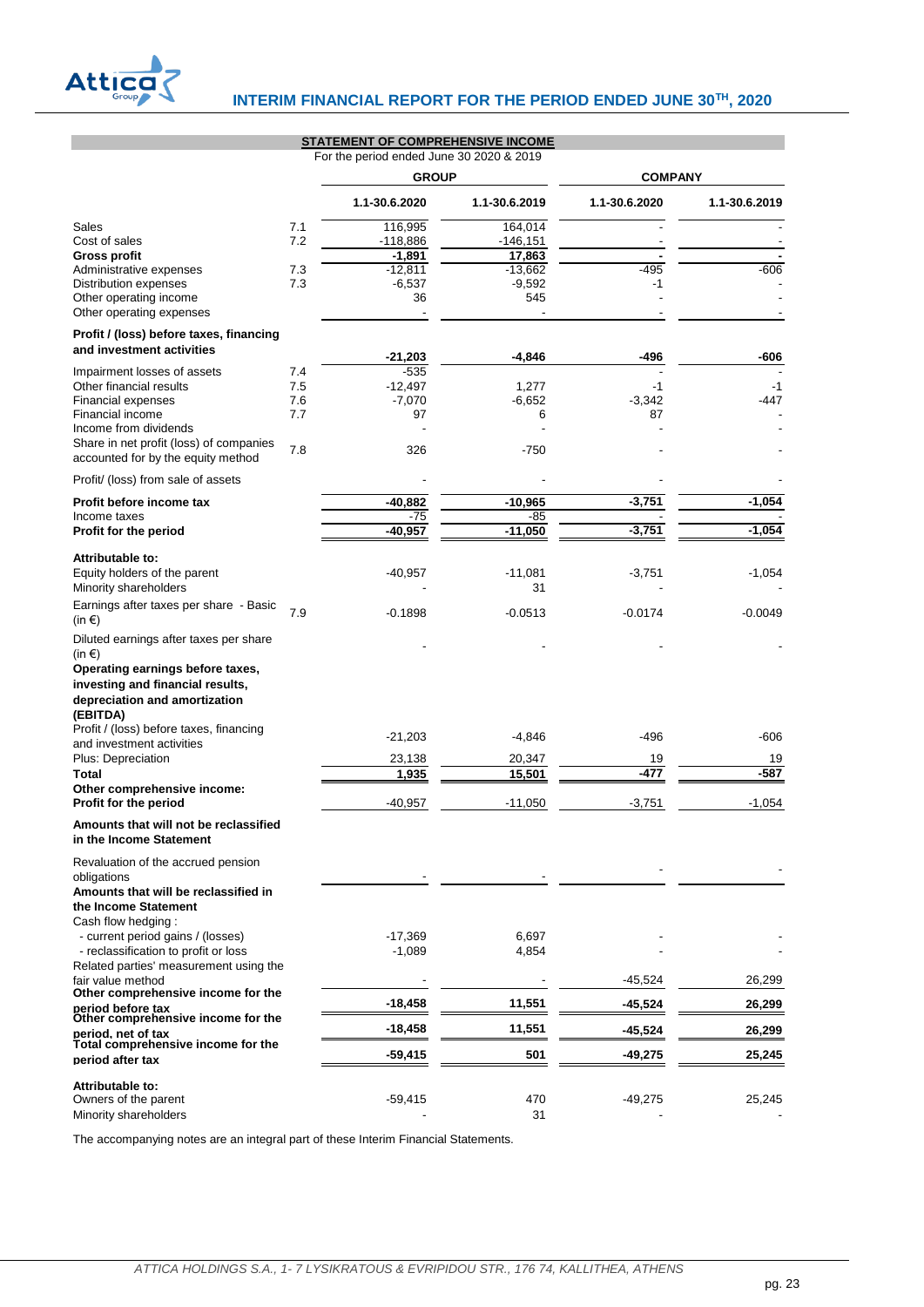<span id="page-24-0"></span>

#### **STATEMENT OF FINANCIAL POSITION**

As at 30th of June 2020 and at December 31,2019

<span id="page-24-1"></span>

|                                                | <b>GROUP</b> |            |            | <b>COMPANY</b> |            |
|------------------------------------------------|--------------|------------|------------|----------------|------------|
|                                                | <b>Notes</b> | 30.6.2020  | 31.12.2019 | 30.6.2020      | 31.12.2019 |
| <b>ASSETS</b>                                  |              |            |            |                |            |
| <b>Non-current assets</b>                      |              |            |            |                |            |
| Tangible assets                                | 7.10         | 687,752    | 688,002    | 204            | 223        |
| Goodwill                                       | 7.11         | 10,778     | 10,778     |                |            |
| Intangible assets                              | 7.11         | 10,648     | 10,618     |                |            |
| Investments in subsidiaries                    | 7.12         |            |            | 668,510        | 674,549    |
| Investments in associates                      | 7.13         | 5,190      | 4,865      |                |            |
| Investment portfolio                           |              |            |            |                |            |
| Other non current assets                       |              | 2,360      | 2,399      | 8              | 7          |
| Deferred tax asset                             |              | 194        | 194        |                |            |
| Total                                          |              | 716,922    | 716,856    | 668,721        | 674,778    |
| <b>Current assets</b>                          |              |            |            |                |            |
| Inventories                                    |              | 4,836      | 6,195      |                |            |
| Trade and other receivables                    | 7.14         | 79,177     | 64,398     | 50             |            |
| Other current assets                           | 7.15         | 42,261     | 43,452     | 1,867          | 10,348     |
| Derivatives                                    | 7.16         | 841        | 3,375      |                |            |
| Cash and cash equivalents                      | 7.17         | 68,721     | 105,330    | 9,230          | 56,972     |
| Total                                          |              | 195,836    | 222,750    | 11,147         | 67,324     |
| Non-current assets classified as held for sale |              |            |            |                |            |
| <b>Total assets</b>                            |              | 912,758    | 939,606    | 679,868        | 742,103    |
| <b>EQUITY AND LIABILITIES</b>                  |              |            |            |                |            |
| Equity                                         |              |            |            |                |            |
| Share capital                                  | 7.18         | 64,742     | 64,742     | 64,742         | 64,742     |
| Share premium                                  | 7.18         | 316,743    | 316,743    | 316,743        | 316,743    |
| Fair value reserves                            |              | $-15,771$  | 2,687      | 84,474         | 129,999    |
| Other reserves                                 |              | 117,729    | 117,729    | 26,087         | 26,087     |
| Retained earnings                              |              | $-110,874$ | $-69,917$  | 9,261          | 13,012     |
| Equity attributable to parent's shareholders   |              | 372,569    | 431,984    | 501,307        | 550,583    |
| Non-controlling interests                      |              |            |            |                |            |
| <b>Total equity</b>                            |              | 372,569    | 431,984    | 501,307        | 550,583    |
| <b>Non-current liabilities</b>                 |              |            |            |                |            |
| Deferred tax liability                         |              | 1,378      | 1,378      |                |            |
| Accrued pension and retirement obligations     |              | 3,486      | 3,438      | 86             | 85         |
| Long-term borrowings                           | 7.19         | 395,544    | 391,702    | 174,838        | 174,580    |
| Derivatives                                    |              |            |            |                |            |
| <b>Non-Current Provisions</b>                  | 7.20         | 3,139      | 3,139      |                |            |
| Other non current liabilities                  |              |            |            |                |            |
| Total                                          |              | 403,547    | 399,657    | 174,924        | 174,665    |
| <b>Current liabilities</b>                     |              |            |            |                |            |
| Trade and other payables                       | 7.21         | 38,793     | 36,141     | 389            | 230        |
| <b>Tax liabilities</b>                         |              | 380        | 259        | 20             | 20         |
| Short-term debt                                | 7.18         | 12,179     | 19,064     | 33             | 32         |
| Derivatives                                    | 7.16         | 18,628     |            |                |            |
| Other current liabilities                      | 7.22         | 66,662     | 52,501     | 3,195          | 16,573     |
| Total                                          |              | 136,642    | 107,965    | 3,637          | 16,855     |
| Liabilities related to Assets held for sale    |              |            |            |                |            |
| <b>Total liabilities</b>                       |              |            |            |                |            |
|                                                |              | 540,189    | 507,622    | 178,561        | 191,520    |
| <b>Total equity and liabilities</b>            |              | 912,758    | 939,606    | 679,868        | 742,103    |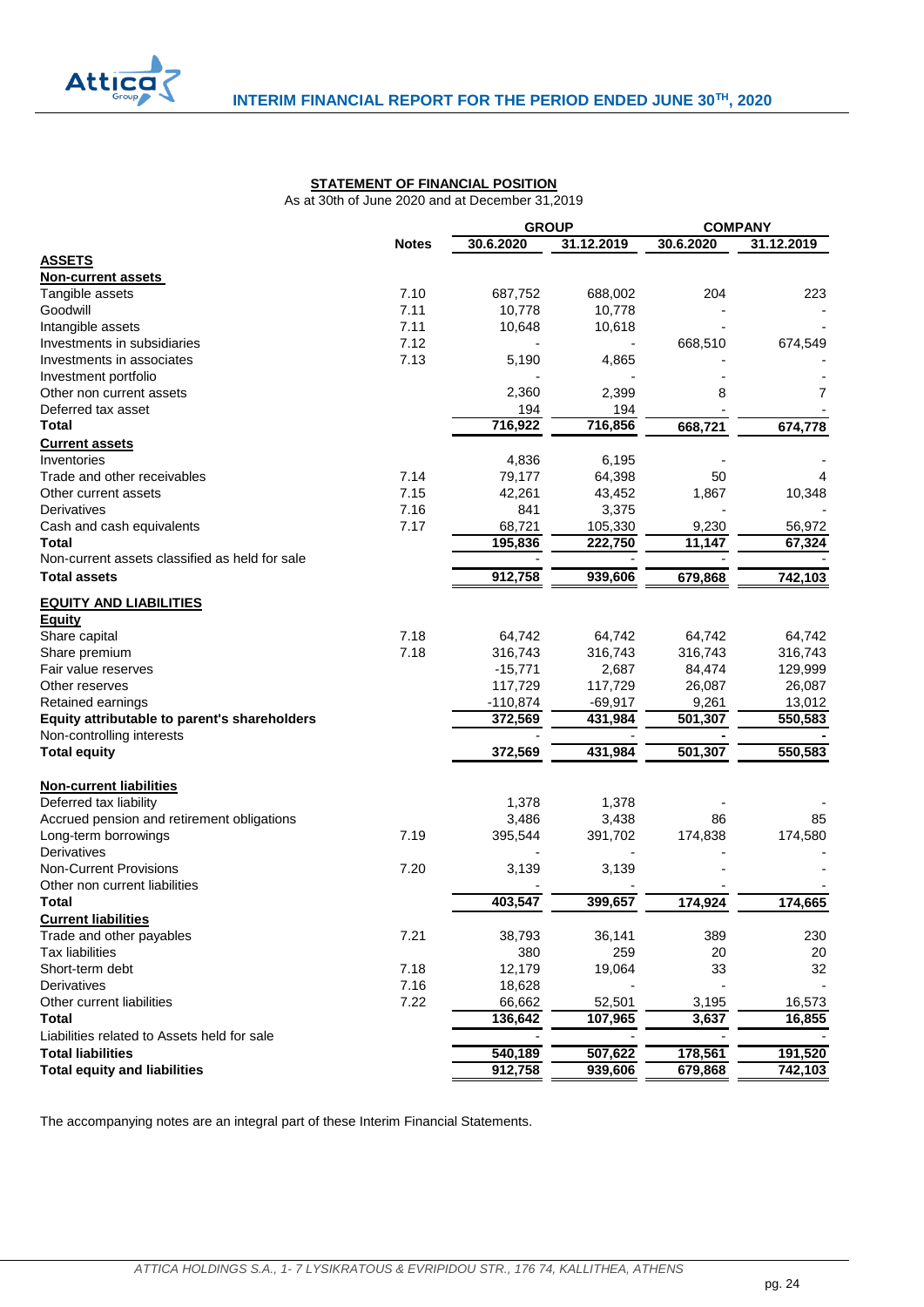

#### **GROUP Number of shares Share capital Share premium Revaluation reserves of tangible assets Other reserves Retained earnings Minority interests Total Equity Balance at 1.1.2020 215,805,843 64,742 316,743 2,687 117,729 -69,917 - 431,984 Profit for the period Other comprehensive income Cash flow hedges:** Current period gains/(losses) - - - -17,369 - - - -17,369 Reclassification to profit or loss - - - -1,089 - - - -1,089 **Other comprehensive income after tax - - - -18,458 - -40,957 - -59,415** Issue of share capital - - **- -** Transfer between reserves and retained earnings - - - - - - **Balance at 30.6.2020 215,805,843 64,742 316,743 -15,771 117,729 -110,874 - 372,569 Statement of Changes in Equity** For the Period 1.1.2020-30.6.2020

<span id="page-25-1"></span><span id="page-25-0"></span>

|                                                                              |                       |                   |                    | <b>Statement of Changes in Equity</b> |                     |                       |                                        |                    |                          |
|------------------------------------------------------------------------------|-----------------------|-------------------|--------------------|---------------------------------------|---------------------|-----------------------|----------------------------------------|--------------------|--------------------------|
|                                                                              |                       |                   |                    | For the Period 1.1.2019-30.6.2019     |                     |                       |                                        |                    |                          |
| <b>GROUP</b>                                                                 | Number of             | Share             | Share              | <b>Revaluation</b><br>reserves of     | Other               | Retained              | <b>Total equity</b><br>attributable to | Minority           | Total                    |
| <b>Balance at 1.1.2019</b>                                                   | shares<br>215,805,843 | capital<br>64,742 | premium<br>316,743 | tangible<br>assets<br>-11,737         | reserves<br>120,550 | earnings<br>$-81,115$ | owners of the<br>parent<br>409,183     | interests<br>1,398 | <b>Equity</b><br>410,581 |
| Profit for the period                                                        |                       |                   |                    |                                       |                     | $-11,081$             | $-11,081$                              | 31                 | $-11,050$                |
| Other comprehensive income                                                   |                       |                   |                    |                                       |                     |                       |                                        |                    |                          |
| Cash flow hedges:<br>Current period gains/(losses)                           |                       |                   |                    | 6,697                                 |                     |                       | 6,697                                  |                    | 6,697                    |
| Reclassification to profit or loss                                           |                       |                   |                    | 4,854                                 |                     |                       | 4,854                                  |                    | 4,854                    |
| Remeasurements of defined benefit pension<br>plans                           |                       |                   |                    |                                       | ٠                   |                       |                                        |                    |                          |
| Other comprehensive income after tax                                         |                       |                   |                    | 11,551                                |                     | $-11,081$             | 470                                    | 31                 | 501                      |
| Issue of share capital<br>Transfer between reserves and retained<br>earnings |                       |                   |                    | 1,005                                 |                     | $-1,005$              | ۰                                      |                    |                          |
| <b>Balance at 30.6.2019</b>                                                  | 215,805,843           | 64,742            | 316,743            | 819                                   | 120,550             | $-93,201$             | 409,653                                | 1,429              | 411,082                  |

|                                                   |                     |                  | <b>Statement of Changes in Equity</b> |                                                      |                   |                      |                        |
|---------------------------------------------------|---------------------|------------------|---------------------------------------|------------------------------------------------------|-------------------|----------------------|------------------------|
|                                                   |                     |                  | For the Period 1.1.2020-30.6.2020     |                                                      |                   |                      |                        |
| <b>COMPANY</b>                                    |                     |                  |                                       |                                                      |                   |                      |                        |
|                                                   | Number of<br>shares | Share<br>capital | Share<br>premium                      | <b>Revaluation</b><br>reserves of tangible<br>assets | Other<br>reserves | Retained<br>earnings | Total<br><b>Equity</b> |
| <b>Balance at 1.1.2020</b>                        | 215,805,843         | 64,742           | 316,743                               | 129,999                                              | 26,087            | 13,012               | 550,583                |
| Profit for the period                             |                     |                  |                                       |                                                      |                   | $-3,751$             | $-3,751$               |
| Other comprehensive income                        |                     |                  |                                       |                                                      |                   |                      |                        |
| Cash flow hedges:                                 |                     |                  |                                       |                                                      |                   |                      |                        |
| Current period gains/(losses)                     |                     |                  |                                       |                                                      |                   |                      |                        |
| Reclassification to profit or loss                |                     |                  |                                       |                                                      |                   |                      |                        |
| <b>Fair value's measurement</b>                   |                     |                  |                                       |                                                      |                   |                      |                        |
| Transferred to profit or loss for the period      |                     |                  |                                       |                                                      |                   |                      |                        |
| Related parties' measurement using the fair value |                     |                  |                                       |                                                      |                   |                      |                        |
| method                                            |                     |                  |                                       | $-45,524$                                            |                   |                      | $-45,524$              |
| Other comprehensive income after tax              |                     |                  |                                       | -45,524                                              |                   | $-3,751$             | $-49,275$              |
| Reserves from shares ssue                         |                     |                  |                                       |                                                      |                   |                      |                        |
| <b>Dividends</b>                                  |                     |                  |                                       |                                                      |                   |                      |                        |
| <b>Balance at 30.6.2020</b>                       | 215,805,843         | 64,742           | 316,743                               | 84,474                                               | 26,087            | 9,261                | 501,307                |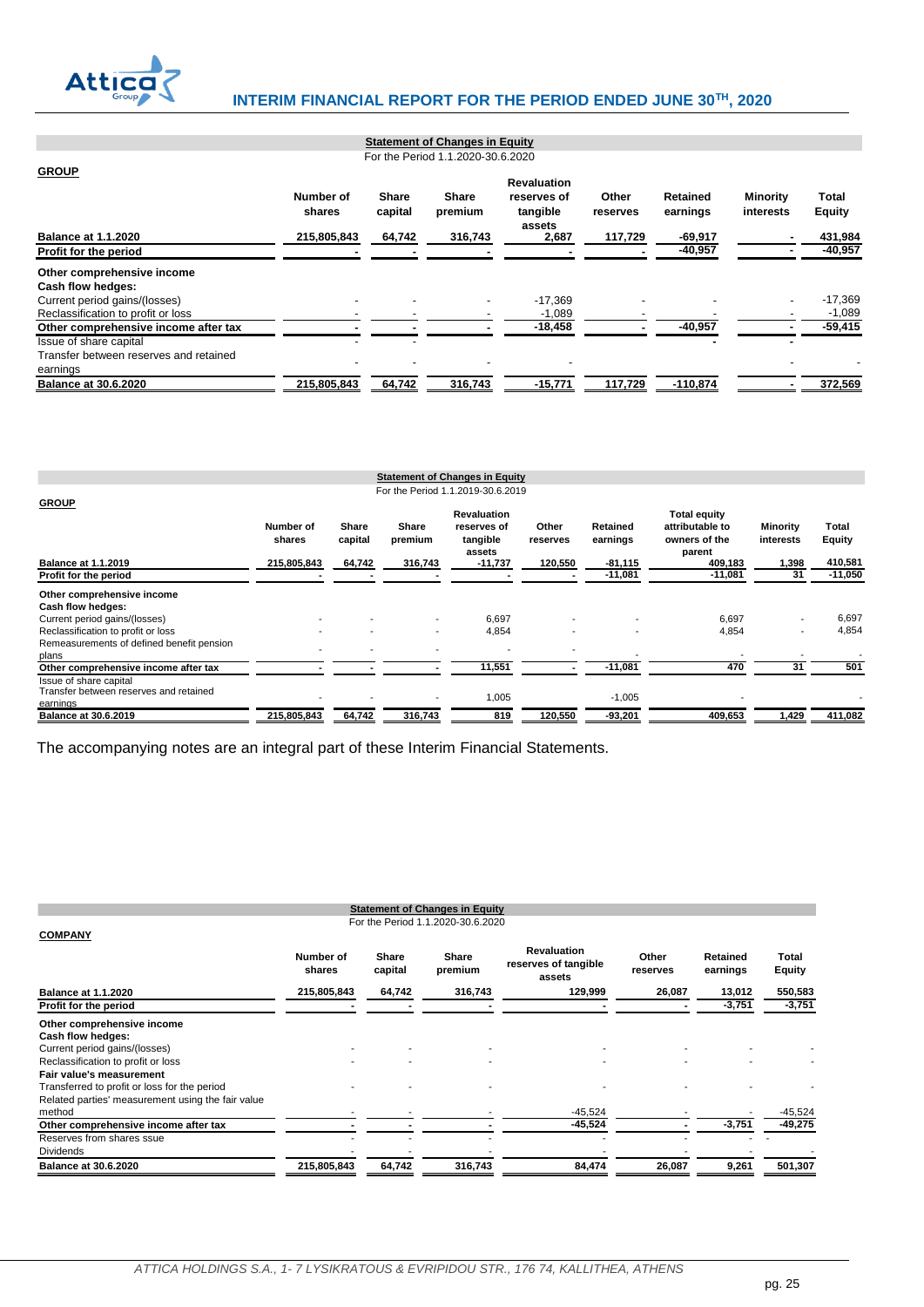

<span id="page-26-1"></span><span id="page-26-0"></span>

|                                                   |                     |                  | <b>Statement of Changes in Equity</b> |                                                      |                   |                      |                        |
|---------------------------------------------------|---------------------|------------------|---------------------------------------|------------------------------------------------------|-------------------|----------------------|------------------------|
|                                                   |                     |                  | For the Period 1.1.2019-30.6.2019     |                                                      |                   |                      |                        |
| <b>COMPANY</b>                                    |                     |                  |                                       |                                                      |                   |                      |                        |
|                                                   | Number of<br>shares | Share<br>capital | <b>Share</b><br>premium               | <b>Revaluation</b><br>reserves of<br>tangible assets | Other<br>reserves | Retained<br>earnings | Total<br><b>Equity</b> |
| <b>Balance at 1.1.2019</b>                        | 215,805,843         | 64,742           | 316,743                               | 139,940                                              | 29,131            | 13,370               | 563,926                |
| Profit for the period                             |                     |                  |                                       |                                                      |                   | $-1,054$             | $-1,054$               |
| Other comprehensive income                        |                     |                  |                                       |                                                      |                   |                      |                        |
| Cash flow hedges:                                 |                     |                  |                                       |                                                      |                   |                      |                        |
| Current period gains/(losses)                     |                     |                  |                                       |                                                      |                   |                      |                        |
| Reclassification to profit or loss                |                     |                  |                                       |                                                      |                   |                      |                        |
| Remeasurements of defined benefit pension plans   |                     |                  |                                       |                                                      |                   |                      |                        |
| Fair value's measurement                          |                     |                  |                                       |                                                      |                   |                      |                        |
| Related parties' measurement using the fair value |                     |                  |                                       |                                                      |                   |                      |                        |
| method                                            |                     |                  |                                       | 26,299                                               |                   |                      | 26,299                 |
| Other comprehensive income after tax              |                     |                  |                                       | 26,299                                               |                   | $-1,054$             | 25,245                 |
| Issue of share capital                            |                     |                  |                                       |                                                      |                   |                      |                        |
| Transfer between reserves and retained earnings   |                     |                  |                                       |                                                      |                   |                      |                        |
| <b>Balance at 30.6.2019</b>                       | 215,805,843         | 64,742           | 316,743                               | 166,239                                              | 29,131            | 12,316               | 589,171                |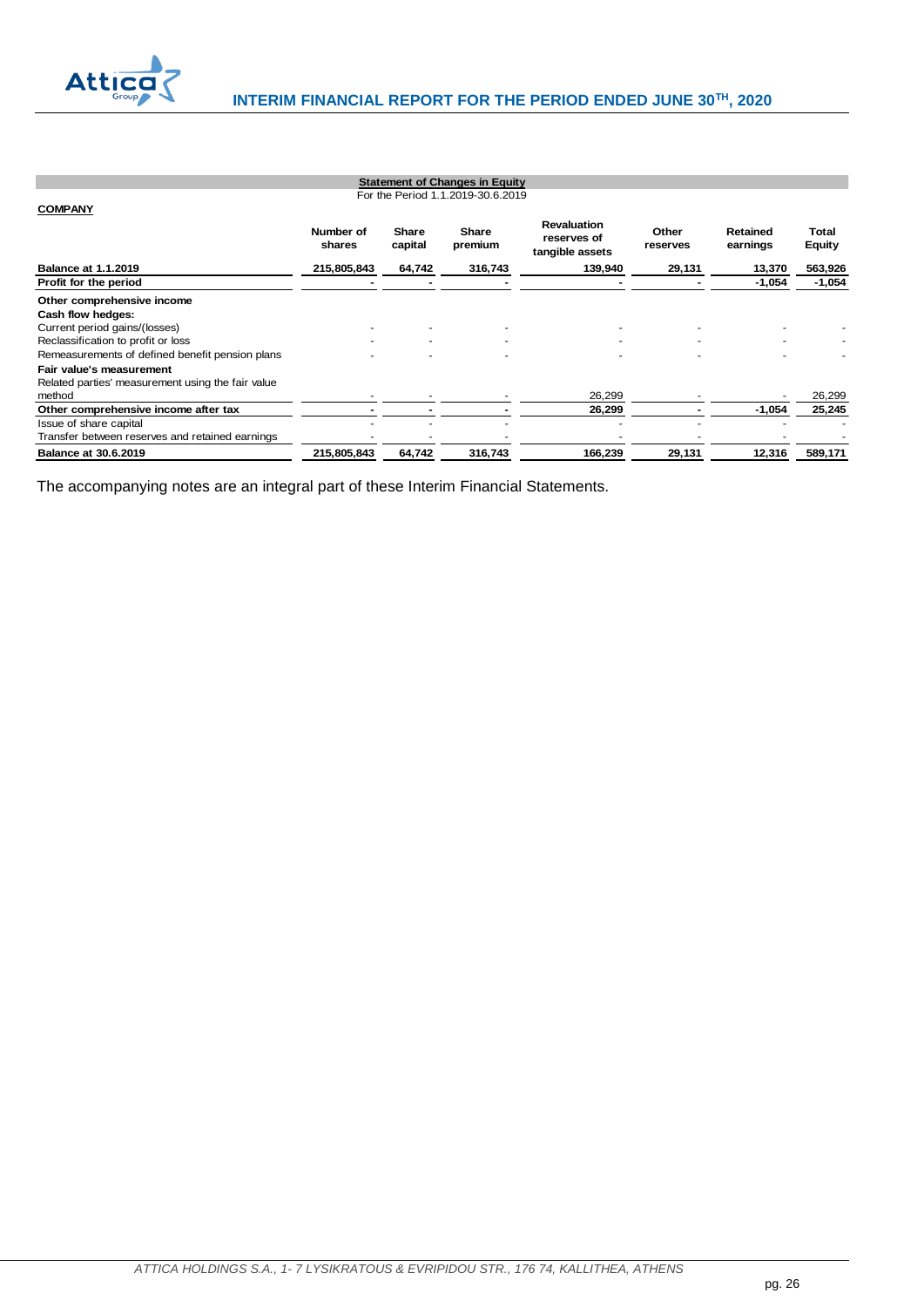

# **Atticary** INTERIM FINANCIAL REPORT FOR THE PERIOD ENDED JUNE 30<sup>TH</sup>, 2020

|                                                                       | <b>CASH FLOW STATEMENT</b>          |                    |                    |                    |  |  |
|-----------------------------------------------------------------------|-------------------------------------|--------------------|--------------------|--------------------|--|--|
|                                                                       | For the period 1.1-30.6 2020 & 2019 |                    |                    |                    |  |  |
|                                                                       | <b>GROUP</b>                        |                    |                    | <b>COMPANY</b>     |  |  |
|                                                                       | 1.1.2020-30.6.2020                  | 1.1.2019-30.6.2019 | 1.1.2020-30.6.2020 | 1.1.2019-30.6.2019 |  |  |
| <b>Cash flow from Operating Activities</b>                            |                                     |                    |                    |                    |  |  |
| Profit/(loss) before taxes                                            | $-40,882$                           | $-10,965$          | $-3,751$           | $-1,054$           |  |  |
| Adjustments for:                                                      |                                     |                    |                    |                    |  |  |
| Depreciation & amortization                                           | 23,138                              | 20,347             | 19                 | 19                 |  |  |
| Impairment of tangible and intangible assets<br><b>Provisions</b>     | 535<br>178                          | $-27$              |                    | $\overline{2}$     |  |  |
| Foreign exchange differences                                          | $-13$                               | 35                 | $\mathbf{1}$       | 1                  |  |  |
| Net (profit)/loss from investing activities                           | 12.086                              | $-568$             | $-87$              |                    |  |  |
| Interest and other financial expenses                                 | 7,050                               | 6,626              | 3,341              | 447                |  |  |
| Plus or minus for working capital changes:                            |                                     |                    |                    |                    |  |  |
| Decrease/(increase) in inventories                                    | 1,359                               | $-215$             |                    |                    |  |  |
| Decrease/(increase) in receivables                                    | $-13,986$                           | $-26,195$          | 10,938             | $-525$             |  |  |
| (Decrease)/increase in payables (excluding banks)                     | 18,066                              | 13,669             | $-2,460$           | 277                |  |  |
| Less:                                                                 |                                     |                    |                    |                    |  |  |
| Interest and other financial expenses paid                            | $-6,980$                            | $-6,628$           | $-3,060$           | $-497$             |  |  |
| Taxes paid                                                            | $-25$                               | $-97$              |                    |                    |  |  |
| Total cash inflow/(outflow) from operating activities (a)             | 526                                 | $-4,018$           | 4,941              | $-1,330$           |  |  |
|                                                                       |                                     |                    |                    |                    |  |  |
| <b>Cash flow from Investing Activities</b>                            |                                     |                    |                    |                    |  |  |
| Purchase of tangible and intangible assets                            | $-23,438$                           | $-10,572$          |                    |                    |  |  |
| Proceeds from disposal of property, plant and equipment               |                                     |                    |                    |                    |  |  |
| Interest received                                                     | 98                                  | 6                  | 87                 |                    |  |  |
| Investments in associates                                             |                                     |                    |                    |                    |  |  |
| Dividends received                                                    |                                     |                    |                    | 1,200              |  |  |
| Share capital return from subsidiaries                                |                                     |                    | 4,000              |                    |  |  |
| Increase in capital and additional paid-in capital of subsidiaries    |                                     |                    | $-45,987$          | $-10,202$          |  |  |
| Total cash inflow/(outflow) from investing activities (b)             | $-23,340$                           | $-10,566$          | $-41,900$          | $-9.002$           |  |  |
|                                                                       |                                     |                    |                    |                    |  |  |
| <b>Cash flow from Financing Activities</b>                            |                                     |                    |                    |                    |  |  |
| Proceeds from issuance of ordinary shares of subsidiary               |                                     |                    |                    |                    |  |  |
| Proceeds from borrowings                                              | 700                                 | 53,000             |                    | 20,000             |  |  |
| Payments of borrowings                                                | $-2,838$                            | $-52,703$          |                    |                    |  |  |
| Payments of finance lease liabilities                                 | $-923$                              | $-952$             | $-23$              |                    |  |  |
| Dividends paid                                                        | $-10,760$                           |                    | $-10,760$          |                    |  |  |
| Total cash inflow/(outflow) from financing activities (c)             | $-13,821$                           | $-655$             | $-10,783$          | 20,000             |  |  |
| Net increase/(decrease) in cash and cash equivalents<br>$(a)+(b)+(c)$ | $-36,635$                           | $-15,239$          | -47,742            | 9,668              |  |  |
| Cash and cash equivalents at beginning of period                      | 105,330                             | 59,424             | 56,972             | 39                 |  |  |
| Exchange differences in cash and cash equivalents                     | 26                                  | $-18$              |                    | $-1$               |  |  |
| Cash and cash equivalents at end of period                            | 68,721                              | 44,167             | 9,230              | 9,706              |  |  |
|                                                                       |                                     |                    |                    |                    |  |  |

The method used for the preparation of the above Cash Flow Statement is the Indirect Method.

<span id="page-27-0"></span>Paragraph 7.17 presents the cash and cash equivalents' analysis.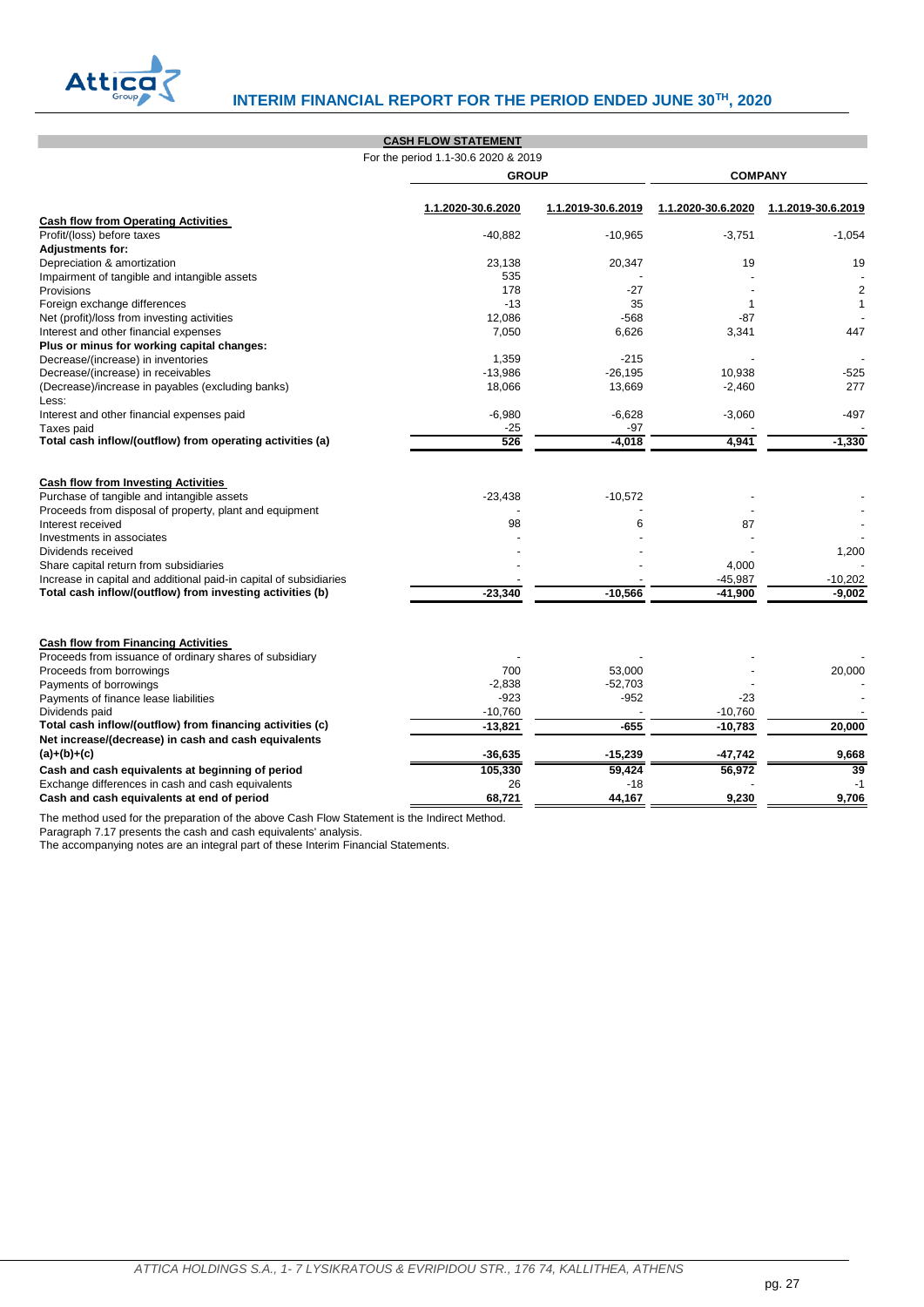

## **NOTES TO THE FINANCIAL STATEMENTS**

## <span id="page-28-1"></span><span id="page-28-0"></span>**1. General information**

ATTICA HOLDINGS S.A. ("ATTICA GROUP") is a Holding Company and as such does not have trading activities of its own. The Company, through its subsidiaries, mainly operates in passenger shipping.

The headquarters of the Company are located in Kallithea, Athens, Greece, at 1-7 Lysikratous & Evripidou Street, 17674.

The number of headcount, at period end, was 2 for the parent company and 1,600 for the Group, while at 30.6.2019 it was 2 and 1,966 respectively.

Attica Holdings S.A. shares are listed in the Athens Stock Exchange under the ticker symbol ATTICA.

The corresponding ticker symbol for Bloomberg is ATTEN GA and for Reuters is EPA.AT.

The total number of common registered voting shares outstanding as at 30 June 2020 was 215,805,843. The total market capitalization was approximately Euro 187,751 thousand.

The financial statements of Attica Holdings S.A. are included, directly, in the consolidated financial statements of MARFIN INVESTMENT GROUP HOLDINGS S.A. whose total participation in the Group (direct & indirect) stood at 79.38%.

The financial statements of the Company and the Group for the period ending at 30 June 2020 were approved by the Board of Directors on 30.9. 2020.

*Due to rounding there may be minor differences in some amounts.*

## <span id="page-28-2"></span>**2. Basic accounting policies**

Condensed interim financial statements comprise limited scope of information as compared to that presented in the annual financial statements. These interim financial statements have been prepared by the management in accordance with International Accounting Standard (IAS) 34 "Interim Financial Reporting". The Group has adopted all the new Standards and Interpretations, whose implementation is mandatory for the years starting as at 1<sup>st</sup> January, 2020.

Therefore, the attached interim Financial Statements should be read in line with the publicized annual Financial Statements as of 31<sup>st</sup> December, 2019 that include a full analysis of the accounting policies and valuation methods used.

The interim consolidated financial statements have been prepared in accordance with the going concern principle. Taking into account the financial conditions due to the crisis of the new coronavirus pandemic (Covid-19), the relevant risks, uncertainties and related response actions are mentioned in detail in note 3.1.5.

These uncertainties are related to the duration of the pandemic, the effectiveness and adequacy of any financial measures to strengthen the passenger shipping industry and the economy in general, as well as the intended actions of the Management for the Company and its subsidiaries, described in note 3.1.5 , the effectiveness and adequacy of which does not depend solely on the Management, in the present circumstances.

Therefore, due to the uncertainty of the conditions, there is a possibility that the results, the operation and the prospects of the Group will be adversely affected.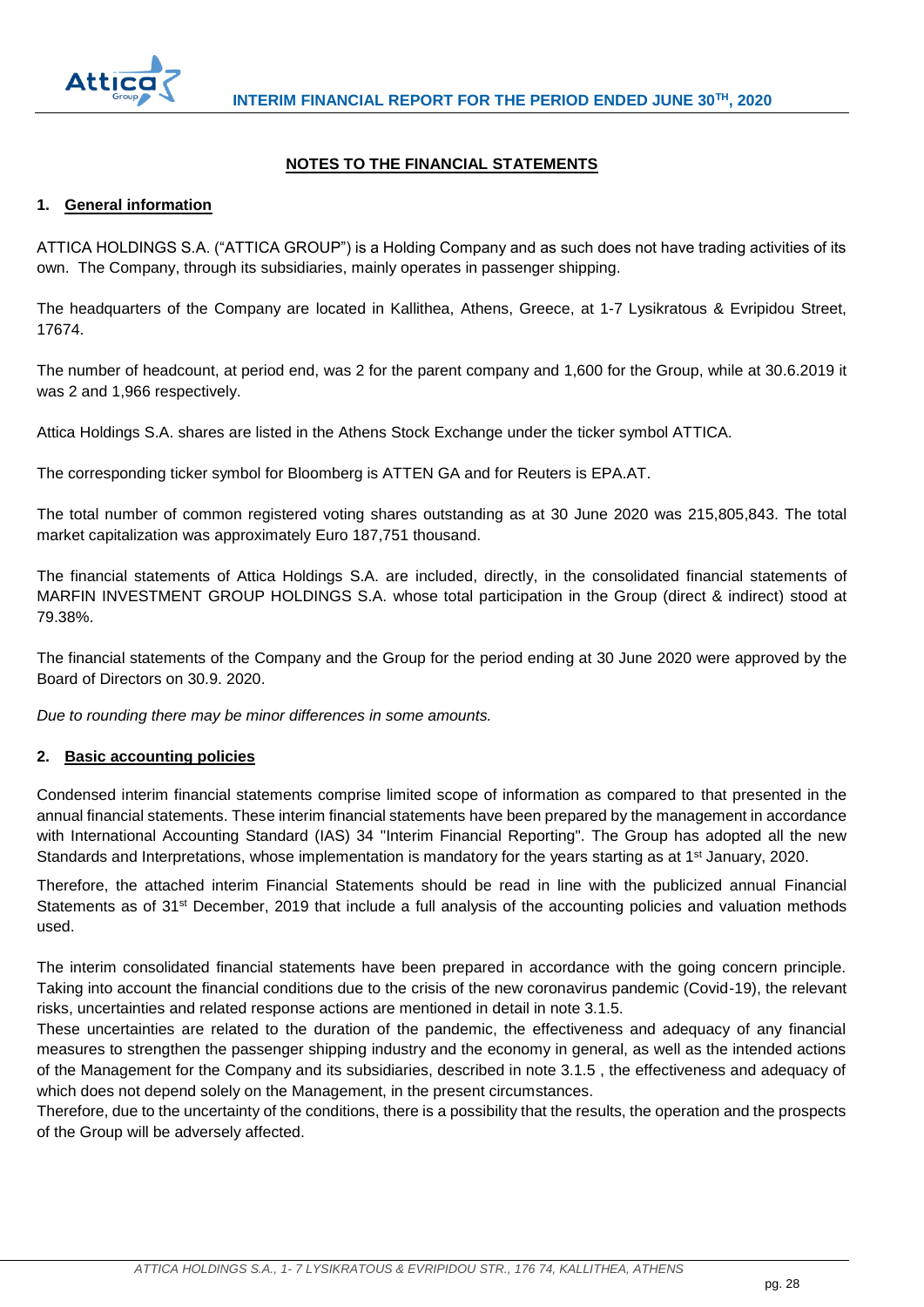

In addition to the above, the Group monitors the developments around the pandemic and continuously evaluates its effects on the Group's performance. The Group takes precautionary measures to ensure the continuity of its activity for the second half of the year. Maintaining sufficient cash, management expects that the Group will be able to meet its financing needs.

## <span id="page-29-0"></span>2.1. New Standards, Interpretations, Revisions and Amendments to existing Standards that are effective and have been adopted by the European Union

The following new Standards, Interpretations and amendments of IFRSs have been issued by the International Accounting Standards Board (IASB), are adopted by the European Union, and their application is mandatory from or after 1.1.2020.

## **Revision of the Conceptual Framework for Financial Reporting (effective for annual periods starting on or after 1.1.2020)**

In March 2018, the IASB issued the revised Conceptual Framework for Financial Reporting (Conceptual Framework), the objective of which was to incorporate some important issues that were not covered, as well as update and clarify some guidance that was unclear or out of date. The revised Conceptual Framework includes a new chapter on measurement, which analyzes the concept on measurement, including factors to be considered when selecting a measurement basis, concepts on presentation and disclosure, and guidance on derecognition of assets and liabilities from financial statements. In addition, the revised Conceptual Framework includes improved definitions of an asset and a liability, guidance supporting these definitions, update of recognition criteria for assets and liabilities, as well as clarifications in important areas, such as the roles of stewardship, prudence and measurement uncertainty in financial reporting. The amendments do not affect the consolidated/ separate Financial Statements.

## **Amendments to References to the Conceptual Framework in IFRS Standards (effective for annual periods starting on or after 1.1.2020)**

In March 2018, the IASB issued Amendments to References to the Conceptual Framework, following its revision. Some Standards include explicit references to previous versions of the Conceptual Framework. The objective of these amendments is to update those references so that they refer to the revised Conceptual Framework and to support transition to the revised Conceptual Framework. The amendments do not affect the consolidated/ separate Financial Statements.

## **Amendments to IAS 1 and IAS 8: "Definition of Material" (effective for annual periods starting on or after 1.1.2020)**

In October 2018, the IASB issued amendments to its definition of material to make it easier for companies to make materiality judgements. The definition of material helps companies decide whether information should be included in their financial statements. The updated definition amends IAS 1 and IAS 8. The amendments clarify the definition of material and how it should be applied by including in the definition guidance that until now has featured elsewhere in IFRS Standards. The amendments do not affect the consolidated/ separate Financial Statements.

## **Amendments to IFRS 9, IAS 39 and IFRS 7: "Interest Rate Benchmark Reform" (effective for annual periods starting on or after 1.1.2020)**

In September 2019, the IASB issued amendments to some specific hedge accounting requirements to provide relief from potential effects of the uncertainty caused by the Interest Rate Benchmark reform. The amendments are designed to support the provision of useful financial information by companies during the period of uncertainty arising from the phasing out of interest – rate benchmarks such as interbank offered rates (IBORs). It requires companies to provide additional information to investors about their hedging relationships which are directly affected by these uncertainties. The amendments do not affect the consolidated/ separate Financial Statements.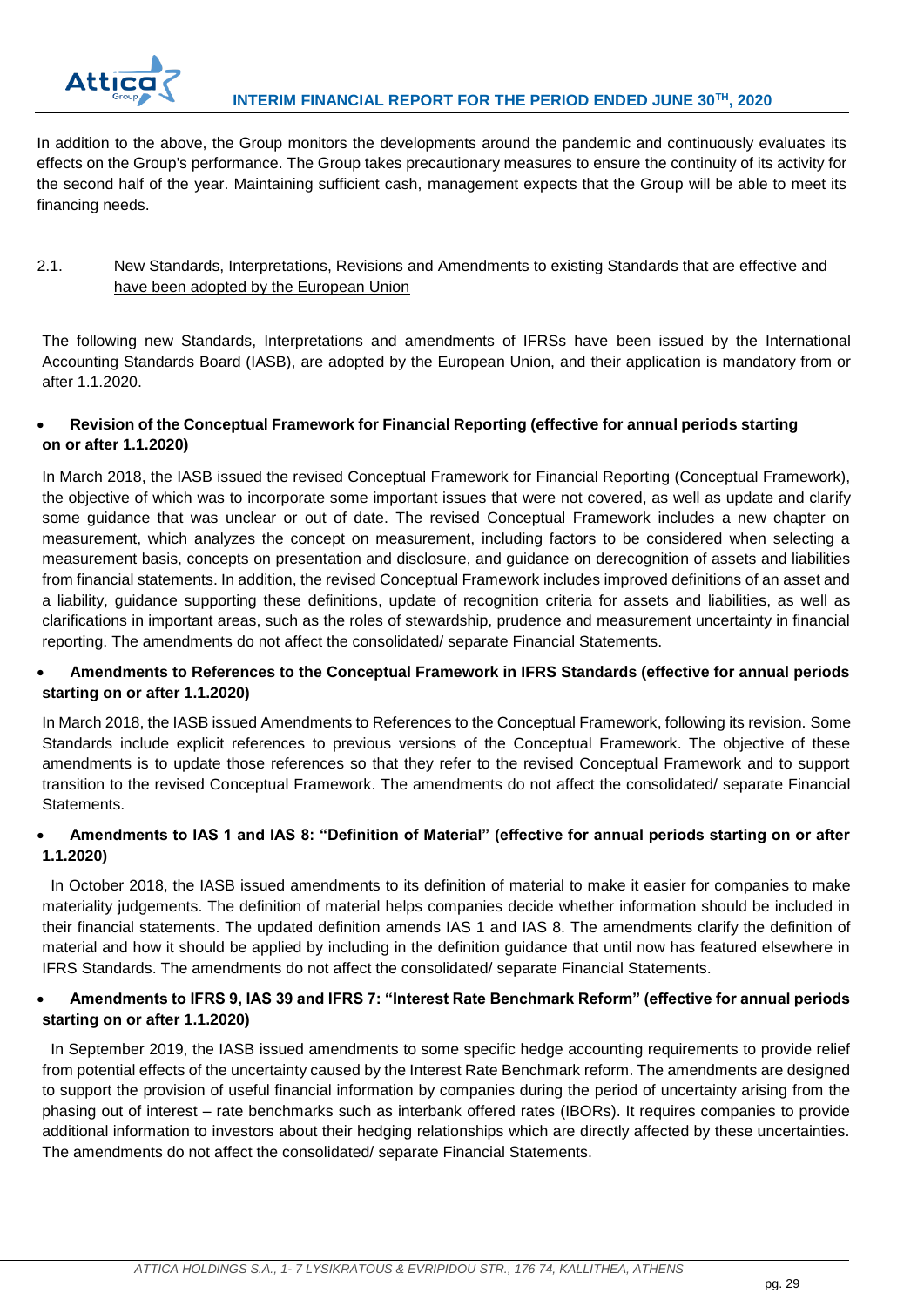

## **Amendments to IFRS 3: "Definition of a Business" (effective for annual periods starting on or after 1.1.2020)**

In October 2018, the IASB issued narrow-scope amendments to IFRS 3 to improve the definition of a business. The amendments will help companies determine whether an acquisition made is of a business or a group of assets. The amended definition emphasizes that the output of a business is to provide goods and services to customers, whereas the previous definition focused on returns in the form of dividends, lower costs or other economic benefits to investors and others. In addition to amending the wording of the definition, the Board has provided supplementary guidance. The amendments do not affect the consolidated/ separate Financial Statements.

## <span id="page-30-0"></span>2.2. New Standards, Interpretations, Revisions and Amendments to existing Standards that have not been applied yet or have not been adopted by the European Union

The following new Standards, Interpretations and amendments of IFRSs have been issued by the International Accounting Standards Board (IASB), but their application has not started yet or they have not been adopted by the European Union.

## **Amendments to IFRS 16 "Leases" COVID-19 – Related Rent Concessions (effective for annual periods starting on or after 1.6.2020)**

In May 2020, the IASB issued amendments to IFRS 16 that provide lessees with an exemption from assessing whether a COVID-19-related rent concession is a lease modification. More specifically, the amendments clarify that if certain conditions are met, lessees are not required to assess whether particular COVID -19-related rent concessions are lease modifications. Instead, lessees that apply the practical expedient, would account for those rent concessions as if they were not lease modifications. It applies to COVID -19-related rent concessions that reduce lease payments due on or before June 30, 2021. The Group will examine the impact of the above on its Financial Statements, though it is not expected to have any. The above have not been adopted by the European Union.

## **Amendments to IFRS 4 "Insurance Contracts" – deferral of IFRS 9 (effective for annual periods starting on or after 1.1.2021)**

In June 2020, the IASB issued amendments that declare deferral of the date of initial application of IFRS 17 by two years, to annual periods beginning on or after January 1, 2023. As a consequence, the IASB also extended the fixed expiry date for the temporary exemption from applying IFRS 9 "Financial Instruments" in IFRS 4 "Insurance Contracts", so that the entities are required to apply IFRS 9 for annual periods beginning on or after January 1, 2023. The Group will examine the impact of the above on its Financial Statements, though it is not expected to have any. The above have not been adopted by the European Union.

## **Amendments to IFRS 9, IAS 39, IFRS 7, IFRS 4 and IFRS 16: "Interest Rate Benchmark Reform – Phase 2" (effective for annual periods starting on or after 1.1.2021)**

In August 2020, the IASB has finalized its response to the ongoing reform of IBOR and other interest benchmarks by issuing a package of amendments to IFRS Standards. The amendments complement those issued in 2019 and focus on the effects on financial statements when a company replaces the old interest rate benchmark with an alternative benchmark rate as a result of the reform. More specifically, the amendments relate to how a company will account for changes in the contractual cash flows of financial instruments, how it will account for a change in its hedging relationships as a result of the reform, as well as relevant information required to be disclosed. The Group will examine the impact of the above on its Financial Statements, though it is not expected to have any. The above have not been adopted by the European Union.

## **Amendments to IFRS 3 "Business Combinations", IAS 16 "Property, Plant and Equipment", IAS 37 "Provisions, Contingent Liabilities and Contingent Assets" and "Annual Improvements 2018-2020" (effective for annual periods starting on or after 1.1.2022)**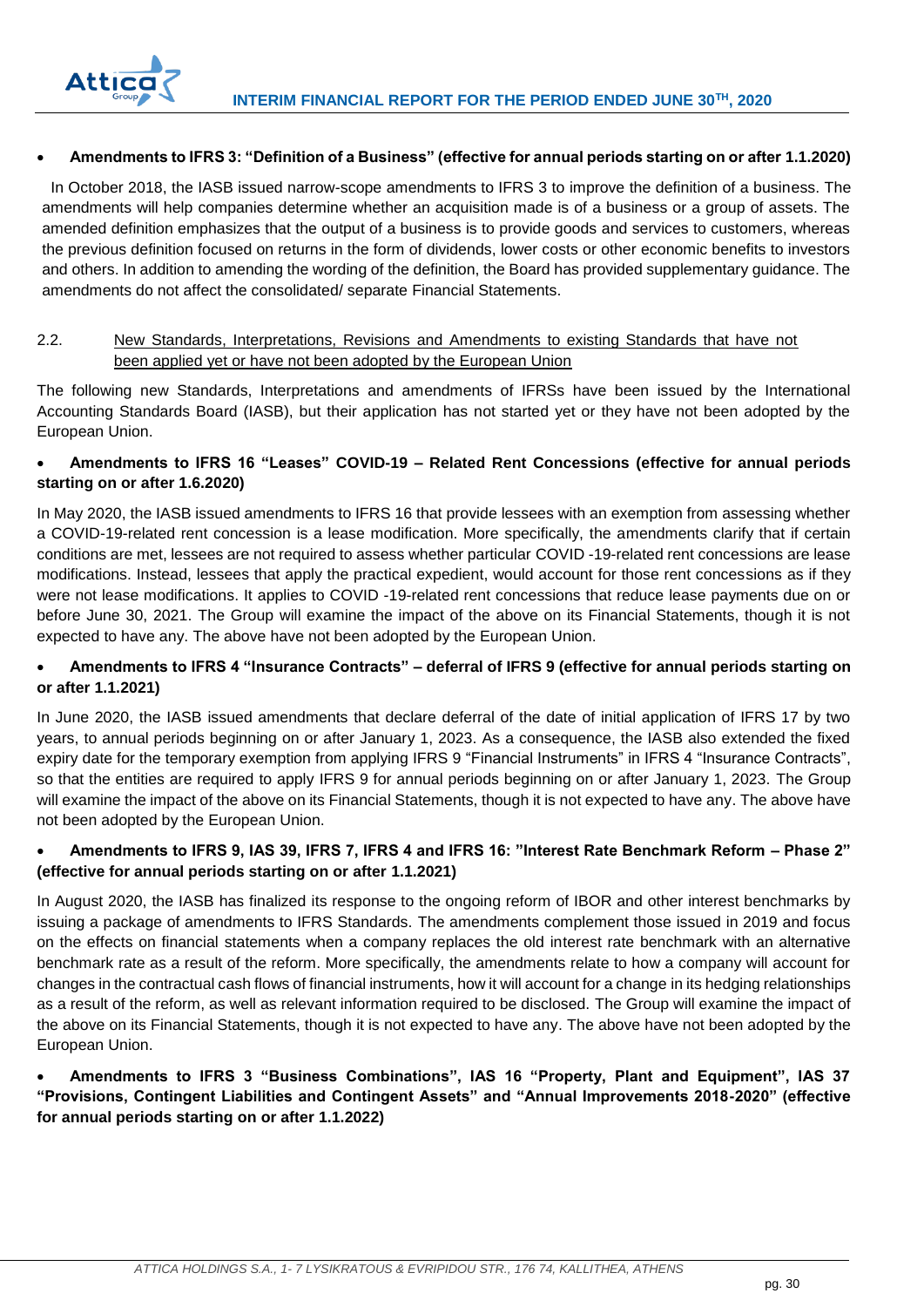

In May 2020, the IASB issued a package of amendments which includes narrow-scope amendments to three Standards as well as the Board's Annual Improvements, which are changes that clarify the wording or correct minor consequences, oversights or conflicts between requirements in the Standards. More specifically:

- **Amendments to IFRS 3 Business Combinations** update a reference in IFRS 3 to the Conceptual Framework for Financial Reporting without changing the accounting requirements for business combinations.

- **Amendments to IAS 16 Property, Plant and Equipment** prohibit a company from deducting from the cost of property, plant and equipment amounts received from selling items produced while the company is preparing the asset for its intended use. Instead, a company will recognize such sales proceeds and related cost in profit or loss.

- **Amendments to IAS 37 Provisions, Contingent Liabilities and Contingent Assets** specify which costs a company includes when assessing whether a contract will be loss-making.

- **Annual Improvements 2018-2020** make minor amendments to IFRS 1 First-time Adoption of International Financial Reporting Standards, IFRS 9 Financial Instruments, IAS 41 Agriculture and the Illustrative Examples accompanying IFRS 16 Leases.

The Group will examine the impact of the above on its Financial Statements, though it is not expected to have any. The above have not been adopted by the European Union.

## **IFRS 17 "Insurance Contracts" (effective for annual periods starting on or after 1.1.2023)**

In May 2017, the IASB issued a new Standard, IFRS 17, which replaces an interim Standard, IFRS 4. The aim of the project was to provide a single principle-based standard to account for all types of insurance contracts, including reinsurance contracts that an insurer holds. A single principle-based standard would enhance comparability of financial reporting among entities, jurisdictions and capital markets. IFRS 17 sets out the requirements that an entity should apply in reporting information about insurance contracts it issues and reinsurance contracts it holds. Furthermore, in June 2020, the IASB issued amendments, which do not affect the fundamental principles introduced when IFRS 17 has first been issued. The amendments are designed to reduce costs by simplifying some requirements in the Standard, make financial performance easier to explain, as well as ease transition by deferring the effective date of the Standard to 2023 and by providing additional relief to reduce the effort required when applying the Standard for the first time. The Group will examine the impact of the above on its Financial Statements, though it is not expected to have any. The above have not been adopted by the European Union.

## **Amendments to IAS 1 "Classification of Liabilities as Current or Non-current" (effective for annual periods starting on or after 1.1.2023)**

In January 2020, the IASB issued amendments to IAS 1 that affect requirements for the presentation of liabilities. Specifically, they clarify one of the criteria for classifying a liability as non-current, the requirement for an entity to have the right to defer settlement of the liability for at least 12 months after the reporting period. The amendments include: (a) specifying that an entity's right to defer settlement must exist at the end of the reporting period; (b) clarifying that classification is unaffected by management's intentions or expectations about whether the entity will exercise its right to defer settlement; (c) clarifying how lending conditions affect classification; and (d) clarifying requirements for classifying liabilities an entity will or may settle by issuing its own equity instruments. Furthermore, in July 2020, the IASB issued an amendment to defer by one year the effective date of the initially issued amendment to IAS 1, in response to the Covid-19 pandemic. The Group will examine the impact of the above on its Financial Statements, though it is not expected to have any. The above have not been adopted by the European Union

## <span id="page-31-0"></span>**3. Financial risk management**

The main financial risks for the Group and the Company follow below.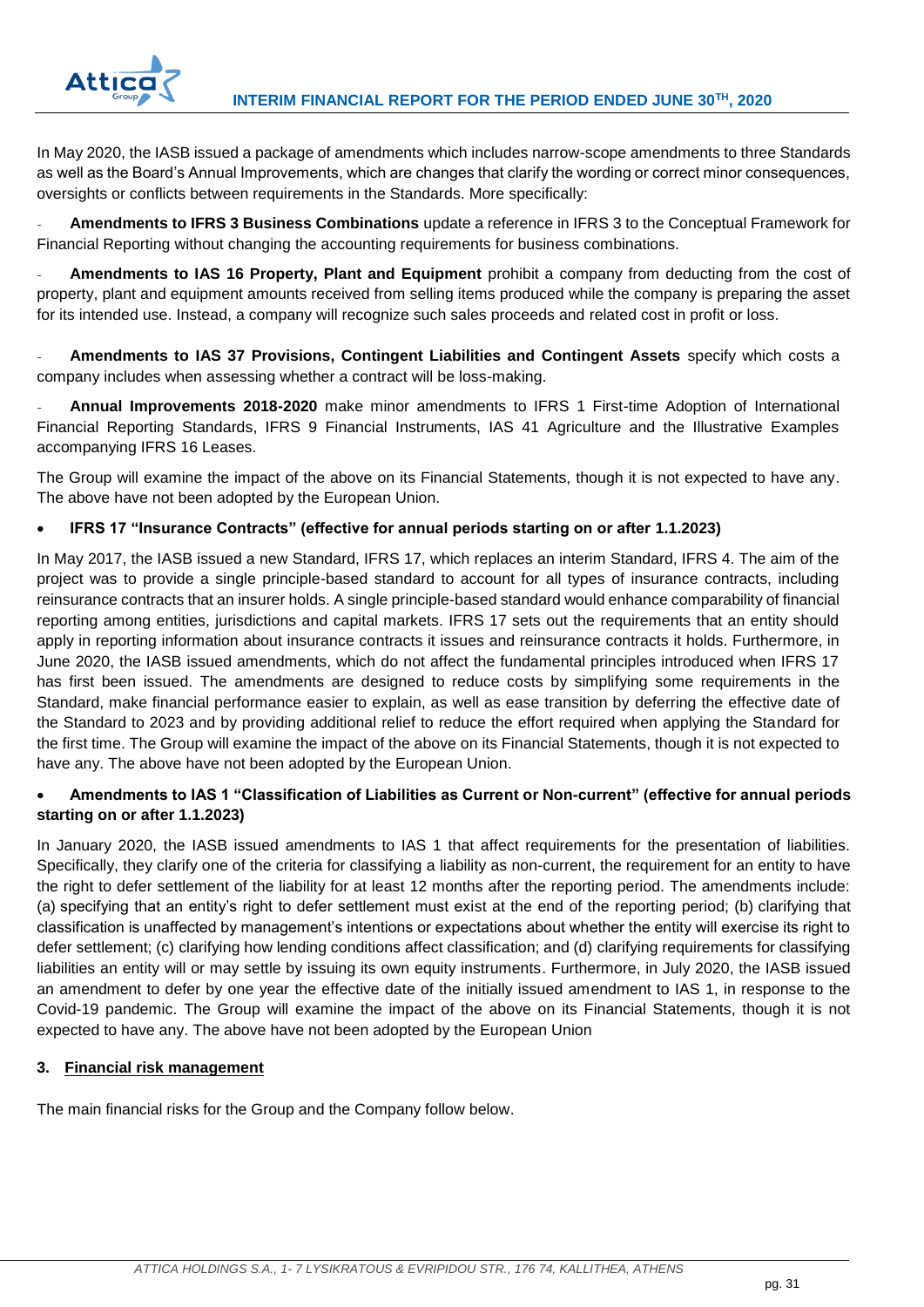

## <span id="page-32-0"></span>3.1. Financial risk factors

The Group is exposed to a series of financial risks, including market risk (unexpected volatility of exchange rates and interest rates) and credit risk. Consequently, the Group uses a risk management program, which seeks to minimize potential adverse effects.

Risk management relates to identifying, evaluating and hedging financial risks. The Group's policy is not to undertake any transactions of a speculative nature.

The Group's financial instruments consist mainly of deposits with banks, receivables and payables, loans, repos, finance leases and derivatives.

#### <span id="page-32-1"></span>3.1.1. Foreign currency risk

The functional currency of the Group is EURO.

The Group transactions and balances are mainly in euro. Therefore, exposure to exchange rate risk is considered to be low.

Moreover, the Group is affected by the exchange rates to the extent that the fuel, purchased for the operation of the vessels, is traded internationally in U.S. Dollars.

The Group invested in AML, whose local currency is Moroccan Dirham. This investment is affected by the respective currency fluctuation.

## <span id="page-32-2"></span>3.1.2. Liquidity risk

Prudent liquidity risk management implies sufficient cash and availability of necessary available sources of financing.

The Group is managing its liquidity needs on a daily basis, systematically monitoring its short and long term financial liabilities and the payments made on a daily basis.

Furthermore, the Group constantly monitors the maturity of its receivables and payables, in order to maintain a balanced liquidity management.

The maturity of the financial liabilities as of 30.6.2020 and 31.12.2019 of the Group and the Company is analysed as follows: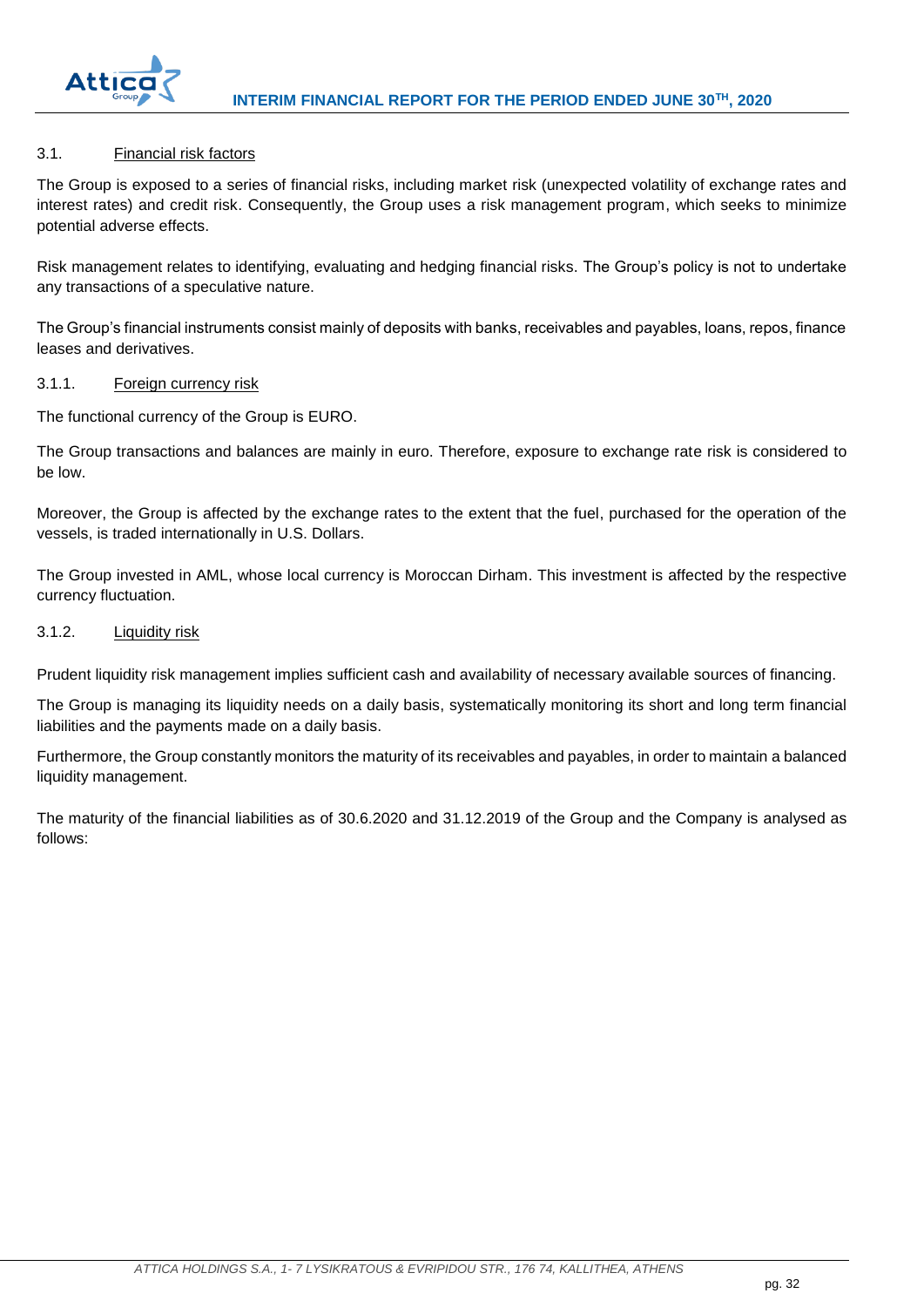

## **INTERIM FINANCIAL REPORT FOR THE PERIOD ENDED JUNE 30TH, 2020**

|                                                       | <b>GROUP</b><br>30.6.2020 |                |              |                   |  |  |  |  |
|-------------------------------------------------------|---------------------------|----------------|--------------|-------------------|--|--|--|--|
|                                                       | Short-term                |                |              | Long-term         |  |  |  |  |
|                                                       | <b>Within 6 months</b>    | 6 to 12 months | 1 to 5 years | more than 5 years |  |  |  |  |
| Long-term borrowing                                   | 2,838                     | 7,720          | 389,386      |                   |  |  |  |  |
| Liabilities relating to operating lease<br>agreements | 806                       | 815            | 5,930        | 228               |  |  |  |  |
| Trade payables                                        | 38,793                    |                |              |                   |  |  |  |  |
| Other short-term / long-term liabilities              | 67,042                    |                |              |                   |  |  |  |  |
| Short-term borrowing                                  |                           |                |              |                   |  |  |  |  |
| Derivative financial instruments                      | 18,628                    |                |              |                   |  |  |  |  |
| Total                                                 | 128,107                   | 8,535          | 395,316      | 228               |  |  |  |  |
|                                                       | 31.12.2019                |                |              |                   |  |  |  |  |
|                                                       | Short-term                |                | Long-term    |                   |  |  |  |  |
|                                                       | <b>Within 6 months</b>    | 6 to 12 months | 1 to 5 years | more than 5 years |  |  |  |  |
| Long-term borrowing                                   | 7,721                     | 9,757          | 384,729      |                   |  |  |  |  |
| Liabilities relating to operating lease<br>agreements | 780                       | 806            | 6,481        | 492               |  |  |  |  |
| Trade payables                                        | 36,141                    |                |              |                   |  |  |  |  |
| Other short-term / long-term liabilities              | 52,760                    |                |              |                   |  |  |  |  |
| Short-term borrowing                                  |                           |                |              |                   |  |  |  |  |
| Derivative financial instruments                      |                           |                |              |                   |  |  |  |  |
| Total                                                 | 97,402                    | 10,563         | 391,210      | 492               |  |  |  |  |

|                                                       |                    |                | <b>COMPANY</b> |                      |  |  |  |
|-------------------------------------------------------|--------------------|----------------|----------------|----------------------|--|--|--|
|                                                       |                    | 30.6.2020      |                |                      |  |  |  |
|                                                       |                    | Short-term     | Long-term      |                      |  |  |  |
|                                                       | Within 6<br>months | 6 to 12 months | 1 to 5 years   | more than 5<br>years |  |  |  |
| Long-term borrowing                                   | $\blacksquare$     | ٠              | 174,661        |                      |  |  |  |
| Liabilities relating to operating lease<br>agreements | 17                 | 16             | 166            | 11                   |  |  |  |
| Trade payables                                        | 389                |                |                |                      |  |  |  |
| Other short-term liabilities                          | 3,215              |                |                |                      |  |  |  |
| <b>Total</b>                                          | 3,621              | 16             | 174,827        | 11                   |  |  |  |
|                                                       | 31.12.2019         |                |                |                      |  |  |  |
|                                                       |                    | Short-term     | Long-term      |                      |  |  |  |
|                                                       | Within 6<br>months | 6 to 12 months | 1 to 5 years   | more than 5<br>years |  |  |  |
| Long-term borrowing                                   |                    |                | 174,386        |                      |  |  |  |

Liabilities relating to operating lease Liabilities Islaming to operating rease the control of the 16 16 153 agreements that the control of the 16 153 the control of the 16 agreements that the control of the control of the control of the control of the control o

Τhe total borrowings of the Group on 30.6.2020 amounted to Euro 407.723 thousand.

Trade payables and the contract of the 230 contract of the contract of the contract of the contract of the contract of the contract of the contract of the contract of the contract of the contract of the contract of the con

## <span id="page-33-0"></span>3.1.3. Interest rate risk

Other short-term liabilities 16,593

The Group was exposed to market variations as regards bank loans, which are subject to variable interest rate (see note 7.18). Α change in the interest rate equal to +1% or -1% will change the period's result and equity by -/+ 2,331 thousand.

**Total 16,839 16 174,539 41**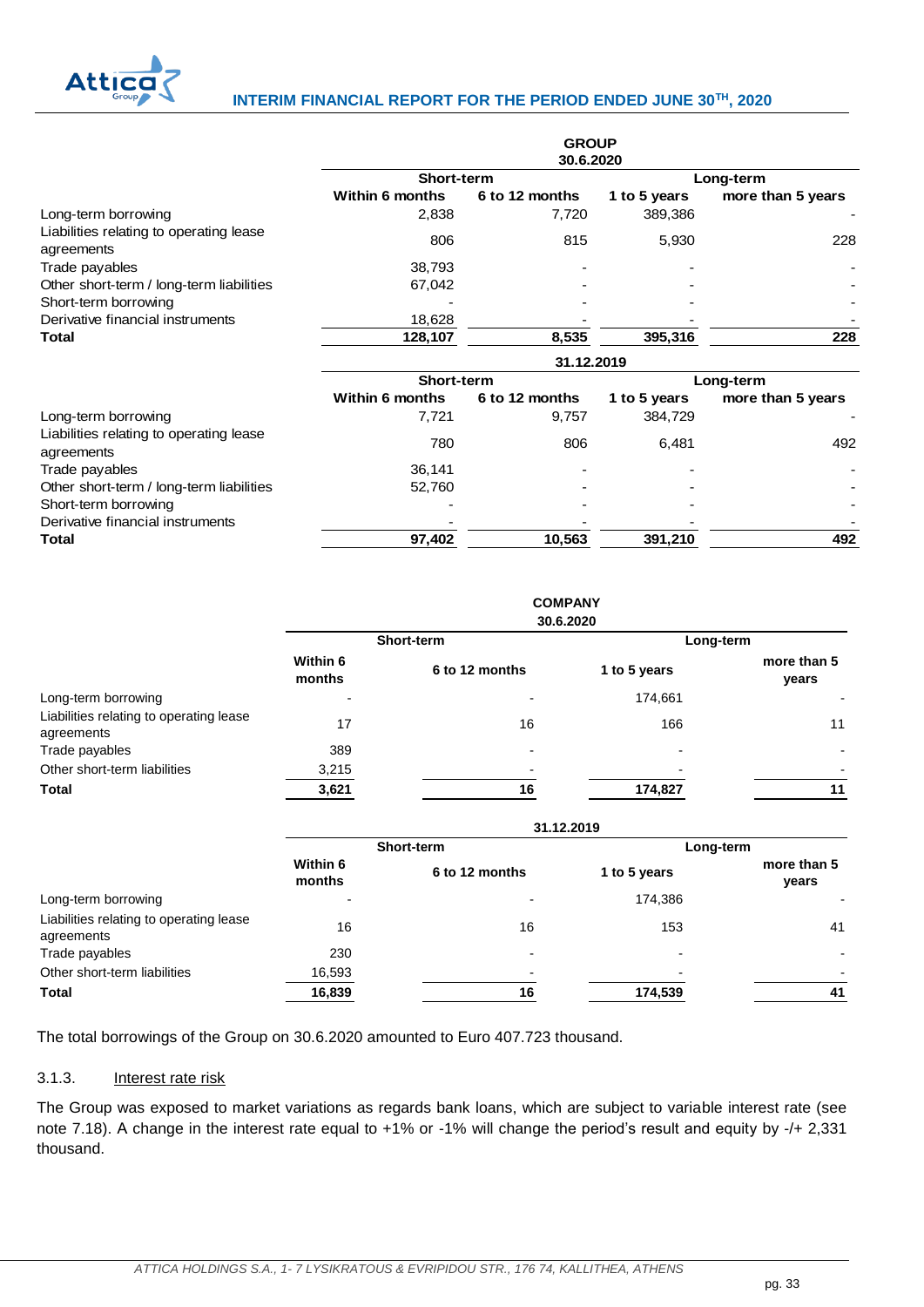

## <span id="page-34-0"></span>3.1.4. Credit risk

The Group has established credit control procedures in order to minimize credit risk.

Concerning the credit risk arising from other financial assets, the Group's exposure to credit risk arises from default of the counterparty, with a maximum exposure equal to the carrying amount of the financial assets.

The Group has defined credit limits and specific credit policies for all its customers.

Furthermore, the Group has obtained bank guarantees from major customers, in order to secure its trade receivables. The exposure of the Group as regards credit risk is restricted to the financial assets analysed as follows at the balance sheet date:

|                             | <b>GROUP</b> |            | <b>COMPANY</b> |            |  |
|-----------------------------|--------------|------------|----------------|------------|--|
|                             | 30.6.2020    | 31.12.2019 | 30.6.2020      | 31.12.2019 |  |
| <b>Derivatives</b>          | 841          | 3.375      |                |            |  |
| Cash and cash equivalents   | 68.721       | 105.330    | 9,230          | 56.972     |  |
| Trade and other reseivables | 79.177       | 64.398     | 50             | 4          |  |
| Total                       | 148,739      | 173,103    | 9,280          | 56,976     |  |

As for trade and other receivables, the Group is not exposed to any significant credit risks.

The table below presents the receivables, considered to be past due, but not impaired.

|                                          | 30.6.2020 | 31.12.2019 |
|------------------------------------------|-----------|------------|
| Are not in delay and are not<br>impaired | 74,682    | 61,524     |
| $<$ 90days                               |           |            |
| 91 - 180 days                            | 928       | 702        |
| 181 - 360 days                           | 1,179     | 612        |
| $>$ 360 days                             |           |            |
| <b>Total</b>                             | 76,789    | 62,838     |

The table above does not include the debit balances of vendors.

## <span id="page-34-1"></span>3.1.5. Risks arising from COVID-19 pandemic

In March 2020, the World Health Organization (WHO) declared the COVID-19 coronavirus as pandemic, whose rapid spread has affected business and economic activity around the globe and has ceased or slowed down the activities of major segments of the economy. Passenger shipping is one of the segments that have been significantly impacted. In their efforts to curb the spread of the pandemic, the European Union countries are implementing a series of restrictive measures, including restrictions on movement of passengers and vehicles, which has a direct impact on the activities of Attica Group. The Greek state has also taken a set of measures to limit the spread of the pandemic, which include, inter alia, the measures, restricting free movement of citizens, in particular:

a) Prohibition on movement of passengers and vehicles (except truck drivers) in the Adriatic lines from March 15th, b) Restriction on movement of passengers, except for permanent residents of the islands, on the lines of the Aegean from March 21st and until May 17th for the island of Crete and until May 24th for the other islands.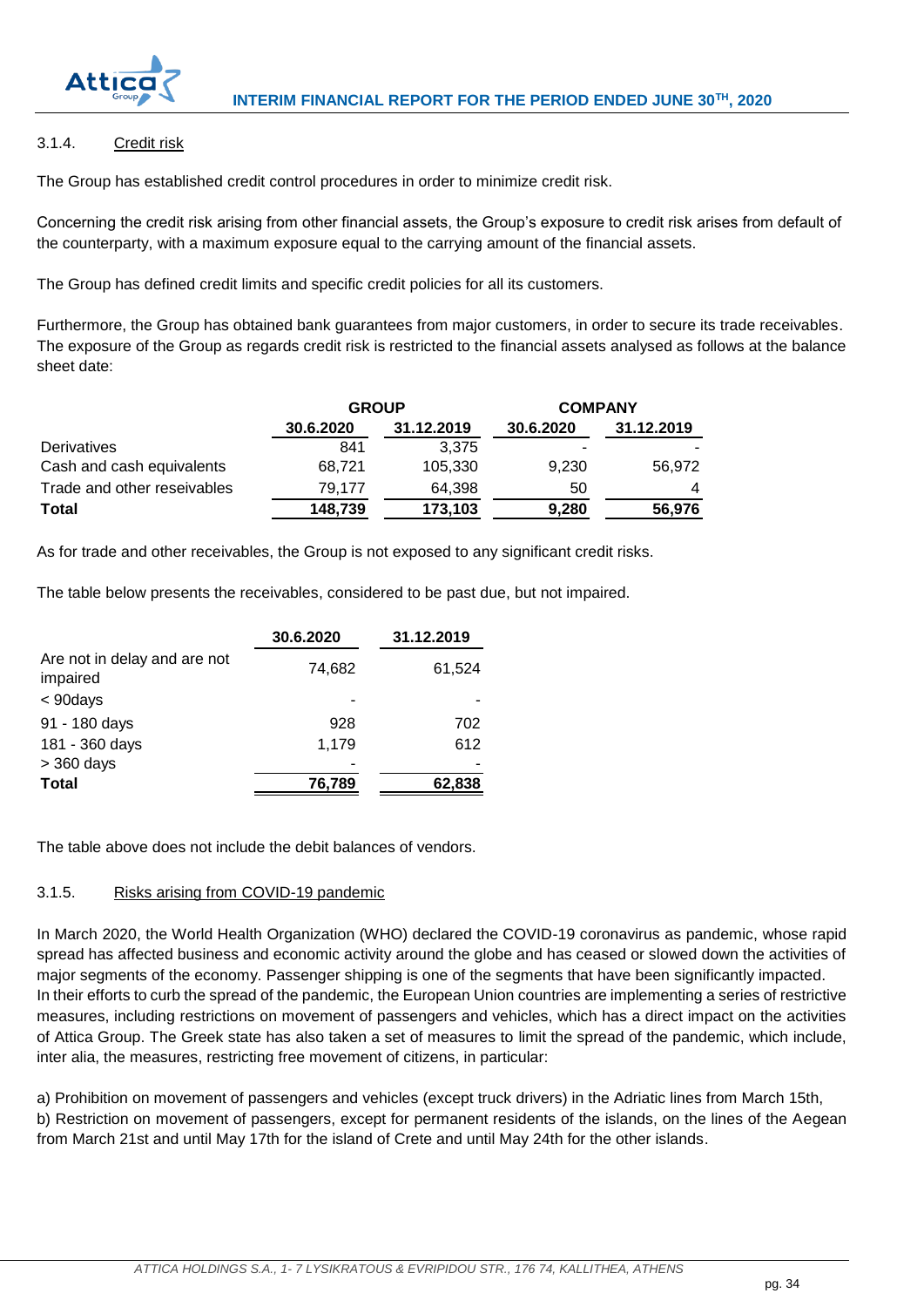

Following the release of travel to all islands from 25 May 2020, a reduced passenger protocol for vessels was set, ie 50% of the total number of passengers allowed on the vessel, or 55% if the vessel has cabins, which was then increased under the new decision issued on 4 June 2020 to 60% and 65% respectively, and 80% and 85% respectively under the decision issued on 31 July 2020, a percentage which was maintained following the decision made on 15 September 2020.

## Risks arising from COVID-19 pandemic

The pandemic generates a significant number of risks that could affect the financial position and the results of FY 2020, focusing on the following domains:

- Traffic volume: Due to the COVID-19 pandemic, as well as the consequent restrictive measures imposed by the Greek state, depending on the evolution of the pandemic, the Group's traffic volume has been significantly reduced, as reflected in both - financial statements of the first half of the year 2020 and the results of the period July-August 2020. For the next months of 2020, which are also months of lower passenger traffic, the traffic volume of the Group will continue to be affected by the evolution of the pandemic and, in particular, by the current outbreak of coronavirus, the decisions, made by the State on the reduced passenger protocol of the vessels as well as any new decisions that will be made by the Authorities regarding movement of citizens.

Fuel Prices – Fuel hedging fuel contracts: Marine fuel constitutes the most significant operating costs of the Group, therefore, fluctuation in such prices can significantly affect the results of Attica Group.

It is to be noted that from February to April 2020, a sharp decline was recorded in fuel prices with extreme fluctuations as a result of reduced demand due to the COVID-19 coronavirus pandemic and the imbalance between supply and demand in the fuel market. From May to August 2020, a gradual rise in prices was recorded as a result of the curtailments made in the production of major oil-producing countries.

Indicatively, it is to be noted that January 2020, the average price of Marine Gasoil Oil with sulfur content of 0.1% in was 571 USD per metric ton, in April 2020 - 223 USD per metric ton and in August 2020 - 368 USD per metric ton. The aforementioned event, and in particular, destabilization of the fuel price, has also affected the Group that hedges part of the risk of a change in the fuel price through hedging contracts. In particular, implementing the risk hedging policy in respect of the change in fuel prices, approved by the Board of Directors, the Group signs contracts for oil products that cover part of its estimated business needs.

In case the pandemic intensifies for a long time and further restrictive measures are imposed, fuel consumption may be further reduced through decreased routes. Currently, there is no risk that part of the future hedging contracts signed by the Group will not meet the conditions to be measured in accordance with the hedge accounting. Furthermore, at this stage, due to the reduction in oil prices, the Group reduces the fuel cost, however, it will be counterbalanced to a large extend by the cost, expected to arise from the fuel hedging contracts, signed prior to the sharp decrease in prices.

- Financial position/liquidity: Attica Group has a strong capital structure and low leverage (48% net borrowing compared to total capital employed). However, the coronavirus pandemic generates new conditions such as the vertical reduction of passenger traffic and vehicles resulting in a lag in cash collection, which is a significant direct liquidity source for the Group.

- Credit risk: The Company adequately manages the credit risk having developed credit control procedures in order to minimize bad debts. However, the outbreak of the pandemic generates new conditions and requires vigilance to address potential cases of insolvency or deferral of receivables' collection that could occur.

The State has made it possible for our customers to settle their post-dated checks at a later date, which, however, had almost no effect on the Group in terms of bad debts.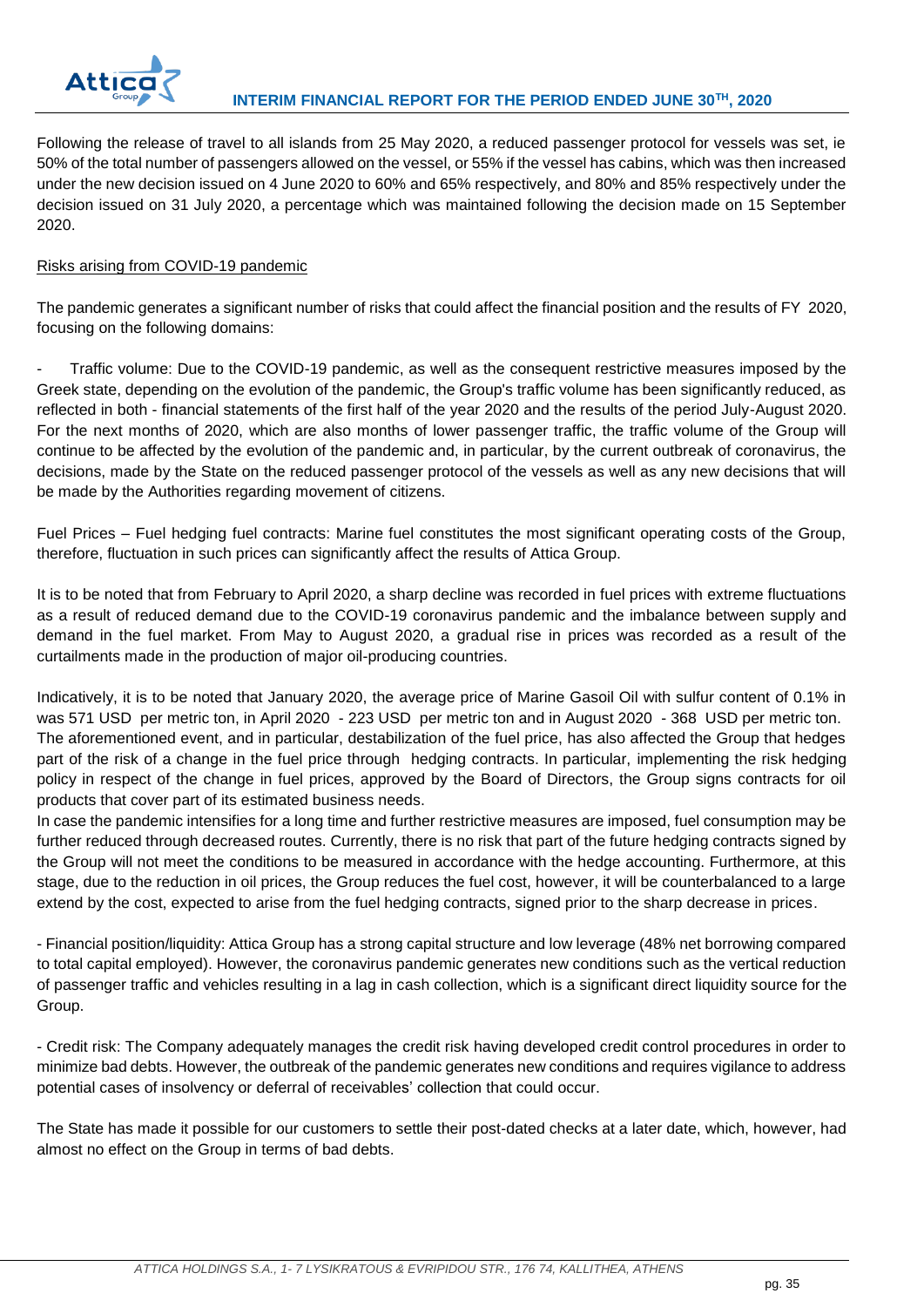

- Potential non-compliance with covenants: The Group is under obligation to comply with certain financial covenants included in Loan agreements. The financial impact of COVID-19 on the Group is uncertain at this time. The Group is monitoring compliance with the above covenants so that it could timely ask the banks and achieve their extension should it be necessary. As till 30.06.2020, the Group is in full compliance with the covenants.

## Effects on the Group's financial performance

The aforementioned developments already significantly affect the financial performance of the Group for 2020, as the sector, in which it operates, is directly affected.

In particular, with regard to the passenger and vehicle traffic, during the summer period, which is the period with the highest transport traffic for the Group vessels, the traffic volume was significantly reduced due to the pandemic, in combination with the reduced passenger protocol set for vessels as analytically described above.

In particular, during July - August 2020, a period when the traffic volume traditionally peaks, a 42.8% reduction was recorded in passengers, 28.3% in vehicles and 18.0% in freight units, as compared to the same period last year.

The aforementioned decrease in the traffic volume is equivalent to a decrease in the Group's turnover for the period July-August 2020 by Euro 37.66 mln or 30.51% compared to the corresponding period last year.

For the next months of 2020, taking into account the observed gradual increase of confirmed cases, the traffic volume is expected to decrease, as compared to the corresponding period last year.

The Group's management constantly assesses every new information with regards to the evolution of the pandemic, the relevant decisions, made by the Authorities and adjusts – at regular intervals – the vessels routes mainly caring about protecting the Group's financial position and rendering the best possible service to its customers and local communities. In the context of monitoring the course of the traffic volume, ongoing estimates are made in respect of the Group course, which confirm the initial estimates of the Management, as reflected in the Annual Report of the Board of Directors for 2019. In particular, the Management estimates revenue drop at a range from 30% to 40% compared to the fiscal year 2019.

Moreover, the estimates in respect of the traffic volume show that the Group's liquidity fully covers its needs for the next 12 months.

However, it should be noted, that as the pandemic continues, the above estimates and assumptions have a high degree of uncertainty. Market conditions may change drastically either in a positive way, in case of effective measures to deal with the pandemic, especially if Covid-19 vaccine is released, as well as if effective measures are implemented to support tourism activity, or negatively, in case the pandemic intensifies and prolongs.

## Effects on the Group's Financial Position

Taking into account the current conditions, uncertainty and rapidly changing environment, the Management aims to maximize the Group's liquidity. The Group maintains its cash flows by making efforts to keep sufficient working capital and by identifying areas of cost savings, where possible, as analysed in the following paragraph regarding the Management actions.

#### Taking measures to address the COVID-19 pandemic

To address the emergency arising from the COVID-19 pandemic, the Company has set the following four key objectives:

I. Protection of employees, passengers and associates health and safety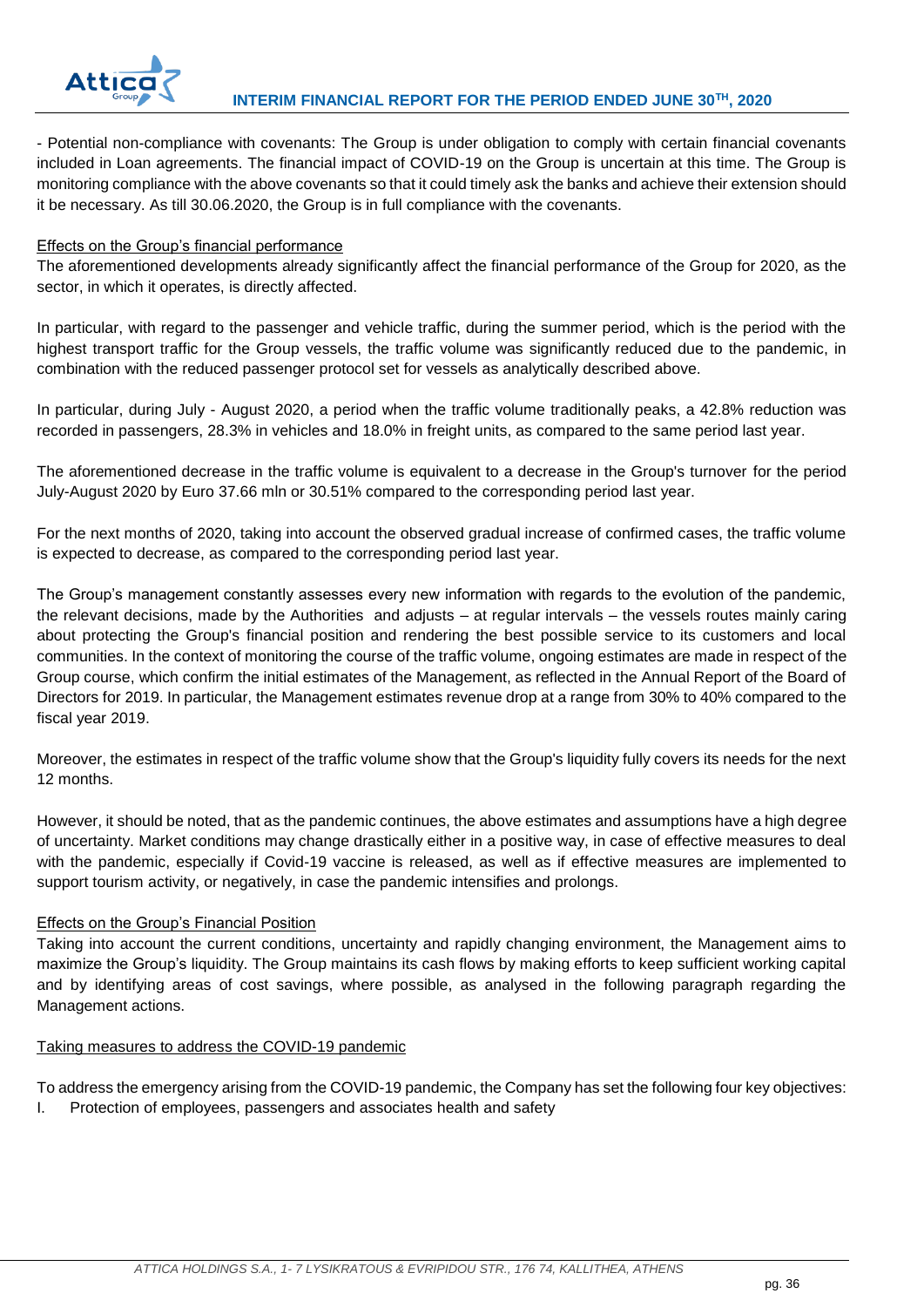The health of its employees, passengers and associates is a matter of main concern to the Group. Therefore, the Group timely implemented a number of precautionary measures, providing specific instructions with regards to the actions to be taken by every person in case the symptoms of the disease have appeared.

Distance working of the shore-based personnel was implemented from the first days, adjusting the proportion of distance working according to the pandemic and State recommendations. At the same time, all business trips have been suspended, as well as physical meetings, which are now held via teleconference or video conference. In addition, certified teams of external collaborators regularly disinfect the office premises.

The crews of the Group's vessels are fully trained in health and hygiene issues, have received the specialized instructions of the Authorities for the necessary precautionary measures against COVID-19, while at the same time they are well informed about how to address any suspicious case at sea in cooperation with the competent Authorities. Furthermore, the Group's vessels have the appropriate equipment (masks, gloves, special kit), while special cabins have been designated on each vessel for treatment of any potentially arising case in order to protect the passengers and the crew. All vessels equipped with supplies of antiseptic products for personal hygiene of passengers and crew. The cleaning procedures of the air conditioning units, the cabins as well as the common areas of the vessels have been intensified and certified teams of external collaborators regularly disinfect the vessels. The vessels of our fleet have been inspected and certified through a special marking "SAFEGUARD" by the Bureau Veritas (world leader in laboratory testing and inspection and certification services) in respect of taking special measures and implementing the necessary procedures in order to address biological risks arising from COVID-19, with the aim of protecting human health.

In addition, the Group fully complies with COVID-19 precautionary measures before boarding, during the voyage and when the passengers disembark. In particular, during the voyage, the passengers are constantly informed about the observance of the prevention rules, through informative messages, displayed on the vessels' screens.

Moreover, members of the vessel's crew make frequent announcements and recommendations, so that the obligatory use of a protective mask is observed in all public areas of the vessel (indoor and outdoor), the necessary distances between the passengers are maintained during their stay in one of the lounges, bars or deck, avoiding overcrowding when boarding/disembarking from the vessel. The vessels' lounges have a special sign, indicating where the passenger is allowed to sit and on the outdoor decks the seats are configured accordingly, in order to keep the necessary distances. Before boarding the vessel, the passengers are fill in the "Pre-Boarding" form and deliver it upon boarding, together with their tickets.

## II. Business Continuity

From the outset of the coronavirus pandemic, Attica Group, formed a Covid-19 Task Force to facilitated provision of ongoing information (in cooperation with the National Public Health Organization (EODY) and all the competent Authorities), in order to take appropriate measures regarding protection of passengers and the Group's employees. The Group has put in place and implemented a specific Business Continuity Plan (BCP) which supported uninterrupted operations of all the Group's services implementing remote work through teleworking, making the best possible use of the relevant technological possibilities. The percentage of remote working staff is adjusted according to the course of the pandemic and the recommendations, issued by the State.

## III. Measures to limit the operating costs and enhance the Group's financial position

The pandemic has had a direct impact on the transport sector, including passenger shipping, due to restrictive measures initially imposed on citizens' travel and the reduced passenger protocol imposed on vessels. The Group observed a significant decline in its traffic volumes during the period March - May 2020, when the traffic volume was almost zero, while limited traffic volume was recorded in June - August 2020, once the restrictive measures on passenger and vehicle traffic were lifted.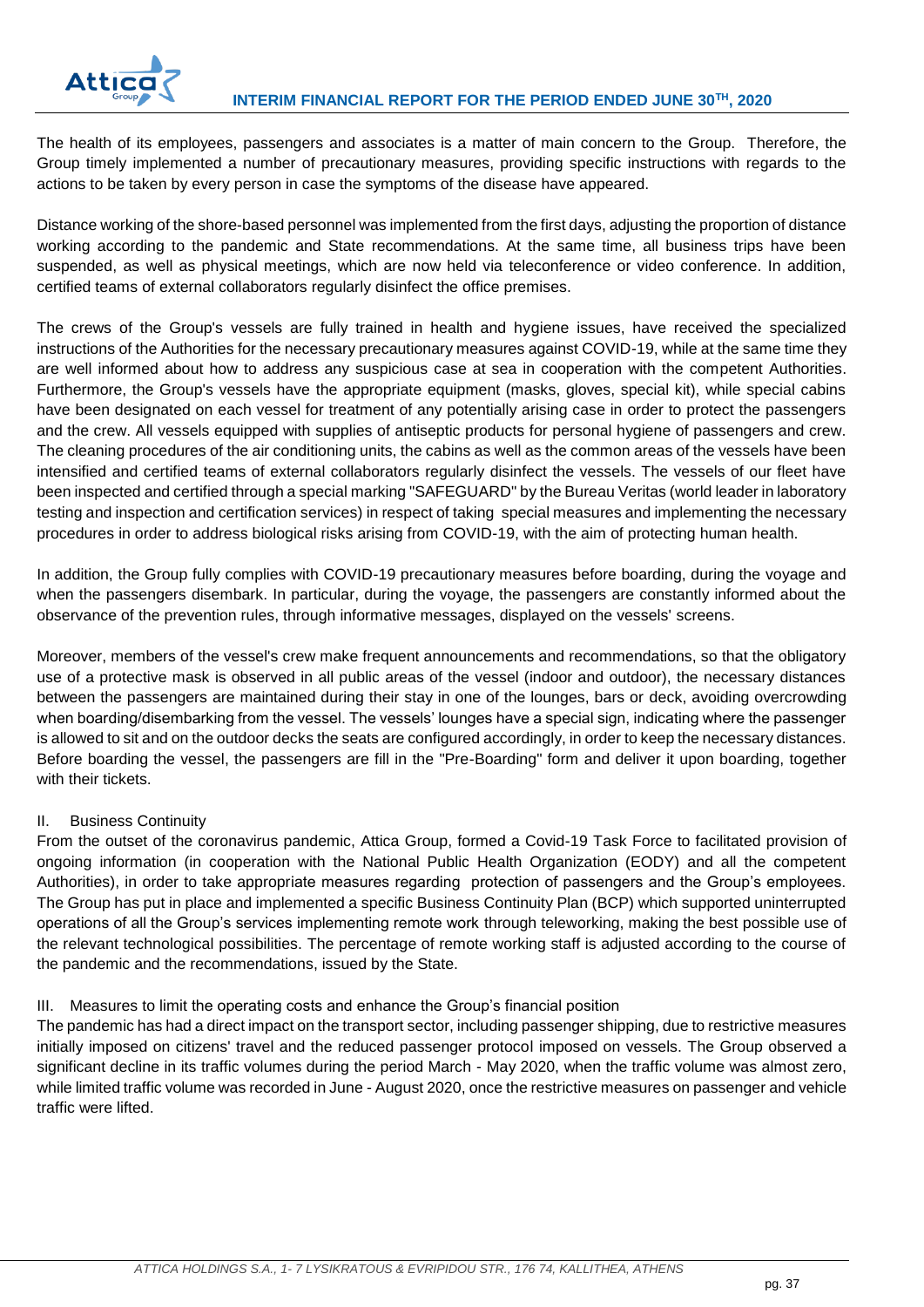

As the COVID-19 pandemic is still ongoing and ways to deal with it are still being sought - availability of the vaccine, in particular - the Group continues to implement measures aimed at reducing its operating costs in order to further strengthen its financial position, which are summarized below as follows:

Based on the data processed daily by the Group, the fleet and the number of routes rearranged at regular intervals, taking into account the reduced demand. Reduced fleet operation respectively reduces the operating costs, such as fuel costs, port costs and crew costs. It should be noted that despite streamlining of the routes, the Group responsibly continues serving all destinations of its network.

It was decided to decrease all the operating expenses of the Group. In particular, every category of operating costs was analysed and the Group decided to proceed only with the absolutely necessary expenses for 2020.

It was decided to temporarily postpone the business development projects until the effect of the pandemic on the financial position of the Group has been clarified.

All support measures (short-term and long-term) announced by the State for the affected companies are used in order to ensure sufficient liquidity. In particular, within the framework of the measures announced by the State, the Company a) postponed the payment of tax and insurance obligations as defined in the State decisions, and b) agreed with the Greek lending banks to transfer capital loan payments to the future periods.

- Actions are taken to further enhance the Group's liquidity. In particular, in the second half of 2020, the Group a) signed a revolving credit facility agreement with a credit institution amounting to Euro 20 mln, b) signed a factoring agreement of Euro 15 mln, c) received from the State return prepayment of Euro 1.8 mln.

VI. Adjustment of the Group's objectives in the new economic environment

All the aforementioned led the Management to review the Group's investment and development plans. All business development projects have been temporarily postponed and are to be reassessed once clarity is restored.

## <span id="page-38-0"></span>4. Fair value of financial instruments

The Group uses the following hierarchy in order to define and disclose the fair value of financial instruments per valuation technique:

Level 1: Assets/liabilities are measured at fair value according to quoted prices (unadjusted) in active markets for identical assets or liabilities.

Level 2: Assets/liabilities are measured at fair value according to evaluation models in which elements affecting significantly the evaluation are based (directly or indirectly) to observable market values.

Level 3: Assets/liabilities are measured at fair value according to evaluation models in which elements affecting significantly the evaluation are not based to observable market values.

## <span id="page-38-1"></span>4.1. Financial derivatives

Derivative financial instruments are valued using valuation models based on observable market data.

## <span id="page-38-2"></span>4.2. Investments carried at fair value

Under IAS 27 «Separate Financial Statements» the Company measures its investments in accordance with the provisions of IFRS 9 "Financial Instruments" at fair value. At the end of each reporting period of the financial statements, the Company carries out the calculations required in relation to the fair value of its investments.

Main assumptions for the determination of investments at fair value include assessment of expected cash flows as described above and weighted average cost of capital (WACC), calculated by weighting cost of capital, cost of longterm debt and any grants.

The basic parameters determining the weighted average cost of capital (WACC) are as follows:

• Risk-free return,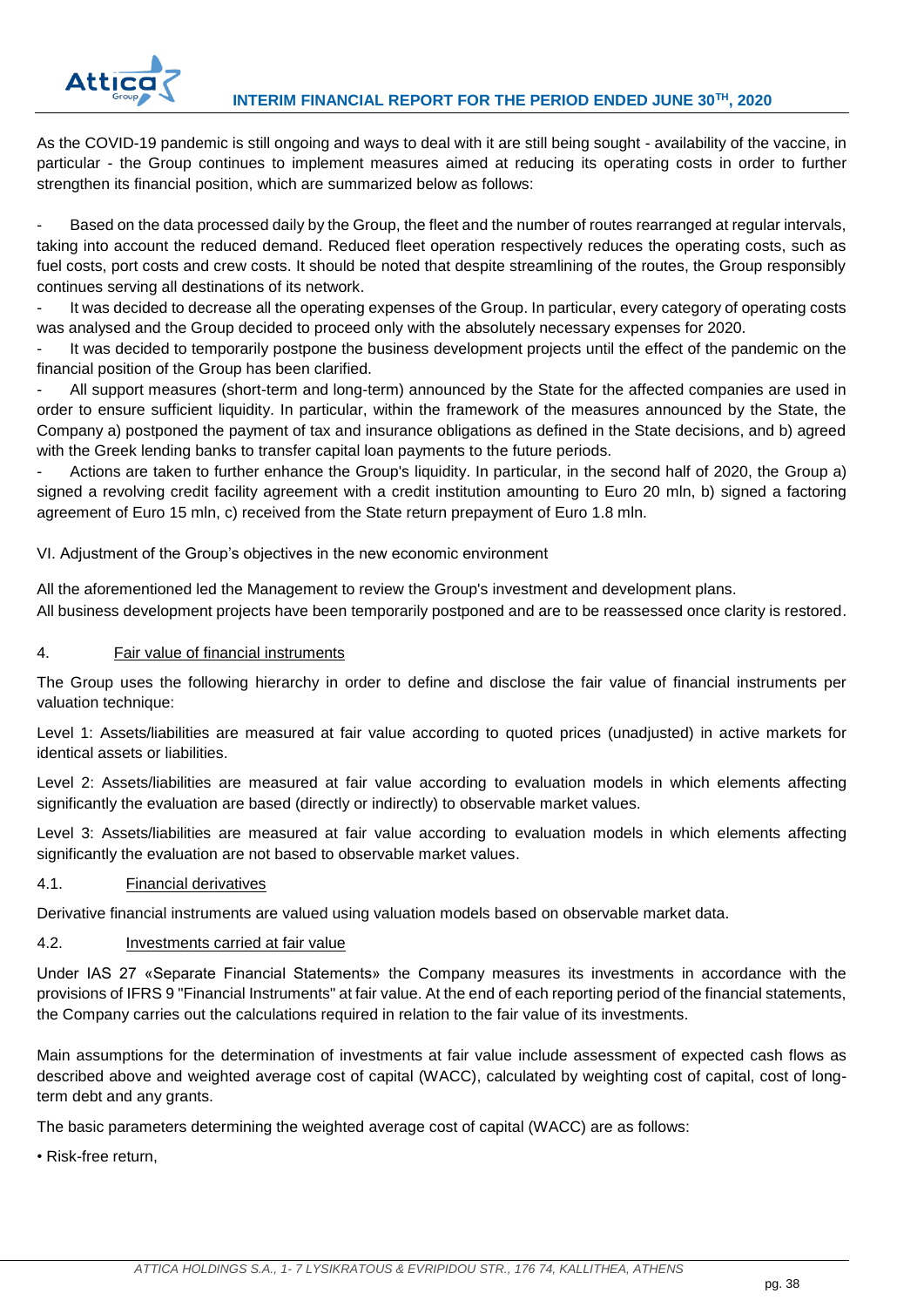

- Country risk premium,
- Equity risk premium.

Accordingly, for the years 2020 – 2024, WACC was determined at 10.20%, while for the years onwards - at 9.10%.

The value calculated as above, is weighted together with the value estimated on the basis of adjusted (taking into account the vessels' market value) net assets value of each subsidiary.

## <span id="page-39-0"></span>4.3. Other financial assets and liabilities carried at fair value

The following table presents financial assets and liabilities carried at fair value as at 30.6.2020:

|                                             | <b>GROUP</b> |                |                                  |         |  |
|---------------------------------------------|--------------|----------------|----------------------------------|---------|--|
| <b>Measurement of financial instruments</b> |              |                |                                  |         |  |
| at fair value                               |              |                | <b>Measurement at fair value</b> |         |  |
|                                             | 30.6.2020    | Level 1        | Level 2                          | Level 3 |  |
| Investments in subsidiaries                 |              |                |                                  |         |  |
| Financial assets / liabilities              |              |                |                                  |         |  |
| Derivatives                                 | $-17,787$    |                | $-17,787$                        |         |  |
| Total                                       | $-17,787$    |                | $-17.787$                        |         |  |
|                                             |              | <b>COMPANY</b> |                                  |         |  |
| <b>Measurement of financial instruments</b> |              |                |                                  |         |  |
| at fair value                               |              |                | <b>Measurement at fair value</b> |         |  |
|                                             | 30.6.2020    | Level 1        | Level 2                          | Level 3 |  |
| Investments in subsidiaries                 | 668.510      |                |                                  | 668,510 |  |
| Derivatives                                 |              |                |                                  |         |  |
| Total                                       | 668,510      |                |                                  | 668,510 |  |

## <span id="page-39-1"></span>**5. Joint venture revenue agreement**

#### <span id="page-39-2"></span>5.1. Agreement between ATTICA HOLDINGS S.A. and ANEK

The Group is in a joint service agreement with ANEK S.A. with regard to the Joint Venture company "Anek S.A. – Superfast Endeka (Hellas) Inc" for the joint service of vessels of the two companies along the international routes Patras – Igoumenitsa – Ancona, Patras – Igoumenitsa – Bari and Patras – Igoumenitsa – Venice as well as the domestic routes Piraeus – Herakleion and Piraeus – Chania, Crete.

The joint service agreement with ANEK S.A. is effective until 31.12.2020 and the distinctive title is "Adriatic and Cretan Lines".

## <span id="page-39-3"></span>**6. Related Party disclosures**

#### <span id="page-39-4"></span>6.1. Intercompany transactions

The most significant active companies of the Group, which perform intercompany transactions, are Blue Star Ferries Maritime S.A. & Co Joint Venture and the management companies Superfast Ferries S.A.

a) Blue Star Ferries Maritime S.A. & Co Joint Venture co-ordinate all the vessel-owning companies of the Group for a common service along international and domestic routes.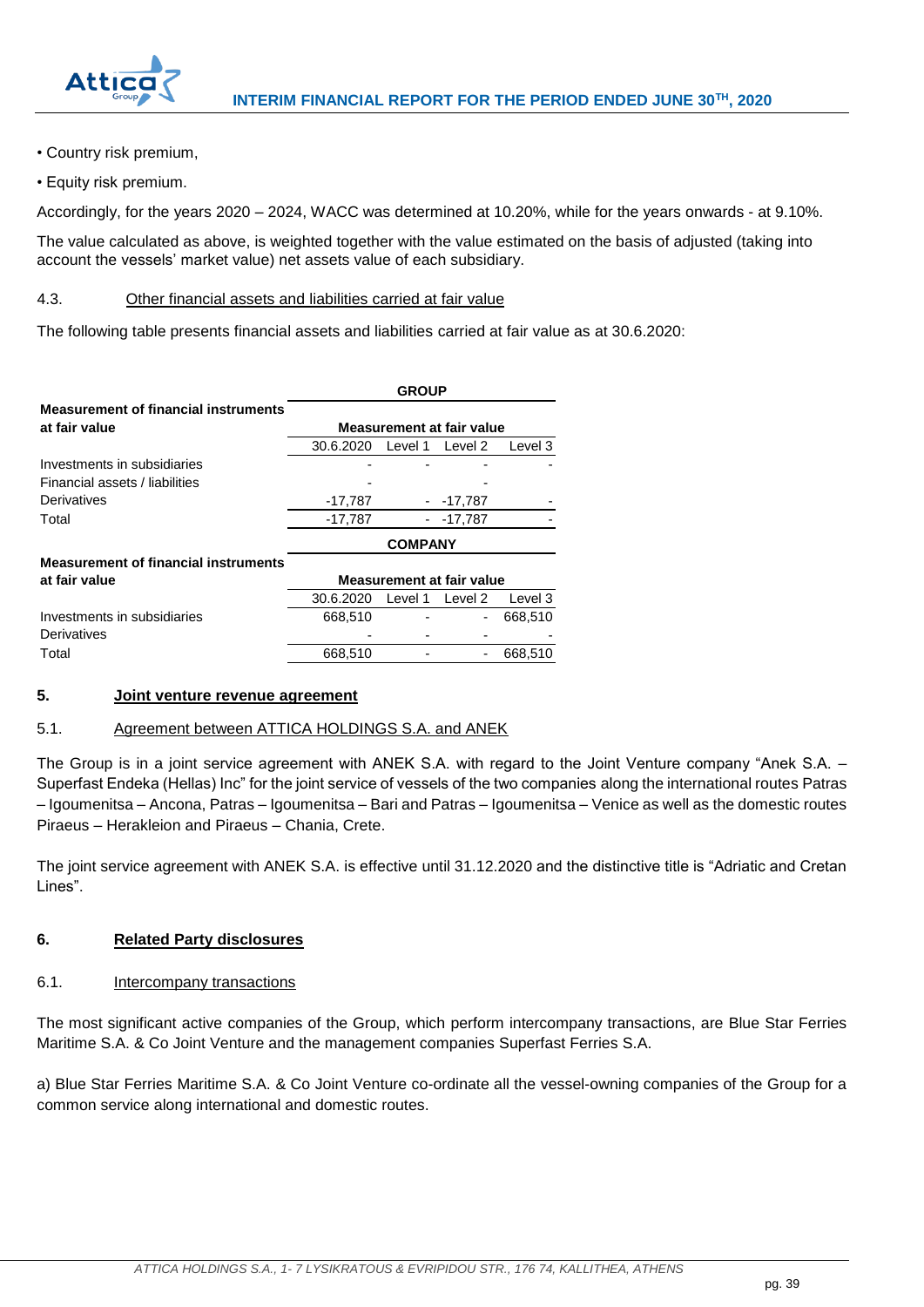

In particular, Blue Star Ferries Maritime S.A. & Co Joint Venture is responsible, under a contractual agreement with the vessel-owning companies of the Group, for revenue and common expenses of the vessels that operate along domestic routes.

At the end of each month, the above mentioned revenue and expenses are transferred to the vessel-owning companies.

b) The Management Company Superfast Ferries S.A. is responsible, under a contractual agreement with the foreign vessel-owning companies of the Group, for other revenue and expenses of the vessels that operate along international routes. At the end of each month, the above mentioned revenue and expenses are transferred to the vessel-owning companies.

The Management Company Superfast Ferries S.A. is by 100% subsidiary of Attica Holdings S.A.

The parent company participated in the share capital increases of its by 100% subsidiary companies Blue Star Ferries Maritime S.A., Hellenic Seaways M.S.A., Superfast Endeka INC, Superfast Two INC and Tangier Maritime INC with the amount of Euro 31,346 thousand, Euro 7,482 thousand, Euro 7,650 thousand, Euro 2,500 thousand and Euro 10 thousand respectively.

Furthermore, the parent company has an amount of Euro 1,760 thousand as receivable dividend arising from its by 100% subsidiary company Attica Ferries Maritime S.A.

The intercompany transactions between Attica Group and Africa Morocco Links are as follows:

- Revenue stood at Euro 0.05 thousand;
- Receivables stood at Euro 15,948 thousand; and
- Payables stood at Euro 679 thousand.

The intercompany balances are written-off in the consolidated accounts of Attica Group.

<span id="page-40-0"></span>6.1.1. Intercompany transactions between Attica Holdings S.A. and the companies of Marfin Investment Group and the companies of Piraeus Bank

|             | 30.6.2020                      |                |                           |                |  |  |
|-------------|--------------------------------|----------------|---------------------------|----------------|--|--|
|             | <b>MARFIN INVESTMENT GROUP</b> |                | <b>PIRAEUS BANK GROUP</b> |                |  |  |
|             | <b>GROUP</b>                   | <b>COMPANY</b> | <b>GROUP</b>              | <b>COMPANY</b> |  |  |
| Sales       | 3,814                          | -              | 9                         |                |  |  |
| Purchases   | 2,382                          | ۰              | 2.299                     |                |  |  |
| Receivables | 3,324                          | ۰              | 17.812                    | 1,033          |  |  |
| Payables    | 947                            | ۰              | 126,394                   |                |  |  |

The intercompany transactions with Piraeus Bank Group refer to interest income, bank financial expenses, deposits and borrowings.

## <span id="page-40-1"></span>6.2. Guarantees

The parent company has guaranteed to lending banks the repayment of loans of the Group's vessels amounting to Euro 296,739 thousand.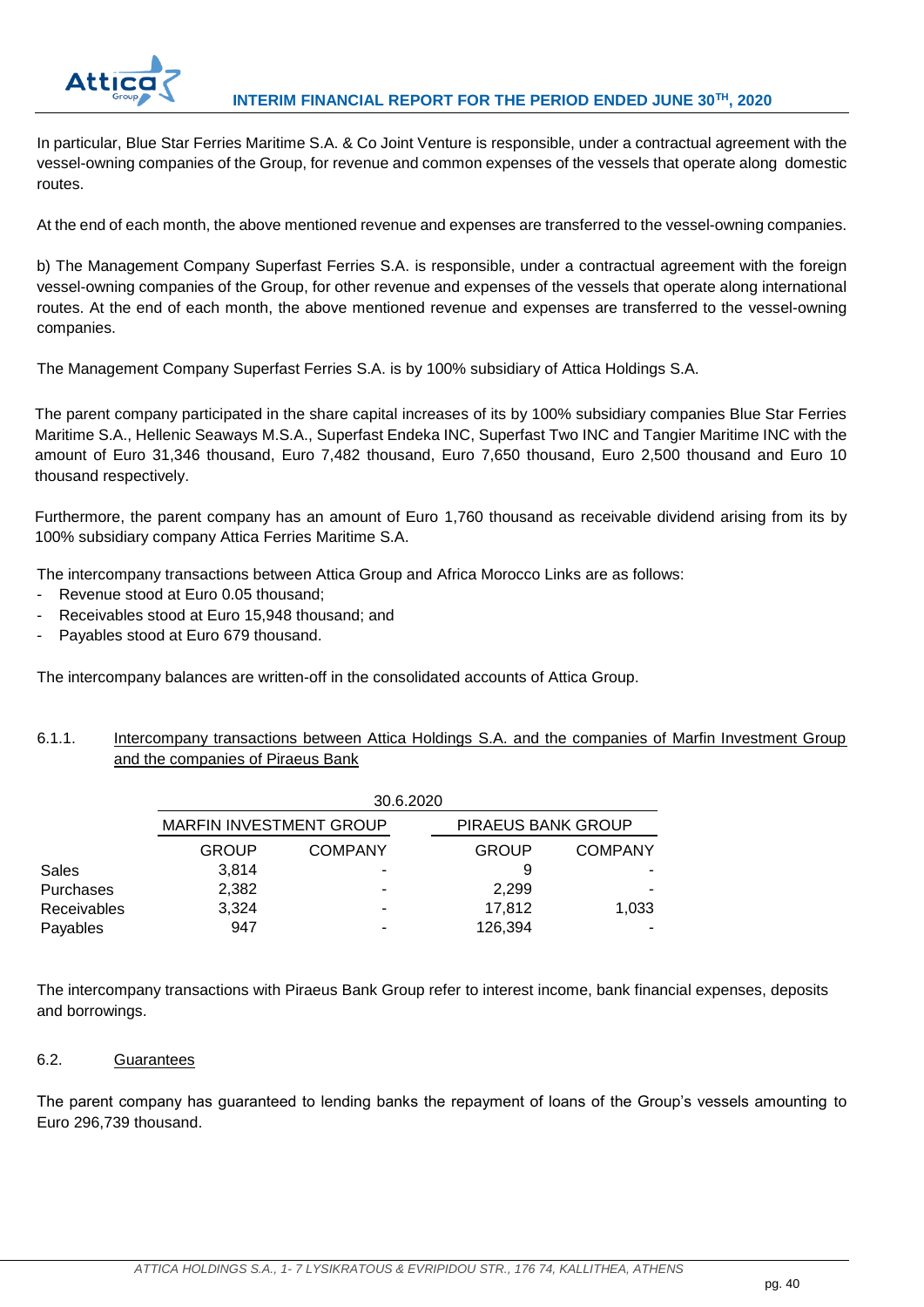

## <span id="page-41-0"></span>6.3. Board of Directors and Executive Directors' Fees

The Board of Directors and Executive Directors' Fees include salaries, fees, employers' compensation, social security costs and related expenses and stood at Euro 1,045 thousand for the period 1.1.2020 - 30.6.2020 (Euro 1,112 thousand for the period 1.1.2019 - 30.6.2019). Furthermore, provisions for post-retirement personnel benefits, based on the decision of the General Meeting of Shareholders dated 16.5.2017, stood at Euro 61 thousand for the period 1.1.2020 - 30.6.2020 (Euro 294 thousand for the period 1.1.2019 - 30.6.2019).

## <span id="page-41-1"></span>**7. Information for the Financial Statements for the period 1.1.2020 to 30.6.2020**

## <span id="page-41-2"></span>7.1. Operating Segment - Geographical Segment Report

The Group applies IFRS 8 "Operating Segments". IFRS 8 requires the definition of operating segments to be based on the "management approach". In addition, financial information is required to be reported on the same basis as it is used internally. The Board of Directors is the main decision maker regarding the Group's business decisions.

For the purposes of presentation of operating segments, it should be noted that the Group operates in passenger shipping in different geographical areas.

The Group has decided to provide information based on the geographical segmentation of its operations.

The Group operates along the Greek Domestic Routes and International Routes. The Group's vessels provide transportation services to passengers, private vehicles and freight.

The Group's sales are highly seasonal. The highest traffic for passengers and vehicles is observed during the months of July, August and September, while the lowest traffic for passengers and vehicles is observed between November and February. On the other hand, freight sales are not significantly affected by seasonality.

The consolidated results and other information per segment for the period 1.1.2020 – 30.6.2020 are as follows: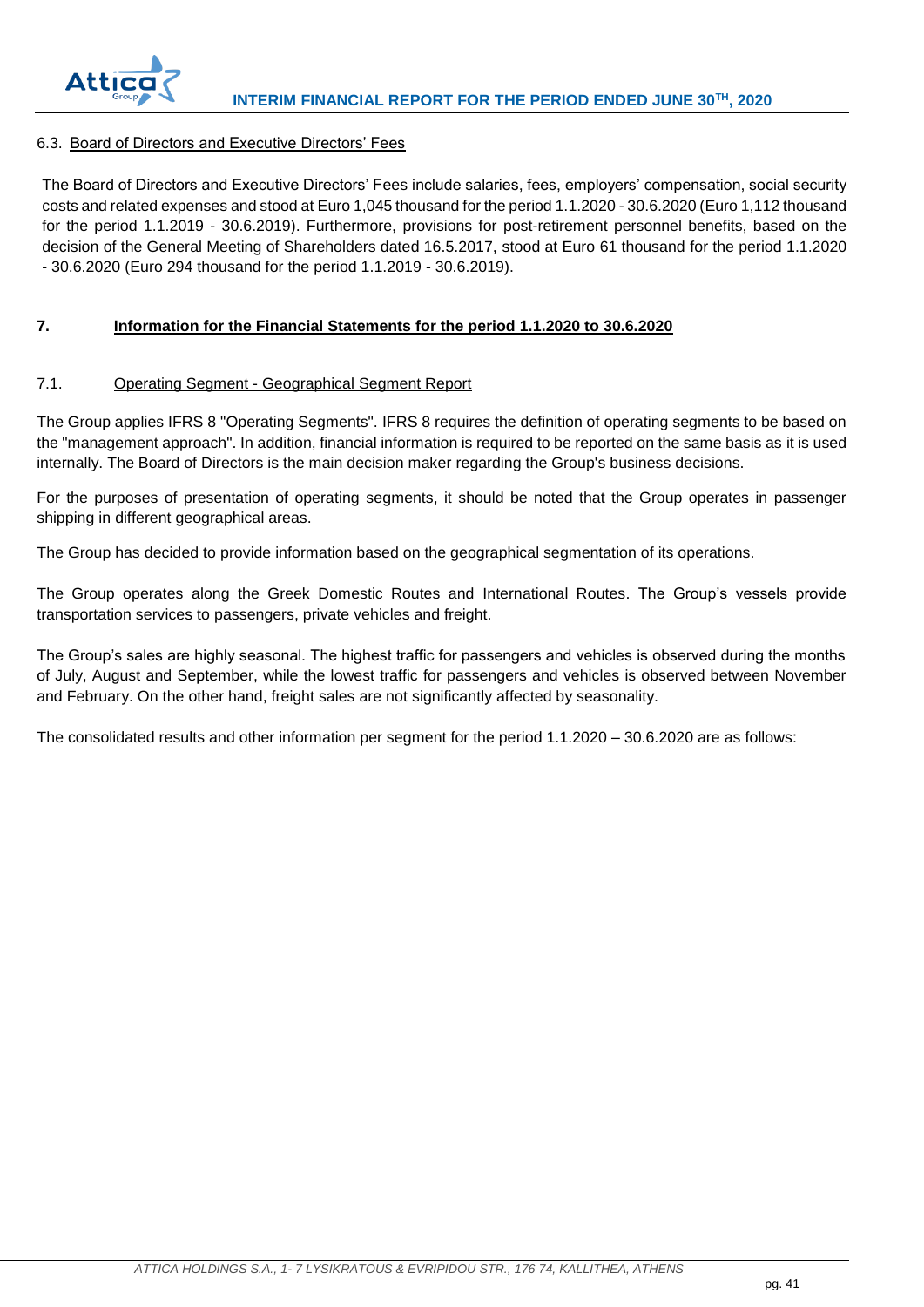

## **GROUP**

|                                                              | 1.1-30.6.2020      |                         |          |            |
|--------------------------------------------------------------|--------------------|-------------------------|----------|------------|
| Geographical Segment                                         | Domestic<br>Routes | International<br>Routes | Other *  | Total      |
| Income elements                                              |                    |                         |          |            |
| Fares                                                        | 82,917             | 30,961                  |          | 113,878    |
| <b>On-board Sales</b>                                        | 2,046              | 1,071                   |          | 3,117      |
| <b>Total Revenue</b>                                         | 84,963             | 32,032                  |          | 116,995    |
| <b>Operating Expenses</b>                                    | $-85,036$          | $-33,850$               |          | $-118,886$ |
| Administration & Distribution Expenses                       | $-14,102$          | -4,750                  | $-496$   | $-19,348$  |
| Other revenue / expenses                                     | 30                 | 6                       |          | 36         |
| Earnings before taxes, investing and financial results       | $-14,145$          | $-6,562$                | -496     | $-21,203$  |
| <b>Financial results</b>                                     | $-12,033$          | $-4,181$                | $-3,256$ | $-19,470$  |
| Impairment of assets                                         | $-535$             |                         |          | $-535$     |
| Share in net profit (loss) of companies accounted for by the |                    |                         |          |            |
| equity method                                                |                    |                         | 326      | 326        |
| Earnings before taxes, investing and financial results,      |                    |                         |          |            |
| depreciation and amortization                                | 2,844              | $-432$                  | $-477$   | 1,935      |
| Profit/Loss before Taxes                                     | $-26,713$          | $-10,743$               | $-3,426$ | $-40,882$  |
| Income taxes                                                 | $-29$              | $-46$                   |          | $-75$      |
| Profit/Loss after Taxes                                      | $-26,742$          | $-10,789$               | $-3,426$ | $-40,957$  |
| Customer geographic distribution                             |                    |                         |          |            |
| Greece                                                       | 106,330            |                         |          |            |
| Europe                                                       | 7,507              |                         |          |            |
| Third countries                                              | 3,158              |                         |          |            |
| <b>Total Fares &amp; Travel Agency Services</b>              | 116,995            |                         |          |            |

\* The column "Other" includes the parent company and items that can not be allocated.

## **GROUP**

|                                                                               | 1.1-30.06.2019     |                         |          |            |  |
|-------------------------------------------------------------------------------|--------------------|-------------------------|----------|------------|--|
| Geographical Segment                                                          | Domestic<br>Routes | International<br>Routes | Other*   | Total      |  |
| Income elements                                                               |                    |                         |          |            |  |
| Fares                                                                         | 117,566            | 40,535                  |          | 158,100    |  |
| <b>On-board Sales</b>                                                         | 4,037              | 1,877                   |          | 5,914      |  |
| <b>Total Revenue</b>                                                          | 121,603            | 42,411                  |          | 164,014    |  |
| <b>Operating Expenses</b>                                                     | $-106,624$         | $-39,527$               |          | $-146,151$ |  |
| Administration & Distribution Expenses                                        | $-17,625$          | $-5,024$                | $-606$   | $-23,254$  |  |
| Other revenue / expenses                                                      | 195                | 350                     |          | 545        |  |
| Earnings before taxes, investing and financial results                        | 27,401             | $-1,789$                | $-1,359$ | $-4,846$   |  |
| <b>Financial results</b>                                                      | $-3,998$           | $-923$                  | $-448$   | $-5,369$   |  |
| Share in net profit (loss) of companies accounted for by the equity<br>method |                    |                         | $-750$   | $-750$     |  |
| Earnings before taxes, investing and financial results,                       |                    |                         |          |            |  |
| depreciation and amortization                                                 | 11,952             | 4,117                   | $-568$   | 15,501     |  |
| Profit/Loss before Taxes                                                      | $-6,449$           | $-2,712$                | $-1,804$ | $-10,965$  |  |
| Income taxes                                                                  | $-26$              | $-59$                   |          | $-85$      |  |
| Profit/Loss after Taxes                                                       | $-6,475$           | $-2,771$                | $-1,804$ | $-11,050$  |  |
| Customer geographic distribution                                              |                    |                         |          |            |  |
| Greece                                                                        | 137,894            |                         |          |            |  |
| Europe                                                                        | 20,206             |                         |          |            |  |
| Third countries                                                               | 5,914              |                         |          |            |  |
| <b>Total Fares &amp; Travel Agency Services</b>                               | 164,014            |                         |          |            |  |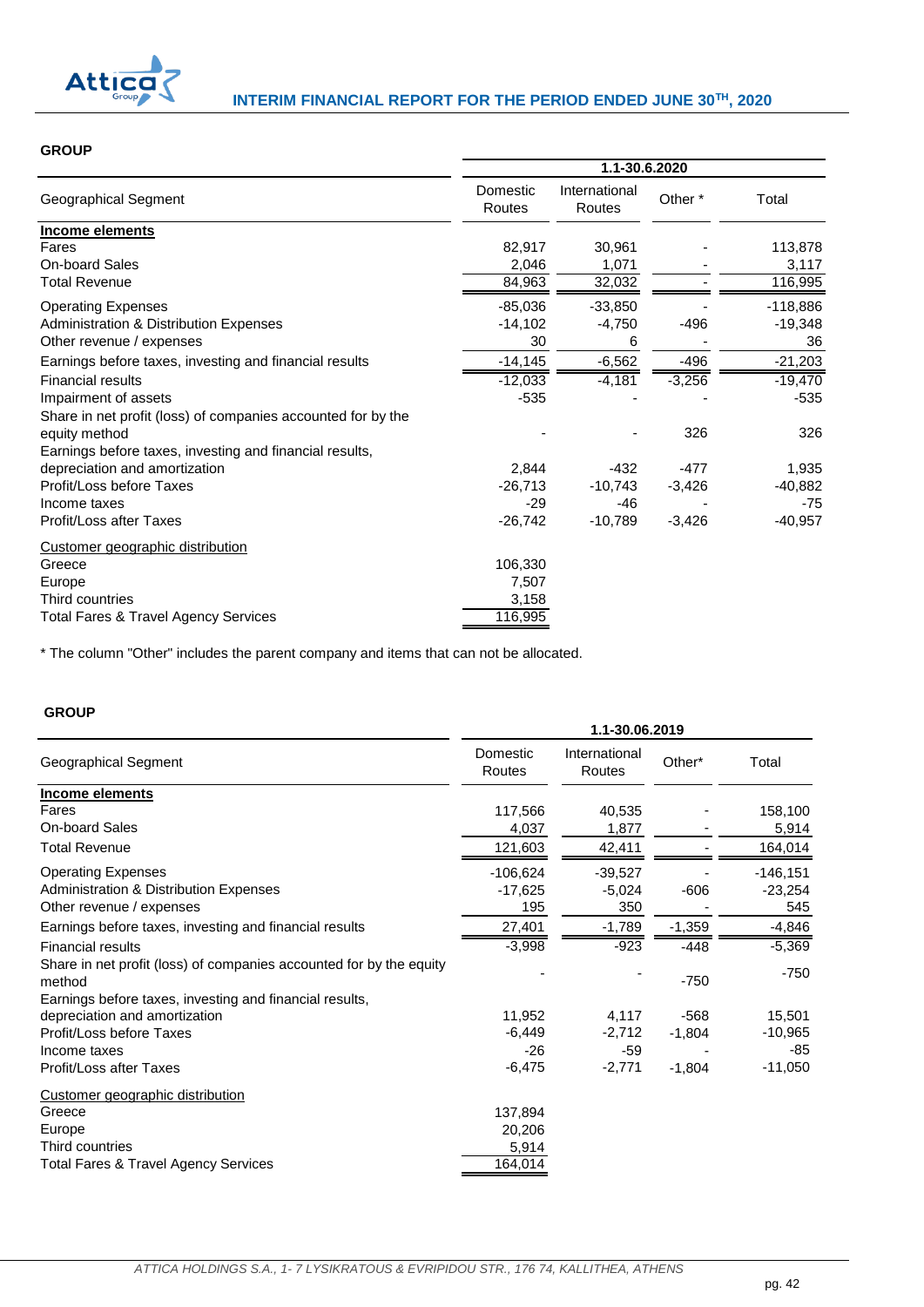

## **GROUP**

|                                       | 1.1-30.6.2020      |                         |         |           |  |
|---------------------------------------|--------------------|-------------------------|---------|-----------|--|
| Geographical Segment                  | Domestic<br>Routes | International<br>Routes | Other * | Total     |  |
| <b>Assets and liabilities figures</b> |                    |                         |         |           |  |
| Vessels' Book Value at 1.1            | 483.541            | 198.928                 |         | 682,469   |  |
| Additions                             | 16.449             | 6,346                   |         | 22.795    |  |
| Impairments                           |                    | $-535$                  |         | $-535$    |  |
| <b>Disposals</b>                      |                    |                         |         |           |  |
| <b>Reclassifications</b>              |                    |                         |         |           |  |
| Depreciation of disposals             |                    |                         |         |           |  |
| Depreciation for the Period           | $-17,415$          | $-4.631$                |         | $-22,046$ |  |
| Net Book Value of vessels at 30.6     | 482,575            | 200.108                 |         | 682,683   |  |
| Other tangible Assets                 |                    |                         | 5,069   | 5,069     |  |
| <b>Total Net Fixed Assets</b>         | 482,575            | 200,108                 | 5,069   | 687,752   |  |
| Long-term and Short-term liabilities  | 376,754            | 27,757                  | 3,212   | 407,723   |  |

\* The column "Other" includes the parent company and items which can not be allocated.

## **GROUP**

|                                           | 1.1-31.12.2019     |                                |       |           |  |  |
|-------------------------------------------|--------------------|--------------------------------|-------|-----------|--|--|
| <b>Geographical Segment</b>               | Domestic<br>Routes | International<br><b>Routes</b> | Other | Total     |  |  |
| <b>Assets and liabilities figures</b>     |                    |                                |       |           |  |  |
| Vessels' Book Value at 1.1                | 485,302            | 202,124                        |       | 687,426   |  |  |
| Additions                                 | 13,425             | 5,679                          |       | 19,104    |  |  |
| Vessels' long-term charter renewal        | 4.954              |                                |       | 4,954     |  |  |
| Vessel acquisitions in the present period | 12,050             |                                |       | 12,050    |  |  |
| Vessels' Disposals                        | $-390$             |                                |       | $-390$    |  |  |
| Depreciation for the Period               | $-32,151$          | $-8,875$                       |       | $-41,026$ |  |  |
| Depreciation of disposals                 | 351                |                                |       | 351       |  |  |
| Net Book Value of vessels at 31.12        | 483.541            | 198,928                        |       | 682,469   |  |  |
| Other tangible Assets                     |                    |                                | 5,533 | 5,533     |  |  |
| <b>Total Net Fixed Assets</b>             | 483,541            | 198,928                        | 5,533 | 688,002   |  |  |
| Long-term and Short-term liabilities      | 360,681            | 47,328                         | 2,757 | 410,766   |  |  |

\* The column "Other" includes the parent company and items that can not be allocated.

Reconciliation of Assets and Liabilities at 30.6.2020 – 31.12.2019

|                                      |      | 30.6.2020 | 31.12.2019 |
|--------------------------------------|------|-----------|------------|
| Net Book Value of Tangible Assets    | Euro | 687,752   | 688,002    |
| <b>Unallocated Assets</b>            | Euro | 225,006   | 251,604    |
| <b>Total Assets</b>                  | Euro | 912,758   | 939,606    |
| Long-term and Short-term liabilities | Euro | 407,723   | 410,766    |
| <b>Unallocated Liabilities</b>       | Euro | 132,466   | 96,856     |
| <b>Total Liabilities</b>             | Euro | 540,189   | 507,622    |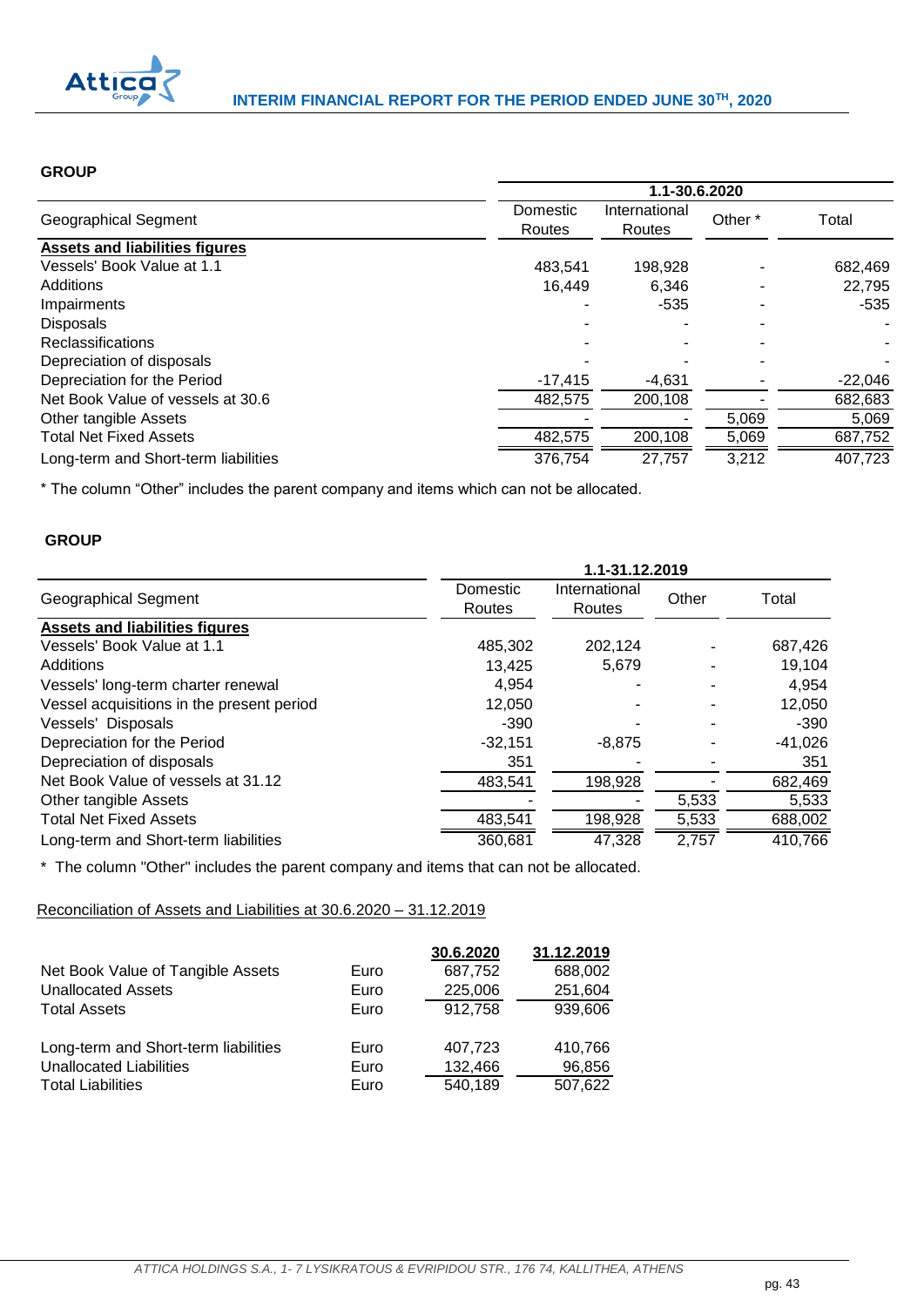

## <span id="page-44-0"></span>7.2. Cost of sales

Cost of sales is decreased as compared to the same period last year, mainly due to a decrease in oil prices, reduction in routes and – more generally – the way the company's management handled the decrease in expenses in order to address the COVID-19 pandemic.

## <span id="page-44-1"></span>7.3. Administrative Expenses- Distribution Expenses

The decrease in distribution expenses is mainly due to the reduction of commission expenses (related to the decrease in turnover) while the reduction in administrative expenses is due to the measures taken by the Management in the context of addressing the COVID-19 pandemic.

## <span id="page-44-2"></span>7.4. Impairment of assets

The amount of Euro 535 thousand has arisen from impairment of the Group's vessel operating along domestic routes – in the Hellenic Shipping operating segment.

## <span id="page-44-3"></span>7.5. Other financial results

Other financial results include mainly a profit of Euro 12,510 thousand from oil fuel price, hedged against fuel oil price fluctuations (see Note 7.16).

## <span id="page-44-4"></span>7.6. Financial expenses

|                                                             | <b>GROUP</b> |           | <b>COMPANY</b> |           |  |
|-------------------------------------------------------------|--------------|-----------|----------------|-----------|--|
|                                                             | 30.6.2020    | 30.6.2019 | 30.6.2020      | 30.6.2019 |  |
| Interest expenses from long-term loans                      | 106          | 288       |                |           |  |
| Interest expenses from short-term loans                     |              | 281       |                | 25        |  |
| Interest expenses from bonds                                | 6.320        | 5,031     | 3.332          | 359       |  |
| Interest expenses from finance leases                       | 97           | 65        |                |           |  |
| Interest expense of rights of use                           | 46           | 98        |                | 8         |  |
| Total interest expenses from loans                          | 6,569        | 5,763     | 3.339          | 392       |  |
| Financial cost of repayment of the convertible<br>bond loan | 20           | 26        |                |           |  |
| Commission for guaranties                                   | 38           | 28        |                |           |  |
| Other interest related expenses                             | 443          | 835       |                | 54        |  |
| <b>Total financial expenses</b>                             | 7,070        | 6,652     | 3,342          | 447       |  |

The increase in financial expenses is mainly due to the increase in balances of loans compared to the respective period of 2019.

## <span id="page-44-5"></span>7.7. Financial income

Financial income refers mainly to bank interest.

## <span id="page-44-6"></span>7.8. Share in net profit (loss) of companies accounted for under the equity method

The account "Share in net profit (loss) of companies accounted for by the equity method" includes a profit of Euro 326 thousand, which refers to Attica Group's share in Africa Morocco Links (AML) results.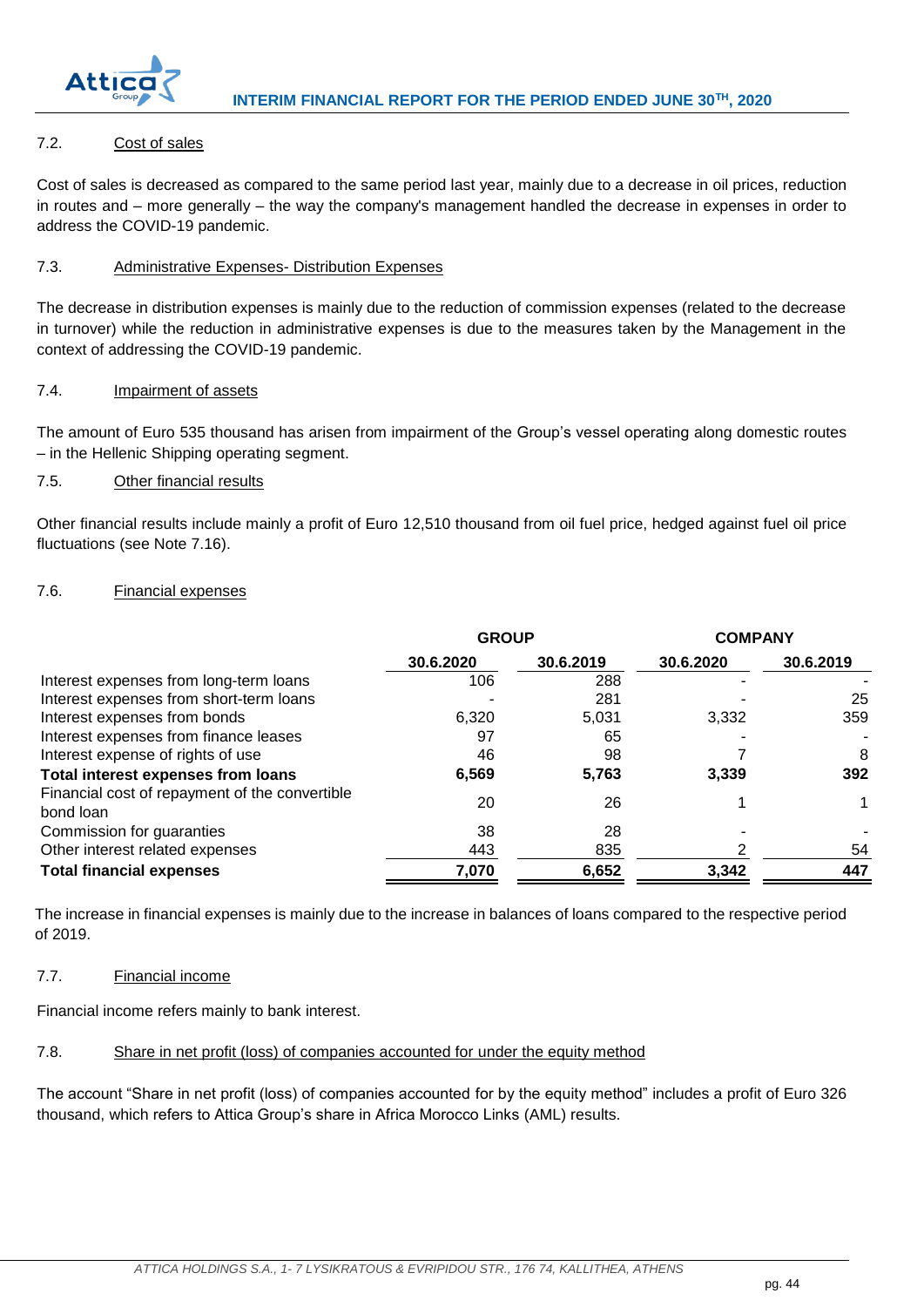

## <span id="page-45-0"></span>7.9. Earnings per share

Earnings per share are calculated by dividing the profit or loss attributable to shareholders of the parent company, by the weighted average number of ordinary shares in issue during the year.

#### <span id="page-45-1"></span>7.10. Tangible assets

The following tables present the analysis of tangible assets and tangible assets with right-of-use.

#### **GROUP TANGIBLE ASSETS**

| TANGIBLE ASSETS                                              |                |                  |                 |                                           |                                    |            |
|--------------------------------------------------------------|----------------|------------------|-----------------|-------------------------------------------|------------------------------------|------------|
|                                                              | <b>Vessels</b> | <b>Buildings</b> | <b>Vehicles</b> | <b>Furniture &amp;</b><br><b>Fittings</b> | <b>Construction in</b><br>progress | Total      |
| Book value at 1.1.2019                                       | 1,142,556      | 4,127            | 93              | 9,767                                     | 1,242                              | 1,157,785  |
| Accumulated depreciation                                     | $-455, 131$    | $-2,920$         | -90             | $-9,290$                                  |                                    | $-467,430$ |
| Net book value at 1.1.2019                                   | 687,425        | 1,207            |                 | 477                                       | 1,242                              | 690,355    |
| Additions                                                    | 28,270         | 1,531            |                 | 184                                       | 2,884                              | 32,869     |
| Vessels' long-term charter renewal                           | 4,954          |                  |                 |                                           |                                    | 4,954      |
| Additions based on change in<br>accounting policy IFRS 16    |                | 3,074            | 54              |                                           |                                    | 3,128      |
| <b>Reclassifications</b>                                     |                | 68               |                 |                                           | $-1,242$                           | $-1,174$   |
| Depreciation charge                                          | -41,026        | $-387$           | $-2$            | $-220$                                    |                                    | $-41,635$  |
| Depreciation based on change in<br>accounting policy IFRS 16 |                | $-443$           | $-13$           |                                           |                                    | $-456$     |
| Depreciation of disposals                                    | 351            |                  |                 |                                           |                                    | 351        |
| Cost of valuation at 31.12.2019                              | 1,175,390      | 8,800            | 147             | 9,951                                     | 2,884                              | 1,197,172  |
| Accumulated depreciation                                     | $-495,806$     | $-3,750$         | $-105$          | $-9,510$                                  |                                    | $-509,170$ |
| Net book value at 31.12.2019                                 | 679,584        | 5,050            | 42              | 441                                       | 2,884                              | 688,002    |

| Net book value at 31.12.2019                                      | 679,584        | 5,050            | 42              | 441                                       | 2,884                              | 688,002      |
|-------------------------------------------------------------------|----------------|------------------|-----------------|-------------------------------------------|------------------------------------|--------------|
|                                                                   | <b>Vessels</b> | <b>Buildings</b> | <b>Vehicles</b> | <b>Furniture &amp;</b><br><b>Fittings</b> | <b>Construction in</b><br>progress | <b>Total</b> |
| Book value at 1.1.2020                                            | 1,175,390      | 8,800            | 147             | 9,951                                     | 2,884                              | 1,197,172    |
| Accumulated depreciation                                          | $-495.806$     | $-3.750$         | $-105$          | $-9,510$                                  |                                    | $-509,170$   |
| Net book value at 1.1.2020                                        | 679,584        | 5,050            | 42              | 441                                       | 2,884                              | 688,002      |
| Additions                                                         | 11.920         | 31               |                 | 104                                       | 10.875                             | 22,930       |
| Impairment of assets                                              | $-535$         |                  |                 |                                           | $\overline{\phantom{a}}$           | $-535$       |
| Depreciation charge                                               | $-22,046$      | $-256$           |                 | $-117$                                    |                                    | $-22,419$    |
| Depreciation based on the changes in<br>accounting policy IFRS 16 |                | $-221$           | $-5$            |                                           |                                    | $-226$       |
| Cost of valuation at 30.6.2020                                    | 1,186,775      | 8,831            | 147             | 10,055                                    | 13,759                             | 1,219,567    |
| Accumulated depreciation                                          | $-517,852$     | $-4,227$         | $-110$          | $-9,627$                                  |                                    | $-531,815$   |
| Net book value at 30.6.2020                                       | 668,923        | 4,604            | 37              | 428                                       | 13,759                             | 687,752      |

The Net Book Value of the Vessels including the constructions in progress amount Euro 682,682 thousand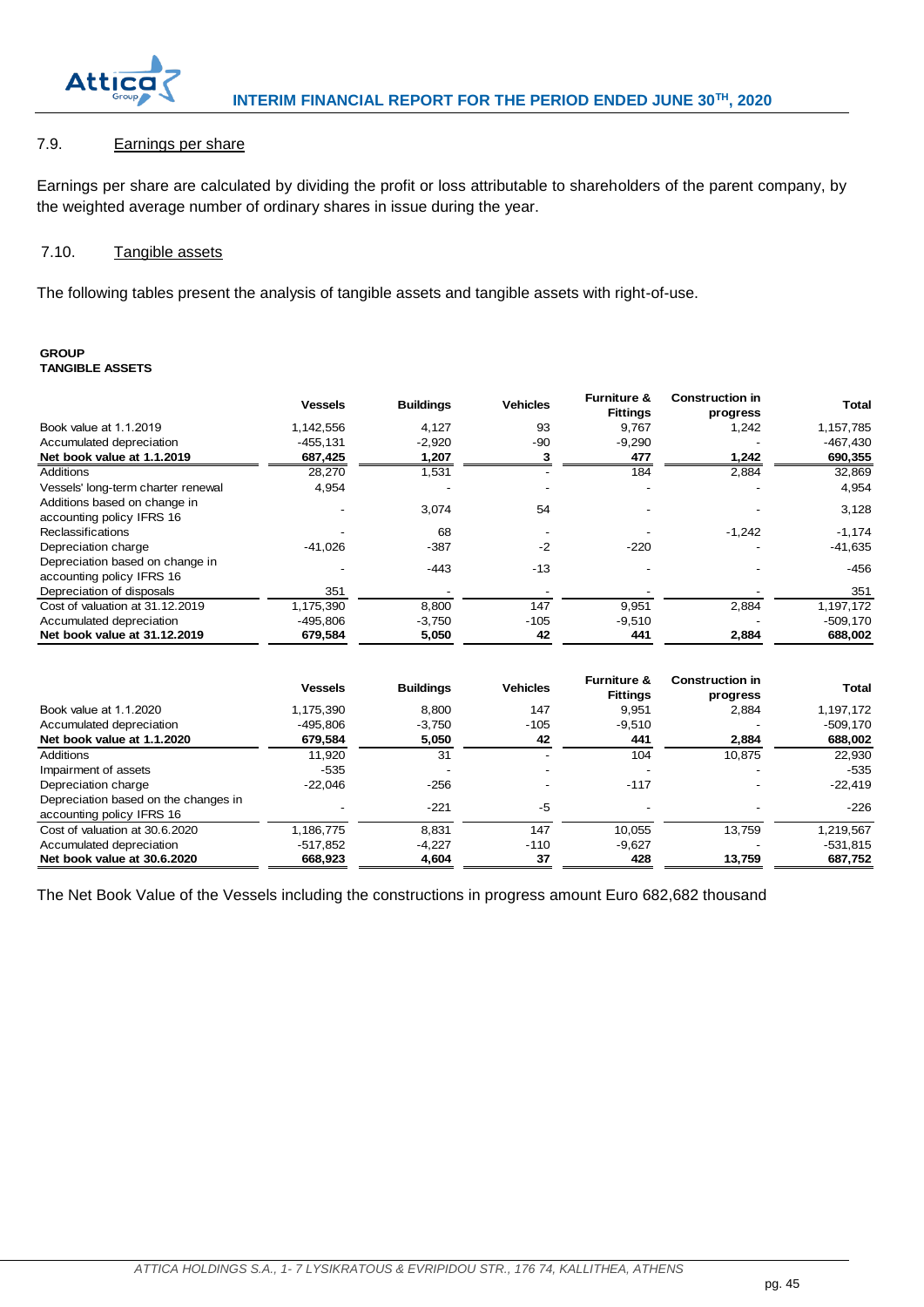

## **Attical Minterlim FINANCIAL REPORT FOR THE PERIOD ENDED JUNE 30<sup>TH</sup>, 2020**

**COMPANY TANGIBLE ASSETS**

|                                                                   | <b>Vessels</b> | <b>Buildings</b> | <b>Vehicles</b> | <b>Furniture &amp;</b><br><b>Fittings</b> | <b>Construction in</b><br>progress | <b>Total</b> |
|-------------------------------------------------------------------|----------------|------------------|-----------------|-------------------------------------------|------------------------------------|--------------|
| Book value at 1.1.2019                                            |                | 126              | 22              | 283                                       |                                    | 434          |
| Accumulated depreciation                                          |                | $-121$           | $-22$           | $-283$                                    | - 1                                | -429         |
| Net book value at 1.1.2019                                        |                |                  |                 |                                           |                                    |              |
| <b>Additions</b>                                                  |                |                  |                 |                                           |                                    |              |
| Additions based on change in<br>accounting policy IFRS 16         |                | 256              |                 |                                           |                                    | 256          |
| Depreciation charge                                               |                | -1               |                 |                                           |                                    | -1           |
| Depreciation based on the changes in<br>accounting policy IFRS 16 |                | $-37$            |                 |                                           |                                    | $-37$        |
| Cost of valuation at 31.12.2019                                   |                | 382              | 22              | 283                                       |                                    | 690          |
| Accumulated depreciation<br>Net book value at 31.12.2019          |                | $-159$<br>223    | $-22$           | $-283$                                    |                                    | -467<br>223  |

|                                                         | <b>Vessels</b> | <b>Buildings</b> | <b>Vehicles</b> | <b>Furniture &amp;</b><br><b>Fittings</b> | <b>Construction in</b><br>progress | <b>Total</b>  |
|---------------------------------------------------------|----------------|------------------|-----------------|-------------------------------------------|------------------------------------|---------------|
| Book value at 1.1.2020                                  |                | 382              | 22              | 283                                       |                                    | 690           |
| Accumulated depreciation                                |                | $-159$           | $-22$           | $-283$                                    |                                    | -467          |
| Net book value at 1.1.2020                              |                | 223              |                 |                                           |                                    | 223           |
| <b>Additions</b>                                        |                |                  |                 |                                           |                                    |               |
| Depreciation charge                                     |                | $-19$            |                 |                                           |                                    | $-19$         |
| Depreciation of acquisitions                            |                |                  |                 |                                           |                                    |               |
| Cost of valuation at 30.6.2020                          |                | 382              | 22              | 283                                       |                                    | 690           |
| Accumulated depreciation<br>Net book value at 30.6.2020 |                | $-178$<br>204    | $-22$           | $-283$                                    |                                    | $-486$<br>204 |

## **GROUP Right-of-use assets**

|                                    | <b>Right-of-use</b><br>buildings | <b>Right-of-use</b><br>ships | Total    |
|------------------------------------|----------------------------------|------------------------------|----------|
| <b>Book value at 1.1.2019</b>      |                                  | 9,650                        | 9,650    |
| Accumulated depreciation           |                                  | $-6,815$                     | $-6,815$ |
| Net book value at 1.1.2019         |                                  | 2,835                        | 2,835    |
| Additions                          | 3,128                            | 34                           | 3,162    |
| Vessels' long-term charter renewal |                                  | 4,954                        | 4,954    |
| Depreciation charge                | -456                             | $-2,019$                     | $-2,475$ |
| Cost of valuation at 31.12.2019    | 3,128                            | 14,638                       | 17,766   |
| Accumulated depreciation           | -456                             | $-8,834$                     | $-9,290$ |
| Net book value at 31.12.2019       | 2,672                            | 5,804                        | 8,476    |

|                                |                                  |                              | <b>Total</b> |
|--------------------------------|----------------------------------|------------------------------|--------------|
|                                | <b>Right-of-use</b><br>buildings | <b>Right-of-use</b><br>ships | Total        |
| <b>Book value at 1.1.2020</b>  | 3,128                            | 14,638                       | 17,766       |
| Accumulated depreciation       | -456                             | $-8,834$                     | $-9,290$     |
| Net book value at 1.1.2020     | 2,672                            | 5,804                        | 8,476        |
| <b>Additions</b>               |                                  | 1,522                        | 1,522        |
| Depreciation charge            | $-226$                           | $-1,089$                     | $-1,315$     |
| Cost of valuation at 30.6.2020 | 3,128                            | 16,160                       | 19,288       |
| Accumulated depreciation       | $-682$                           | $-9,923$                     | $-10,605$    |
| Net book value at 30.6.2020    | 2,446                            | 6,237                        | 8,683        |
|                                |                                  |                              |              |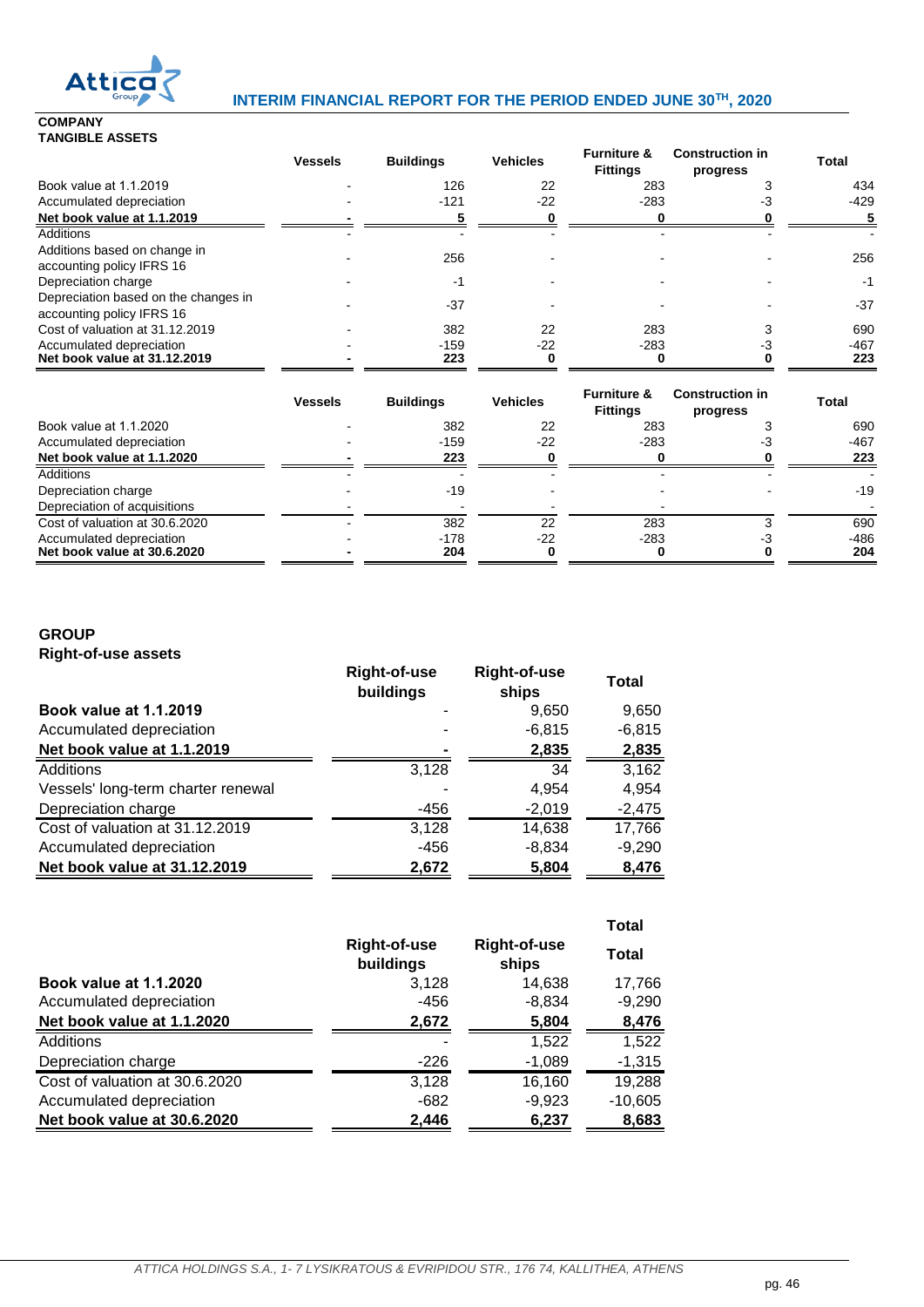

**Right-of-use** 

**COMPANY**

|                               | <b>Right-of-use</b> |
|-------------------------------|---------------------|
|                               | buildings           |
| Book value at 1.1.2019        |                     |
| Accumulated depreciation      |                     |
| Net book value at 1.1.2019    |                     |
| Additions                     | 256                 |
| Depreciation charge           | -37                 |
| Book value at 31.12.2019      | 256                 |
| Accumulated depreciation      | $-37$               |
| Net book value at 31.12.2019  | 219                 |
|                               |                     |
|                               |                     |
|                               | Right-of-use        |
|                               | buildings           |
| <b>Book value at 1.1.2020</b> | 256                 |
| Accumulated depreciation      | -37                 |
| Net book value at 1.1.2020    | 219                 |
| Additions                     |                     |
| Depreciation charge           | -18                 |
| Book value at 30.6.2020       | 256                 |
| Accumulated depreciation      | -55                 |

Due to the effects of the COVID-19 pandemic, the Group received valuations of its vessels, performed by independent expert, as at a reporting date of 30.06.2020. The above valuation indicated a loss of Euro 535 thousand, recognized in the statement of comprehensive income for the period.

## <span id="page-47-0"></span>7.11. Goodwill and intangible assets

As at 30.06.2020, the goodwill stands at Euro 10,778 thousand and arose in 2018 from the acquisition of "Hellenic Seaways".

## Goodwill impairment test

Given the effects of the pandemics, on 30.06.2020, the Management tested recognised goodwill for impairment. The impairment test was performed in respect of goodwill allocated to separate CGUs (Hellenic Shipping operating segment). The recoverable amount of goodwill was determined based on value in use, which was calculated using the discounted cash flows method. In determining value in use, the Management proceeded with the preparation of revised budgets, assessing all the potential effects of the pandemic and using the assumptions it considers reasonable, which are based on the best possible data, available to the Management and effective as at the Financial Statements reporting date. No need to derecognize goodwill has arisen from the impairment test.

For financial assumptions used for the impairment test, see note 4.2.

## Intangible assets - The trademark HELLENIC SEAWAYS MARITIME COMPANY S.A.

The trademark/brand of HELLENIC SEAWAYS MARITIME COMPANY S.A. was recognized based on the Relief from Royalty method when completing the allocation of the company's purchase costs on 31.12.2018. As at 30.06.2020. the trademark amounts to Euro 5,745 thousand. Its useful life has been set as indefinite and is annually tested for impairment.

## Trademark impairment

Due to the effects of the pandemic, on 30.6.2020, the Management tested the recognised trademark for impairment.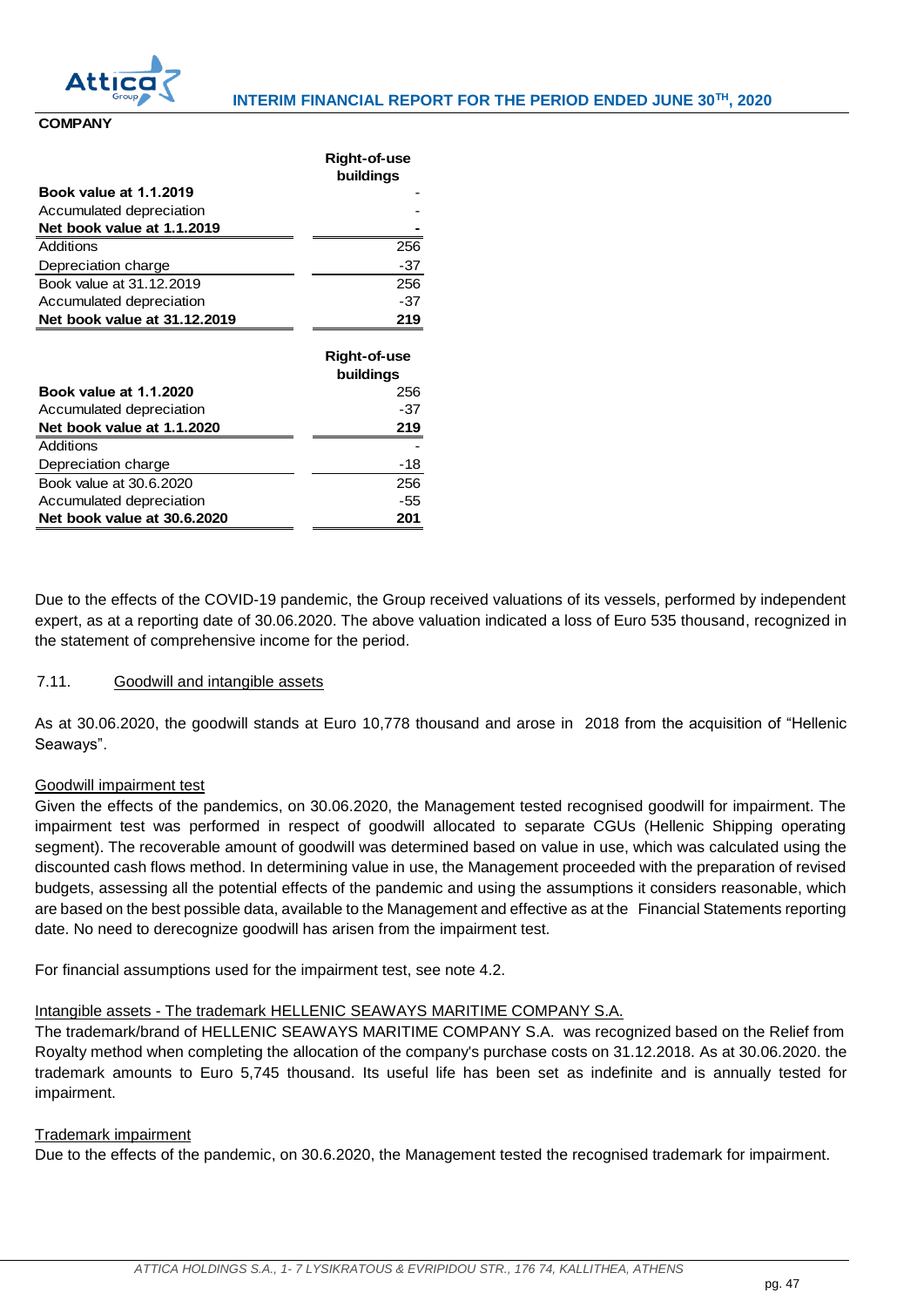

The recoverable amount of the trademark with indefinite useful life was determined based on the revenue that would arise from royalties (Income Approach via Relief from Royalty method). As at 30.06.2020, no indication of trademark impairment has arisen from the impairment test. Operational assumptions used under the preparation of business plans as well as for determination of the weighted average cost of capital (WACC) are analytically presented in Note 7.12 to the Annual Financial Report.

## <span id="page-48-0"></span>7.12. Investments in subsidiaries

The parent company participated, directly and indirectly, by 100% in its subsidiaries. The nature of relationship is "Direct" with the exception of SUPERFAST DODEKA (HELLAS) INC.& CO JOINT VENTURE, BLUE STAR FERRIES JOINT VENTURE and BLUE STAR FERRIES MARITIME S.A. & CO JOINT VENTURE where the nature of relationship is "Under Common Management".

All the companies are consolidated under the full consolidation method.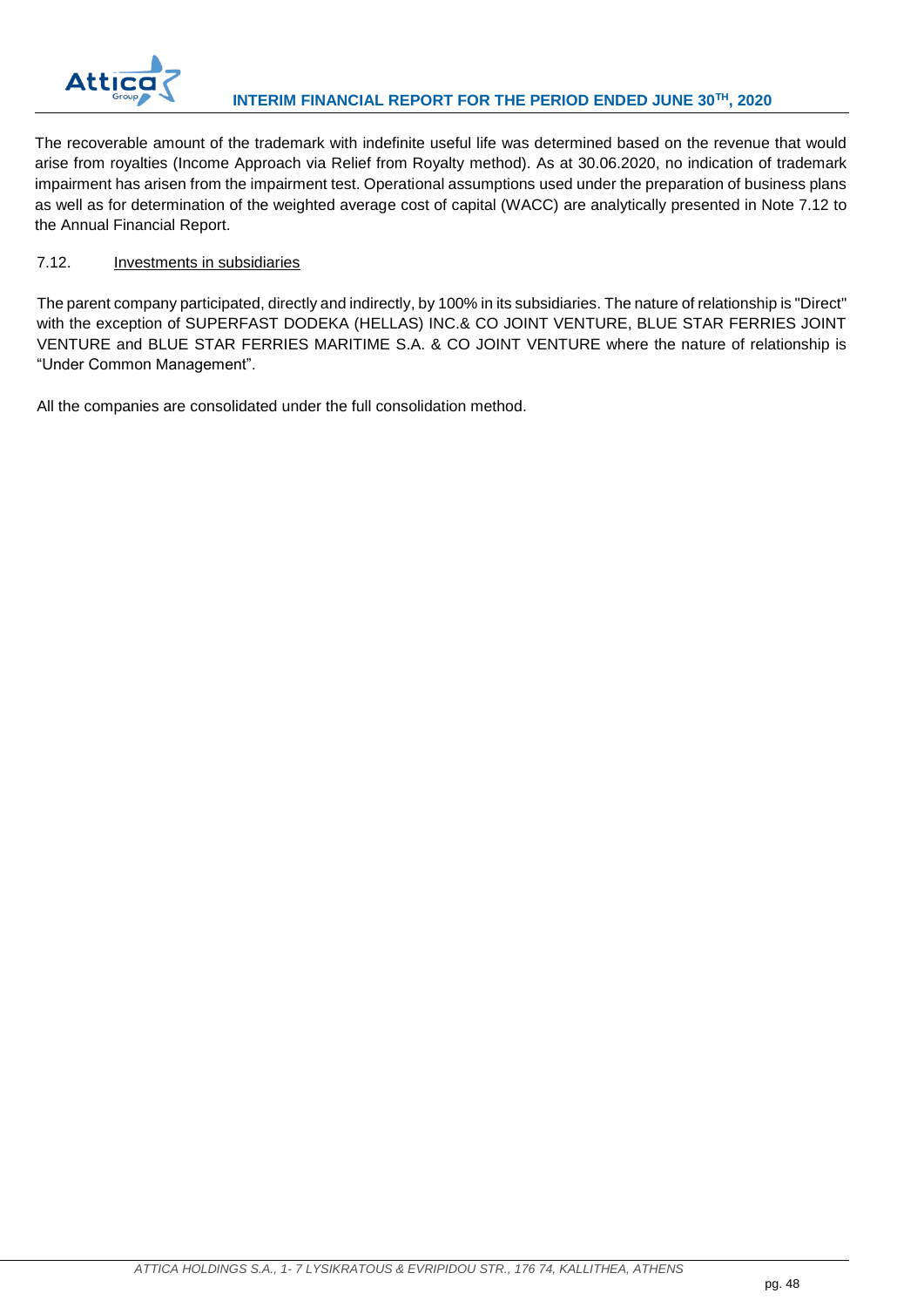

## **INTERIM FINANCIAL REPORT FOR THE PERIOD ENDED JUNE 30TH, 2020**

|                                                              | 30.6.2020          |                                 |                            |                                   |                                          |                         |                               |                                 |
|--------------------------------------------------------------|--------------------|---------------------------------|----------------------------|-----------------------------------|------------------------------------------|-------------------------|-------------------------------|---------------------------------|
| Subsidiary                                                   | Carrying<br>amount | <b>Direct</b><br>Shareholding % | Indirect<br>Shareholding % | Country                           | Nature of<br>Relationship                | Consolidation<br>Method | <b>Unaudited fiscal vears</b> | <b>Audited fiscal</b><br>years* |
| NORDIA MC.                                                   | 9,362              | 100.00%                         |                            | <b>GREECE</b>                     | <b>DIRECT</b>                            | <b>FULL</b>             | 2014-2019                     |                                 |
| SUPERFAST FERRIES S.A.                                       | 14.943             | 100.00%                         |                            | <b>LIBERIA</b>                    | <b>DIRECT</b>                            | <b>FULL</b>             | 2014-2019                     |                                 |
| SUPERFAST ENDEKA INC.***                                     | 54,798             | 100.00%                         | ٠                          | LIBERIA                           | <b>DIRECT</b>                            | <b>FULL</b>             | 2019                          | 2014-2018                       |
| BLUE STAR FERRIES MARITIME S.A.                              | 328,557            | 100.00%                         |                            | <b>GREECE</b>                     | <b>DIRECT</b>                            | <b>FULL</b>             | 2019                          | 2014-2018                       |
| SUPERFAST ONE INC***                                         | 54,205             | 100.00%                         | ٠                          | LIBERIA                           | <b>DIRECT</b>                            | <b>FULL</b>             | 2019                          | 2014-2018                       |
| SUPERFAST TWO INC***                                         | 59,363             | 100.00%                         |                            | <b>LIBERIA</b>                    | <b>DIRECT</b>                            | <b>FULL</b>             | 2019                          | 2014-2018                       |
| ATTICA FERRIES M.C.                                          |                    | 100.00%                         | $\blacksquare$             | <b>GREECE</b>                     | <b>DIRECT</b>                            | <b>FULL</b>             | 2014-2019                     |                                 |
| BLUE STAR FERRIES MARITIME S.A. & CO<br><b>JOINT VENTURE</b> |                    | 0.00%                           | ٠                          | <b>GREECE</b>                     | <b>UNDER COMMON</b><br><b>MANAGEMENT</b> | <b>FULL</b>             | 2014-2019                     |                                 |
| ATTICA FERRIES MARITIME S.A.                                 | 46.068             | 100.00%                         |                            | <b>GREECE</b>                     | <b>DIRECT</b>                            | <b>FULL</b>             | 2019                          | 2014-2018                       |
| HELLENIC SEAWAYS MARITIME S.A.                               | 100,280            | 100.00%                         |                            | <b>GREECE</b>                     | <b>DIRECT</b>                            | <b>FULL</b>             | 2019                          | 2014-2018                       |
| <b>TANGIER MARITIME INC</b>                                  | 11                 | 100.00%                         |                            | PANAMA                            | <b>DIRECT</b>                            | <b>FULL</b>             |                               |                                 |
| TANGER MOROCCO MARITIME S.A.                                 | $\overline{7}$     |                                 | 100.00%                    | <b>MOROCCO</b>                    | <b>INDIRECT</b>                          | <b>FULL</b>             |                               |                                 |
| <b>Inactive companies</b>                                    |                    |                                 |                            |                                   |                                          |                         |                               |                                 |
| SUPERFAST EPTA MC.                                           | $\overline{2}$     | 100.00%                         |                            | GREECE                            | <b>DIRECT</b>                            | <b>FULL</b>             | 2014-2019                     |                                 |
| SUPERFAST OKTO MC.                                           | $\overline{2}$     | 100.00%                         | $\sim$                     | <b>GREECE</b>                     | <b>DIRECT</b>                            | <b>FULL</b>             | 2014-2019                     |                                 |
| SUPERFAST ENNEA MC.                                          | 8                  | 100.00%                         | $\sim$                     | <b>GREECE</b>                     | <b>DIRECT</b>                            | <b>FULL</b>             | 2014-2019                     |                                 |
|                                                              | 2                  |                                 | $\sim$                     | <b>GREECE</b>                     |                                          | <b>FULL</b>             |                               |                                 |
| SUPERFAST DEKA MC.                                           | 4                  | 100.00%                         |                            | <b>GREECE</b>                     | <b>DIRECT</b>                            | <b>FULL</b>             | 2014-2019                     |                                 |
| MARIN MC.<br><b>ATTICA CHALLENGE LTD</b>                     | $\Omega$           | 100.00%<br>100.00%              | $\sim$<br>$\sim$           | <b>MALTA</b>                      | <b>DIRECT</b><br><b>DIRECT</b>           | <b>FULL</b>             | 2014-2019                     |                                 |
| <b>ATTICA SHIELD LTD</b>                                     | $\overline{2}$     | 100.00%                         |                            | <b>MALTA</b>                      | <b>DIRECT</b>                            | <b>FULL</b>             |                               |                                 |
|                                                              |                    |                                 | $\sim$                     |                                   |                                          |                         |                               |                                 |
| SUPERFAST DODEKA (HELLAS) INC.& CO<br><b>JOINT VENTURE</b>   |                    | 0.00%                           | $\sim$                     | <b>GREECE</b>                     | <b>UNDER COMMON</b><br><b>MANAGEMENT</b> | <b>FULL</b>             | 2014-2019                     |                                 |
| SUPERFAST PENTE INC.***                                      |                    | 100.00%                         | $\sim$                     | LIBERIA                           | <b>DIRECT</b>                            | <b>FULL</b>             | 2014-2019                     |                                 |
| SUPERFAST EXI INC.***                                        | $\mathbf{1}$       | 100.00%                         | $\blacksquare$             | LIBERIA                           | <b>DIRECT</b>                            | <b>FULL</b>             | 2014-2019                     |                                 |
| SUPERFAST DODEKA INC.***                                     |                    | 100.00%                         | $\sim$                     | LIBERIA                           | <b>DIRECT</b>                            | <b>FULL</b>             | 2014-2019                     |                                 |
| BLUE STAR FERRIES JOINT VENTURE                              |                    | 0.00%                           | $\sim$                     | <b>GREECE</b>                     | <b>UNDER COMMON</b><br>MANAGEMENT        | <b>FULL</b>             | 2014-2019                     |                                 |
| BLUE STAR FERRIES S.A.                                       |                    | 100.00%                         |                            | <b>LIBERIA</b>                    | <b>DIRECT</b>                            | <b>FULL</b>             |                               |                                 |
| WATERFRONT NAVIGATION COMPANY                                | $\mathbf{1}$       | 100.00%                         | $\sim$                     | LIBERIA                           | <b>DIRECT</b>                            | <b>FULL</b>             |                               |                                 |
| THELMO MARINE S.A.                                           | 77                 | 100.00%                         | $\sim$                     | <b>LIBERIA</b>                    | <b>DIRECT</b>                            | <b>FULL</b>             |                               |                                 |
| BLUE ISLAND SHIPPING INC.                                    | 29                 | 100.00%                         |                            | PANAMA                            | <b>DIRECT</b>                            | <b>FULL</b>             |                               |                                 |
| STRINTZIS LINES SHIPPING LTD.                                | 22                 | 100.00%                         | $\sim$                     | <b>CYPRUS</b>                     | <b>DIRECT</b>                            | <b>FULL</b>             |                               |                                 |
| <b>BLUE STAR M.C.</b>                                        | 750                | 100.00%                         |                            | <b>GREECE</b>                     | <b>DIRECT</b>                            | <b>FULL</b>             |                               |                                 |
| BLUE STAR FERRIES M.C.                                       |                    | 100.00%                         | $\sim$                     | <b>GREECE</b>                     | <b>DIRECT</b>                            | <b>FULL</b>             | 2014-2019                     |                                 |
| HELLENIC SEAWAYS CARGO M.C.                                  |                    | 100.00%                         |                            | <b>GREECE</b>                     | <b>DIRECT</b>                            | <b>FULL</b>             | 2014-2019                     |                                 |
| <b>HELLENIC SEAWAYS MANAGEMENT S.A</b>                       |                    | 100.00%                         | $\sim$                     | LIBERIA                           | <b>DIRECT</b>                            | <b>FULL</b>             | 2014-2019                     |                                 |
| WORLD CRUISES HOLDINGS LTD                                   |                    | 100.00%                         |                            | LIBERIA                           | <b>DIRECT</b>                            | <b>FULL</b>             |                               |                                 |
| <b>HELCAT LINES S.A</b>                                      |                    | 100.00%                         |                            | <b>MARSHALL</b><br><b>ISLANDS</b> | <b>DIRECT</b>                            | <b>FULL</b>             |                               |                                 |
|                                                              |                    |                                 |                            |                                   |                                          |                         |                               |                                 |

\* Tax Compliance Report by Certified Auditors. \*\*\* Liberian companies which have a branch in Greece and the tax audit concerns the branches.

There are no companies, which have been consolidated in the present period while they have not been consolidated either in the previous period or in the same period of 2019.

There are no companies of the Group, which have not been consolidated in the consolidated financial statements.

The tax audit for the fiscal year 2019 for companies that have been subject to tax audit by statutory auditors is in progress and the relevant tax certificates are scheduled to be issued following the publication of the interim financial statements for the first half 2020 (see Note 8.1).

On 31.12.2019, financial years until 31.12.2013 were barred, in accordance with the provisions of par. 1, art. 36, Law 4174/2013, with the exceptions provided by the current legislation for extension of the right of the Tax Authorities to issue of an administrative act and estimated or corrective tax determination in specific cases.

The subsidiaries, registered outside the European Union, which do not have an establishment in Greece, are under no obligation to be subject to tax audit. Maritime companies do not fall within the scope of the aforementioned audits and their tax audit will be carried out by the tax authorities.

The risks, the response measures as well as the consequences of the coronavirus pandemic (COVID-19) for the Group and the Company are analytically recorded in Note 3.1.5 " Risks arising from COVID-19 pandemic".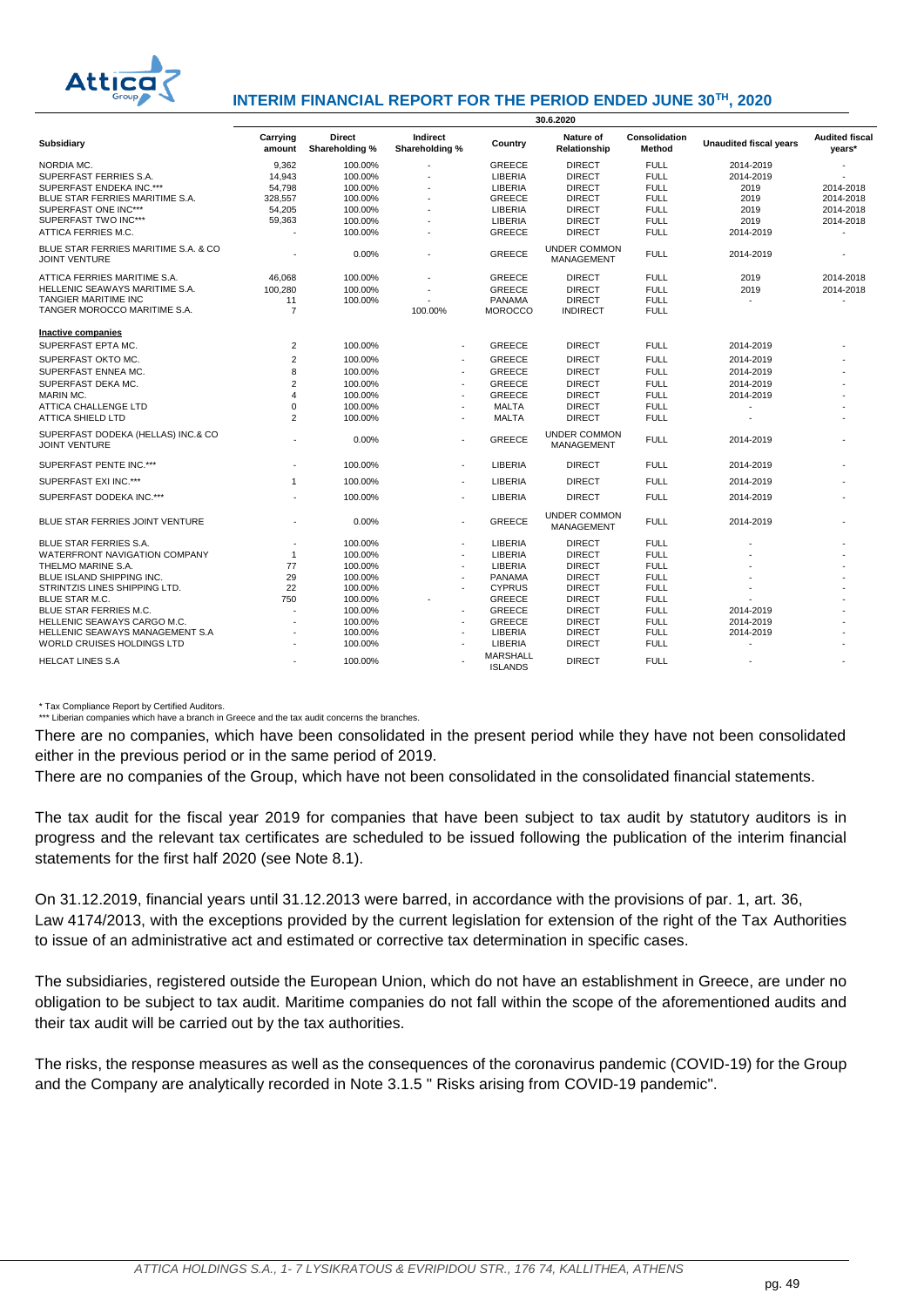

## <span id="page-50-0"></span>7.13. Investments in Associates and Joint Ventures

Through its subsidiary company Nordia M.C., Attica Group acquired 49% of the Moroccan company AFRICA MOROCCO LINKS ("AML") established in Tanger (Morocco). AML operates on Tangier Med (Morocco) - Algeciras (Spain) route. The above investment is considered as Joint Venture and is consolidated under the equity method in the financial statements of Attica Group. In the Group's results for the presented period and, specifically, the account "Share in net profit (loss) of companies accounted founder the equity method" includes the share of the results of AML, which is gain of Euro 326 thousand. On 30.6.2020 there was no need for impairment of the investment in AFRICA MOROCCO LINKS.

## <span id="page-50-1"></span>7.14. Trade and other receivables

Trade and other receivables present an increase compared to 31.12.2019 due to delays in collection related to COVID-19. The review, conducted by the Group on 30.06.2020 regarding collectability of receivables, indicted no need for impairment of its receivables.

## <span id="page-50-2"></span>7.15. Other current assets

Other current assets are presented almost at the same level as that recorded on 31.12.2019. As far as the Company is concerned, the change in other current assets is due to the decrease in receivables from affiliates.

#### <span id="page-50-3"></span>7.16. Derivatives

The Group is hedging part of the risk exposure related to changes in fuel price.

The risks, the measures that have been taken, and the consequences of the coronavirus pandemic (COVID-19) for the Group and the Company are analytically described in Note 3.1.5. " Risks arising from COVID-19 pandemic ".

The Group's policy with respect to hedging the risk of cash flows from the change in marine fuel price is to cover up to 80% of the projected fuel needs in use through hedging instruments. In the first half of 2020, the Group's hedging contracts covered 80% of fuel needs in the aforementioned fiscal year.

There is a direct economic relationship between the hedged item and the hedging instrument as the terms of the hedging contracts are linked to the anticipated future marine fuel markets.

The Group has set a ratio of 1:1 as a hedge ratio for the relationship between the hedging instrument (contracts) and the hedged item (oil).

Ineffectiveness in hedging may result from (a) differences that may arise in the time difference between the cash flows of the hedging instrument and the hedged item, and (b) contingent change in the hedging ratio of the hedging relationship resulting from the amount of the hedged item, which the Group actually hedges, and the amount of hedging instrument that the Group actually uses to offset this amount of the hedging item.

The effect of hedging instruments on the Statement of Financial Position as at 30.06.2020 is as follows: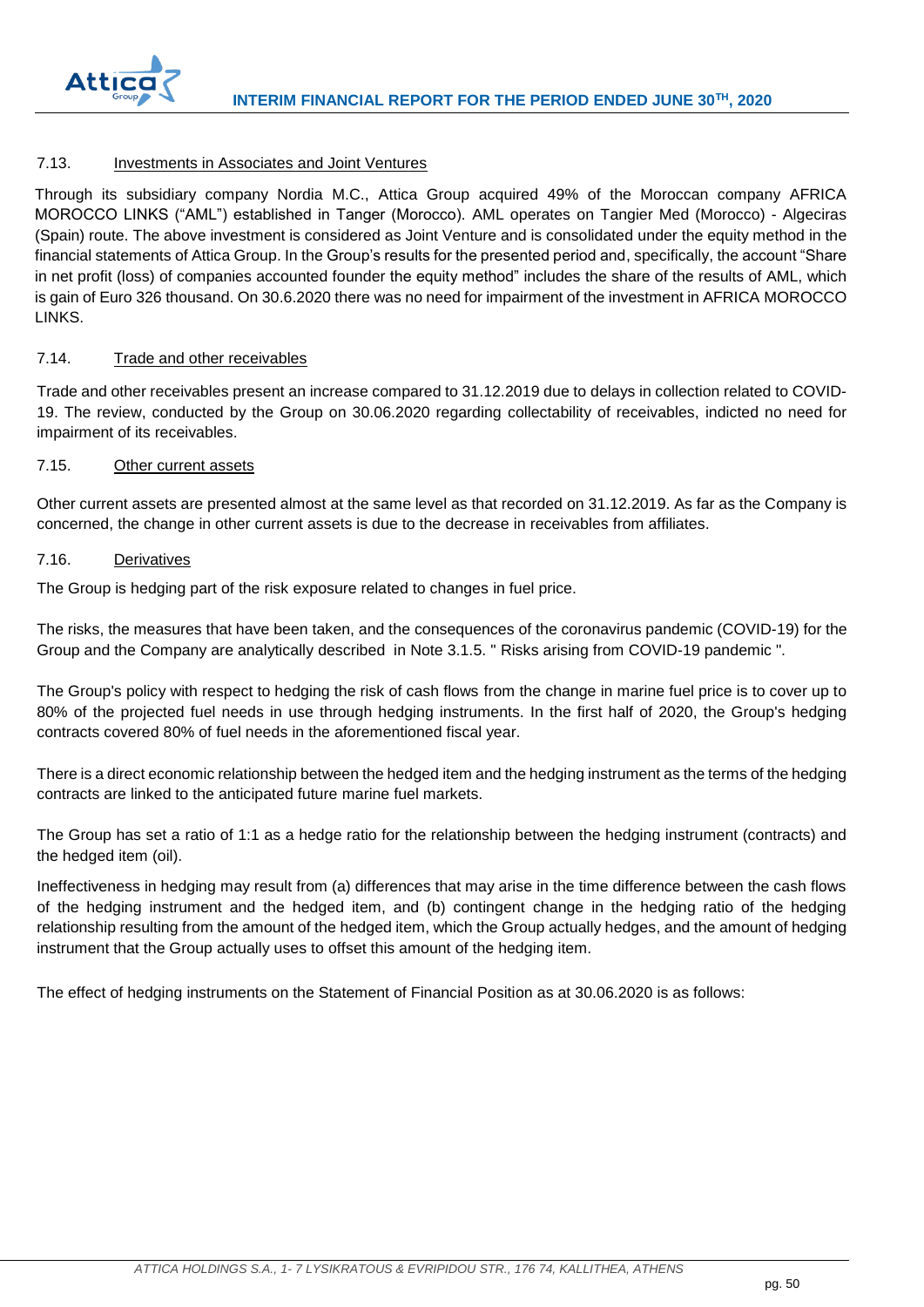

## **INTERIM FINANCIAL REPORT FOR THE PERIOD ENDED JUNE 30TH, 2020**

| 30.6.2020              | Nominal | Change in Fair | Presentation on the Statement of             | Change in used fair value to |
|------------------------|---------|----------------|----------------------------------------------|------------------------------|
|                        | amount  | Value          | <b>Financial Position</b>                    | measure the effectiveness    |
| Fuel hedging contracts | 64.043  |                | -17,369 Short term liabilities / Derivatives | $-17,369$                    |
| 31.12.2019             | Nominal | Change in Fair | Presentation on the Statement of             | Change in used fair value to |
|                        | amount  | Value          | <b>Financial Position</b>                    | measure the effectiveness    |
| Fuel hedging contracts | 37,130  |                | 2,687 Short term liabilities / Derivatives   | 2,687                        |

In 2020 no case of inefficiency occurred related to hedging contracts.

The effect of the hedging instruments on the Statement of Comprehensive Income as at 30.06.2020 relates to a change in fair value recognized in other comprehensive income amounting to Euro 17,369 thousand and reclassification from other comprehensive income to profit of Euro 1,089 thousand.

The amounts included in the Income Statement are separately presented in other financial results.

There were no cases of hedging future purchases that were not actually realized.

As at 30.06.2020, the Group holds the following open positions in cash flow risk hedging contracts.

The nominal amount of the aforementioned hedging contracts as at 30.06.2020 amounts to Euro 64,043 thousand.

| 30.6.2020                                 | 1 - 6 months | $6 - 12$ months | >1 year                  | Total  |
|-------------------------------------------|--------------|-----------------|--------------------------|--------|
| <b>Open Fuel Compensation Contracts</b>   |              |                 |                          |        |
| Metric tonnes (in thousand)               | 115.26       | 31.5            | 35.1                     | 181.8  |
| Nominal amount (amounts in Euro thousand) | 41,410       | 8,058           | 14.575                   | 64,043 |
| 31.12.2019                                | 1 - 6 months | $6 - 12$ months | >1 year                  | Total  |
| <b>Open Fuel Compensation Contracts</b>   |              |                 |                          |        |
| Metric tonnes (in thousand)               | 76.75        | 78.9            |                          | 155.7  |
| Nominal amount (amounts in Euro thousand) | 12.766       | 24.364          | $\overline{\phantom{a}}$ | 37.130 |

## <span id="page-51-0"></span>7.17. Cash and cash equivalents

Cash and cash equivalents present a decrease compared to 31.12.2019 mainly due to investments in scrubbers regarding BLUE STAR PATMOS and SUPERFAST XI amounting to Euro 11,451 thousand. Furthermore, the Group paid an amount of Euro 2,838 thousand for repayment of the installments of its long-term loans and Euro 0.9 million for finance leases.

As far as the parent company is concerned, the decrease is due to the capital increases in by 100% subsidiaries of the Group in order to reinforce their working capital and install scrubbers on the Group's vessels in accordance with the terms of the approved Common Bond Loan.

## <span id="page-51-1"></span>7.18. Share capital – Reserves

The share capital amounts to Euro 64,742 thousand and is divided into 215,805,843 common registered voting shares with a nominal value of Euro 0.30 each.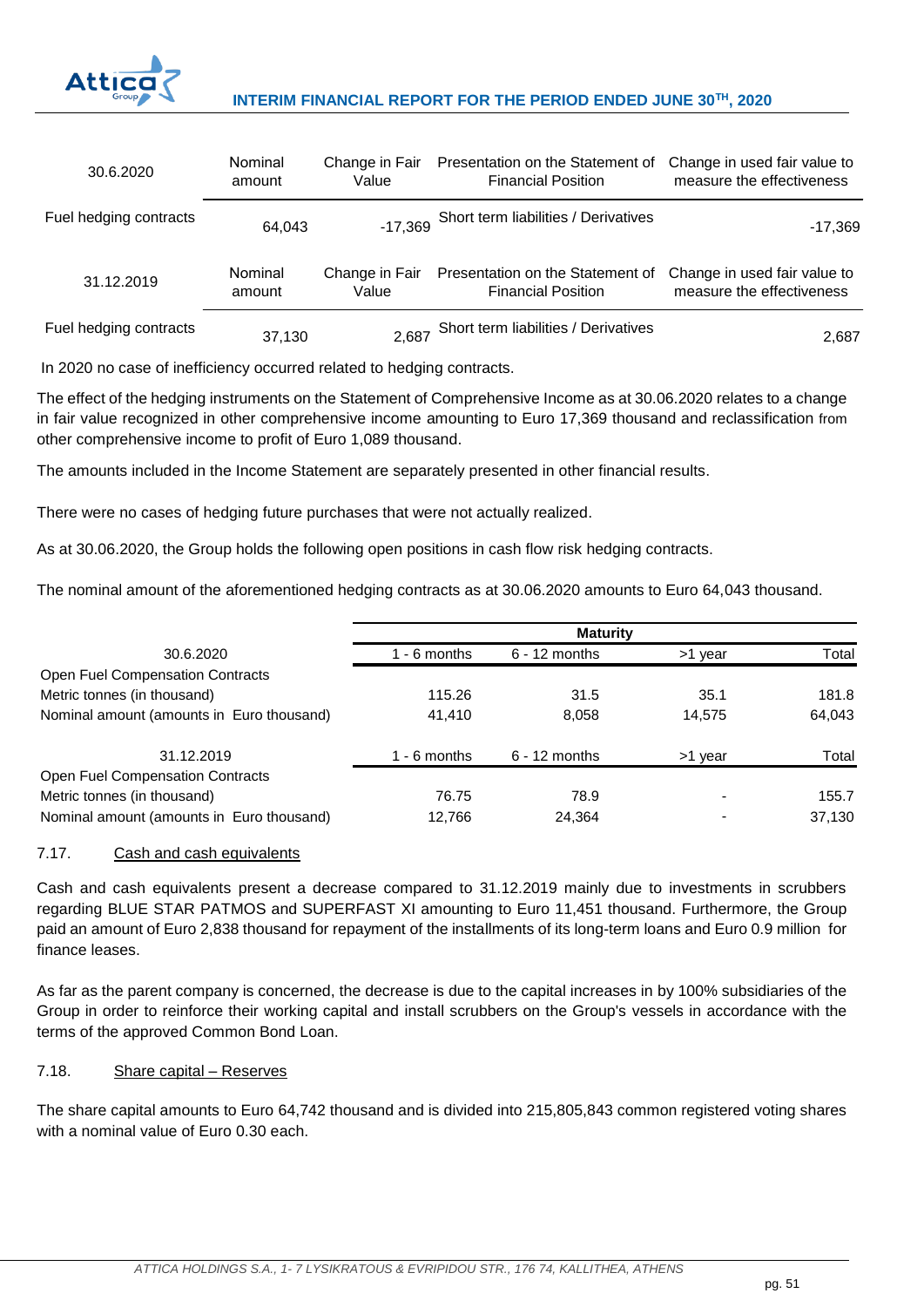

# **Atticary** INTERIM FINANCIAL REPORT FOR THE PERIOD ENDED JUNE 30<sup>TH</sup>, 2020

| <b>GROUP - COMPANY</b>                              | Number of<br><b>Shares</b> | <b>Nominal</b><br>value | Value of<br>common<br>shares | <b>Share</b><br>premium |
|-----------------------------------------------------|----------------------------|-------------------------|------------------------------|-------------------------|
| <b>Balance as of 1.1.2019</b>                       | 215,803,843                | 0.30                    | 64,742                       | 316,743                 |
| Share issue                                         |                            |                         |                              |                         |
| - Common                                            |                            |                         |                              |                         |
| Other changes                                       |                            |                         |                              |                         |
| Balance as of 31.12.2019<br>Share issue<br>- Common | 215,803,843                | 0.30                    | 64,742                       | 316,743                 |
| Other changes                                       |                            |                         |                              |                         |
| <b>Balance as of 30.6.2020</b>                      | 215,803,843                | 0.30                    | 64,742                       | 316,743                 |
|                                                     |                            |                         |                              |                         |

## <span id="page-52-0"></span>7.19. Long-term and short-term borrowings

Borrowings analysis:

|                                                         | <b>GROUP</b> |            |           | <b>COMPANY</b> |
|---------------------------------------------------------|--------------|------------|-----------|----------------|
| Long-term borrowings                                    | 30.6.2020    | 31.12.2019 | 30.6.2020 | 31.12.2019     |
| Obligations under finance lease                         | 7.779        | 8.599      | 210       | 226            |
| Secured loans                                           | 29.567       | 32.411     |           |                |
| <b>Bonds</b>                                            | 369,729      | 369,796    | 174,661   | 174,386        |
| Other loans                                             | 648          |            |           |                |
| Less: Long-term loans payable in next<br>financial year | $-12,179$    | $-19.064$  | -33       | $-32$          |
| <b>Total of long-term loans</b>                         | 395,544      | 391,742    | 174,838   | 174,580        |
| Short-term dept                                         | 30.6.2020    | 31.12.2019 | 30.6.2020 | 31.12.2019     |
| Obligations under finance lease                         | 1,621        | 1,586      | 33        | 32             |
| Secured loans                                           |              |            |           |                |
| More: Long-term loans payable in next<br>financial year | 10,558       | 17.478     |           |                |
| <b>Total of short-term loans</b>                        | 12,179       | 19,064     | 33        | 32             |

## **Amounts in Euro**

| Borrowings as of 30.6.2020      | <b>Within</b><br>1year | <b>Between 1</b><br>to 5 years | More than<br>five years | Total        |
|---------------------------------|------------------------|--------------------------------|-------------------------|--------------|
| Obligations under finance lease | 1,621                  | 5,930                          | 228                     | 7,779        |
| Secured loans                   | 5,710                  | 23,857                         |                         | 29,567       |
| <b>Bonds</b>                    | 4,848                  | 364,881                        |                         | 369,729      |
| Other loans                     |                        | 648                            |                         | 648          |
| <b>Borrowings</b>               | 12,179                 | 395,316                        | 228                     | 407,723      |
|                                 | <b>Within</b>          |                                |                         |              |
| Borrowings as of 31.12.2019     | 1year                  | Between 1<br>to 5 years        | More than<br>five years | <b>Total</b> |
| Obligations under finance lease | 1,586                  | 6,481                          | 492                     | 8,559        |
| Secured loans                   | 5,780                  | 26,631                         |                         | 32,411       |
| <b>Bonds</b>                    | 11,698                 | 358,098                        |                         | 369,796      |
| Other loans                     |                        |                                |                         |              |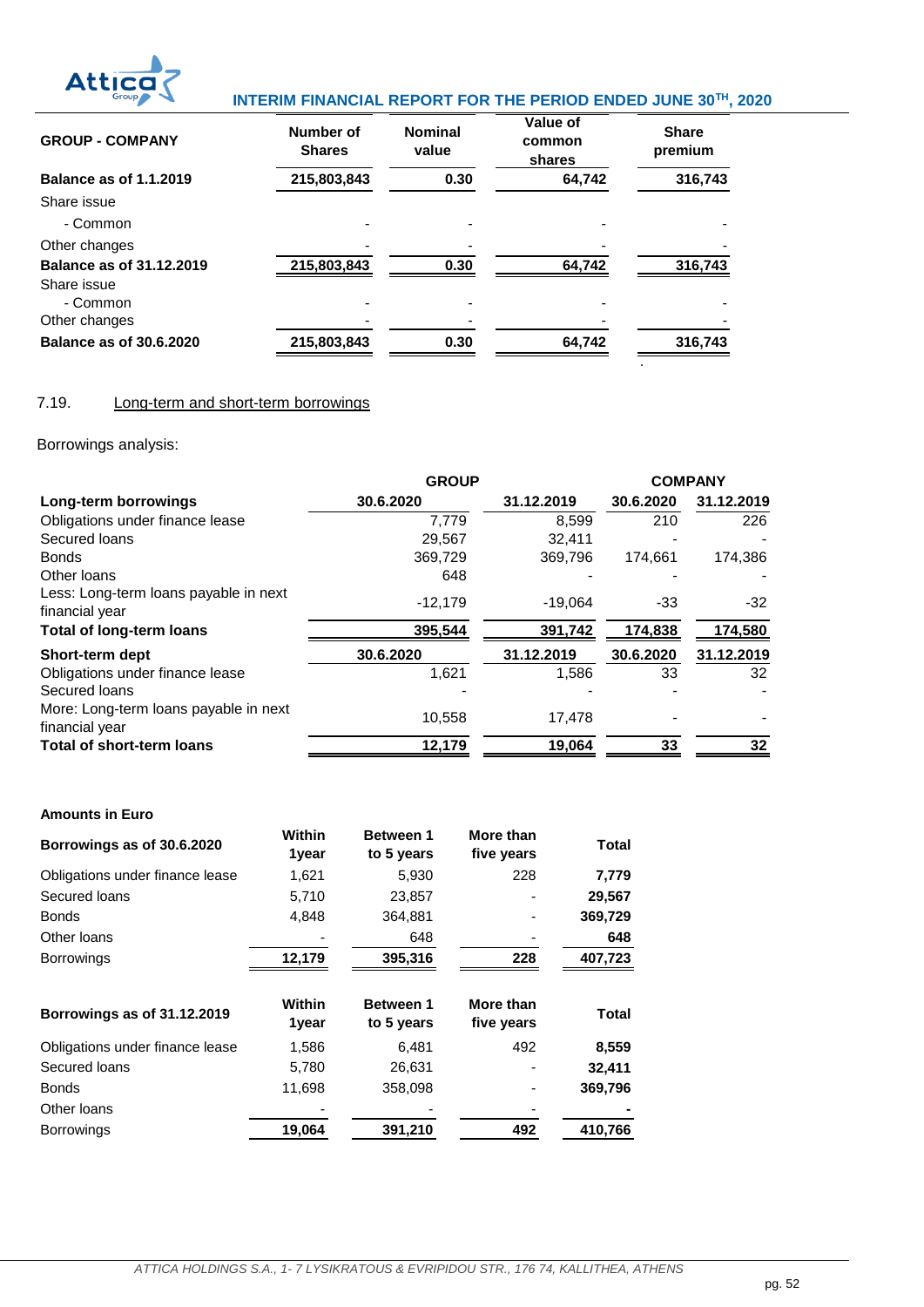

The average interest rate of the Group for the six-month period ended 30.6.2020 stood at 3.45% and 3.64% in the corresponding period of the previous period.

The common Bond Loan, issued by the parent company, is to be repaid in 2024.

Changes in the Groups' obligations which arise from financing activities are as follows:

|                                                                          | Long-term<br>borrowings | <b>Short-term</b><br>borrowings | Lease<br><b>liabilities</b> | <b>Total</b> |
|--------------------------------------------------------------------------|-------------------------|---------------------------------|-----------------------------|--------------|
| 31.12.2019                                                               | 384,729                 | 17,478                          | 8,559                       | 410,766      |
| <b>Cash Flows:</b>                                                       |                         |                                 |                             |              |
| Repayments                                                               |                         | $-2,838$                        | $-923$                      | $-3,761$     |
| Proceeds                                                                 | 700                     |                                 |                             | 700          |
| <b>Non-Cash Changes:</b>                                                 |                         |                                 |                             |              |
| Additions from new subsidiaries / Disposals<br>from sale of subsidiaries |                         |                                 |                             |              |
| Fair value changes                                                       | $-125$                  |                                 |                             | $-125$       |
| <b>Reclassifications</b>                                                 | 4,082                   | $-4,082$                        |                             | 0            |
| Other changes                                                            |                         |                                 | 143                         | 143          |
| 30.6.2020                                                                | 389,386                 | 10,558                          | 7,779                       | 407,723      |

There are no loan liabilities on 30.6.2020 related to the construction of new vessels. The Group's total borrowings at 30.6.2020 stood at Euro 407,723 thousand.

Other loans include repayable prepayment, received by the Group from the Greek State and presented at fair value.

## <span id="page-53-0"></span>7.20. Non-Current Provisions

Non-current provisions mainly include lawsuits regarding the compensation of seamen, used to be employed on the Group's vessels, as well as lawsuits against the company "HELLENIC SEAWAYS MARITIME S.A." for total claims of Euro 3.4 million pertaining to the alleged ownership of the tickets reservation platform used by the company in 2000 - 2001.

In the above case, the agreement is to pay all claims for all lawsuits based on the first lawsuit and close the case. The total amount that will be attributed stands at Euro 1,521 thousand. The Group made the corresponding provision in the previous year. The Group has settled the aforementioned obligation based on the agreement effective in July 2020.

## <span id="page-53-1"></span>7.21. Trade and other payables

The increase in the item "Trade and other payables" is mainly due to dry-docking of vessels as well as the extension of the settlement time of trade payables in the framework of the measures taken by the Company's management in order to address the effects of the COVID-19 pandemic.

## <span id="page-53-2"></span>7.22. Other current liabilities

The increase in the item "Other current liabilities" is due to "Deferred Income" which refers to passenger tickets issued until 30.6.2020 but not yet traveled as well as postponement of payments of tax and insurance liabilities in the context of the support measures of the Greek State taken in order to address the effects of the COVID-19 pandemic.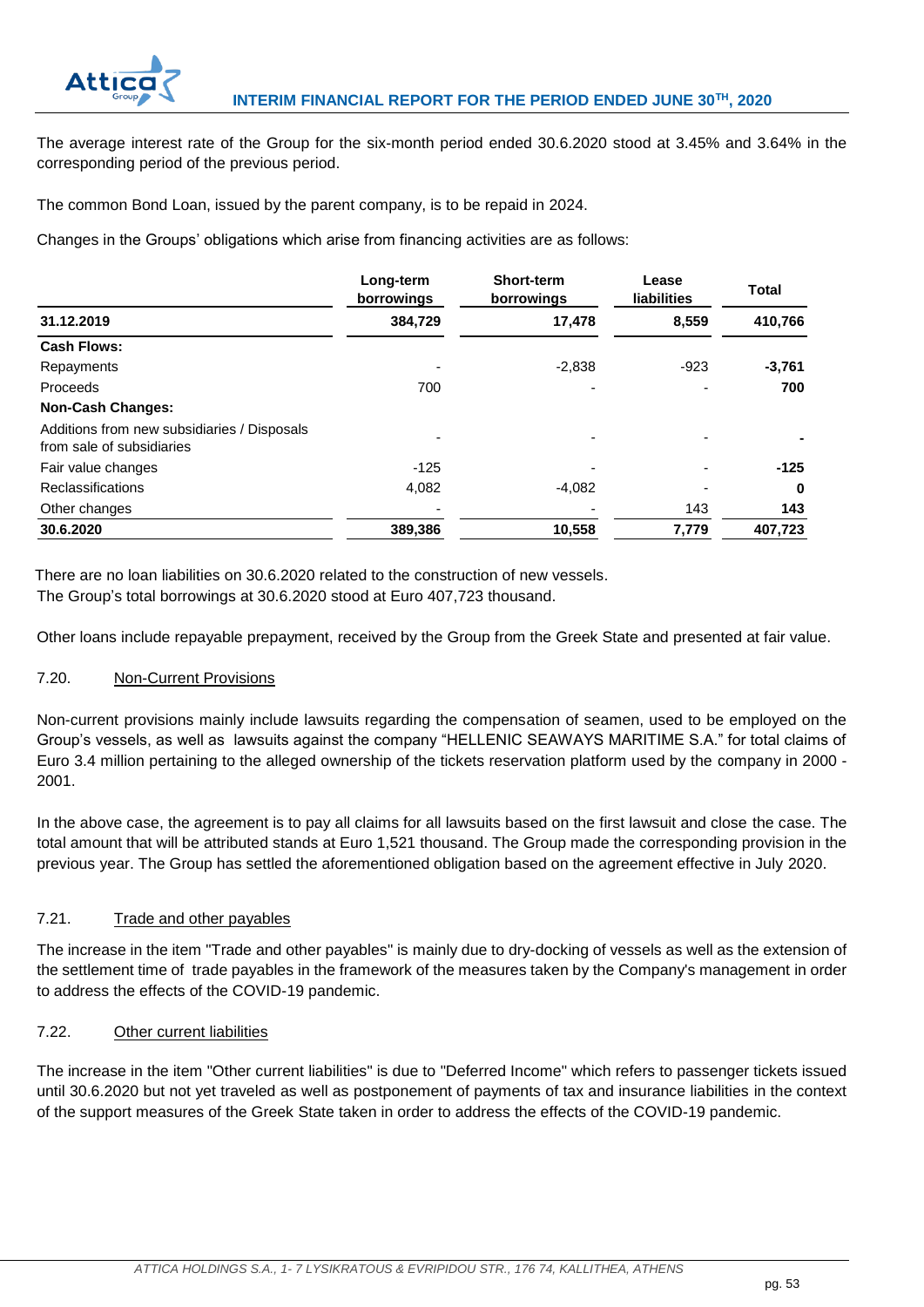

## <span id="page-54-0"></span>**8. Other information**

## <span id="page-54-1"></span>8.1. Unaudited fiscal years

The parent company has been audited by tax authorities until the fiscal year 2008. For the fiscal years 2011-2018, the parent company was audited by the statutory Auditors and received Unqualified Conclusion Tax Compliance Certificate.

The unaudited fiscal years for the subsidiaries of the Group are presented in the table in Note 7.12 "Investments in subsidiaries".

The subsidiaries of ATTICA HOLDINGS S.A. have made a tax provision of Euro 148 thousand for the unaudited fiscal years.

The parent company has made a tax provision of Euro 20 thousand.

The subsidiaries, registered outside the European Union, which do not have an establishment in Greece, there is no obligation for tax audit.

## Tax Compliance Report

Starting from 2011, the Group's companies, domiciled in Greece, have been audited by statuary auditors and received unqualified conclusions tax certificates until the fiscal year ended 2018. The tax certificates for 2019 will be issued until October 2020.

For the fiscal years 2011 until 2018, the Company (and the Group's companies, based in Greece) were submitted to a special tax audit conducted by Certified Public Accountants, in addition to the financial management audit, in order to assure the company's compliance with article 82 of law 2238/1994 and article 65A of law 4174/2013 and received Unqualified Opinion Tax Compliance Report. It should be noted that according to circular POL1006/2016, the companies subjected to the above special tax audit are not excluded from the statutory tax audit of the tax authorities. The company's management estimates that, in case of statutory tax audits, there will be no additional tax differences significantly affecting the financial statements.

For fiscal year 2019, the tax audit is in progress and is not expected to significantly affect the tax liabilities incorporated in the Financial Statements. According to the relevant recent law, the audit and issuance of tax certificates are also valid for the fiscal years starting from 2016 onwards on an optional basis.

In respect of Attica Group companies, domiciled outside European Union, that have no branches in Greece, there is no obligation for taxation audit. Shipping Companies are not subject to the aforementioned tax audit and their tax audit is conducted by the tax authorities.

#### <span id="page-54-2"></span>8.2. Contingent assets and liabilities

a) Liens and Encumbrances

Τhe vessels owned by the Group have been mortgaged as security of secured loans for an amount of Euro 645,678 thousand.

## b) Contingent liabilities

There are no contingent liabilities arising from pending litigations or arbitrations involving the Group that could materially affect its financial position apart from the following:

Three lawsuits have been filed against the company "HELLENIC SEAWAYS MARITIME S.A." for a total claim of Euro 3.4mln pertaining to the alleged ownership of the tickets reservation platform used by the company in 2000-2001. In 2015, the Piraeus Court of Appeal upheld the decision made by the First Instance Court of Piraeus regarding the first lawsuit, according to which the company would have to pay to claimants the amount of Euro 1.3mln plus interest.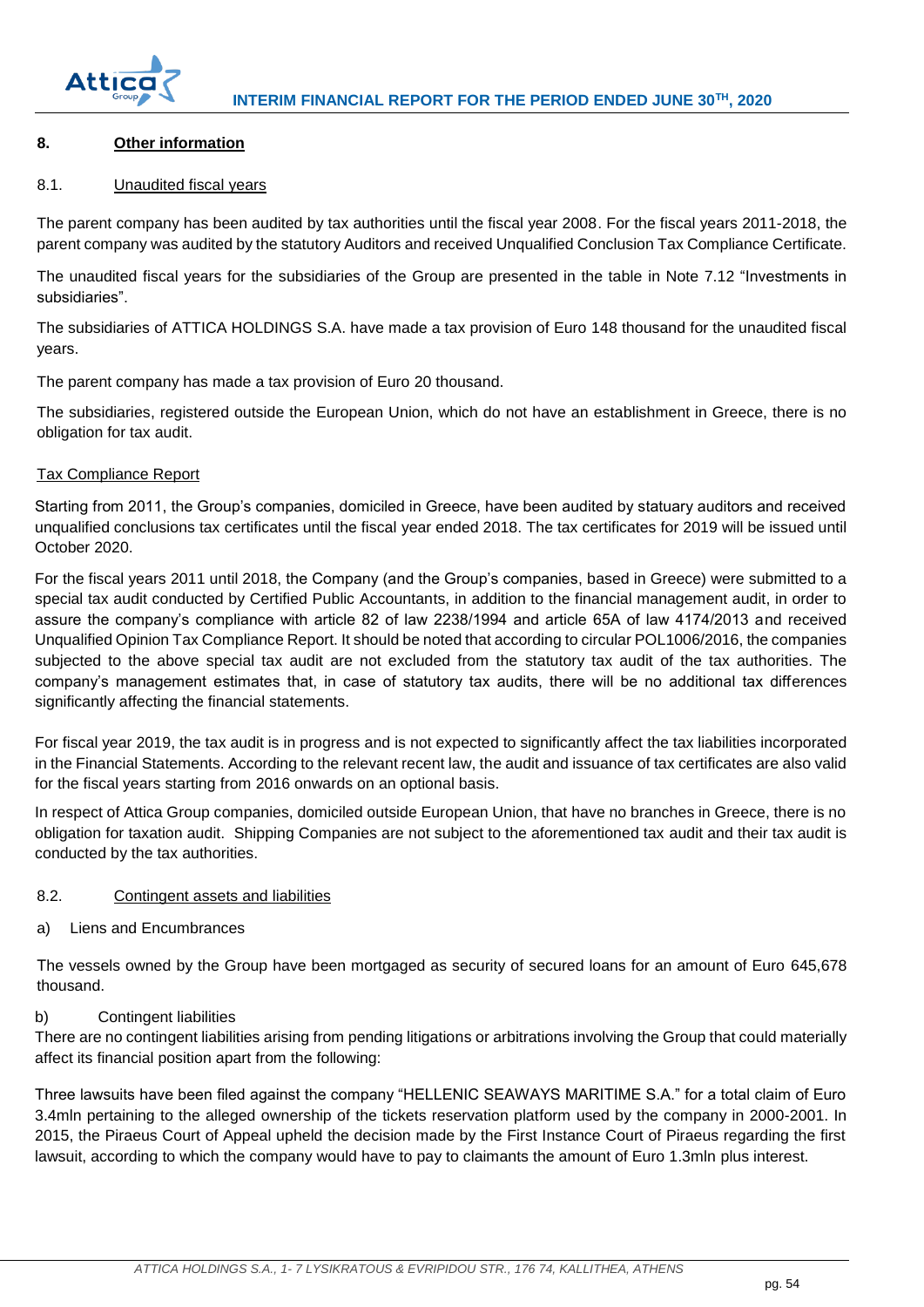

A further appeal was filed to the Supreme Court, which accepted the appeal and ordered the case to be re-examined at the same court of appeal. Hearing has been scheduled for 21.2.2019. According to the Management's estimates made based on the legal assessment, the company will ultimately prevail for the reasons stated in its application.

Regarding the second lawsuit claiming compensation of up to Euro 0.5mln plus interest, the Court of Piraeus postponed the case until 5.12.2019 and until the issue of the final decision on the first Appeal.

Regarding the third lawsuit against Hellenic Seaways Maritime S.A. for the claim of Euro 1.6mln plus interest, it has never been appealed and is beyond deadline limitation and, thus, no longer applicable in accordance with the Piraeus Court Appeal decision 908/2005.

In the above case, the agreement is to pay all claims for all lawsuits based on the first lawsuit and close the case. The total amount that will be attributed is Euro 1,521 thousand. The Group has made the corresponding provision, charged to the results of the fiscal year.

a) Unaudited years

See Note 7.12. "Investments in subsidiaries".

## b) Granted guarantees

Letters of guarantee which have been provided to secure liabilities of the Group and the Company and were effective on 30.6.2020 and on 31.12.2019 are as follows:

|                                                     | 30.6.2020 | 31.12.2019 |
|-----------------------------------------------------|-----------|------------|
| <b>Guarantees</b>                                   |           |            |
| Performance letters of guarantee                    | 2.043     | 1,220      |
| Guarantees for the repayment of trade liabilities   | 578       | 578        |
| Guarantees for the participation in various tenders | 828       | 942        |
| Other guarantees                                    | 783       | 739        |
| <b>Total guarantees</b>                             | 4,232     | 3,479      |

The parent company has guaranteed to lending banks the repayment of loans of the Group's vessels amounting to Euro 296,739 thousand.

## <span id="page-55-0"></span>**9. Significant events**

The risks, the response measures, as well as, the consequences of the COVID-19 pandemic for the Group and the Company are analytically recorded in Note 3.1.5 " Risks arising from COVID-19 pandemic".

#### <span id="page-55-1"></span>**10. Events after the Balance Sheet date**

The Regular General Meeting (RGM) held on 27.8.2020, among other issues, elected a new Board of Directors, given the end of term of office of the previous Board of Directors. At its meeting, held on the same day, the Board of Directors was composed as a body. The composition of the Board of Directors and the capacity of every member are as follows: Kyriakos D. Magiras, President, Executive Member - Michael G. Sakellis, Vice President, Non-Executive Member - Spyridon Ch. Paschalis, CEO, Executive Member, Panagiotis K. Throuvalas, Non-Executive Member - Georgios E. Efstratiadis, Non-Executive Member - Loukas K. Papazoglou, Independent Non-Executive Member - Efstratios G.- I. Hatzigiannis, Independent Non-Executive Member. The term of office of the Board of Directors is that of three years.

The parent company signed a loan agreement with a bank for an amount of Euro 20 million to facilitate further improvement of the Group's liquidity. In addition, group companies signed factoring agreements of Euro 15 mln.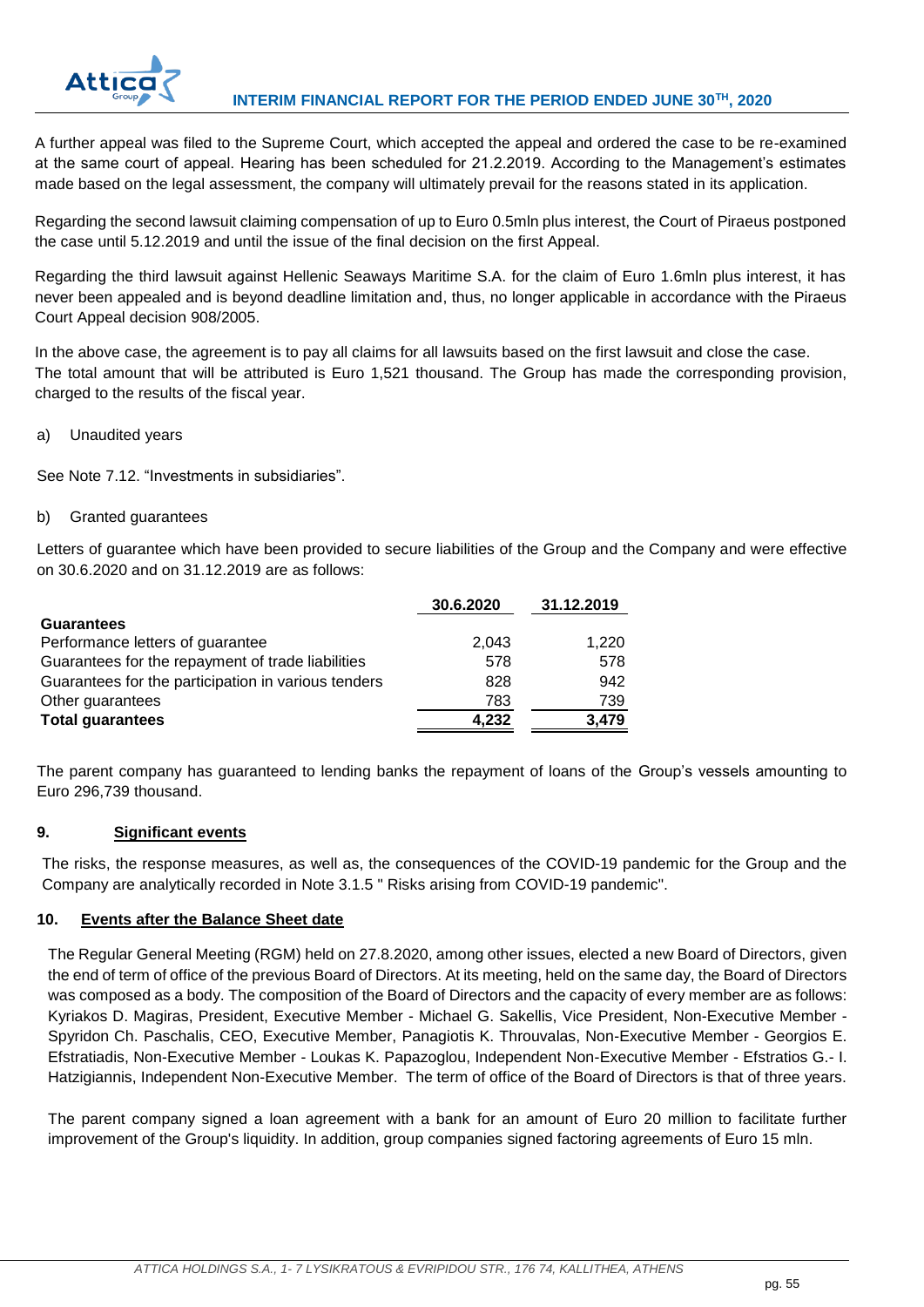

On 7.7.2020 and 28.7.2020, installation of scrubbers on BLUE STAR PATMOS and SUPERFAST XI was completed and the relevant certification was issued by the authorized monitoring Vessel Classification Society.

Kallithea 30 September, 2020

CHAIRMAN CHIEF EXECUTIVE **FINANCIAL** OF THE B.O.D. CONTROLL CONTROLLER THE B.O.D. CONTROLLER SERVICE RELATIONS OF THE B.O.D.

KYRIAKOS D. MAGIRAS SPIROS CH.PASCHALIS NIKOLAOS G.TAPIRIS I.D. No:ΑΚ109642 I.D. No:ΑΒ215327 I.D. No: AΝ604444 LICENSE No 32210-CLASS A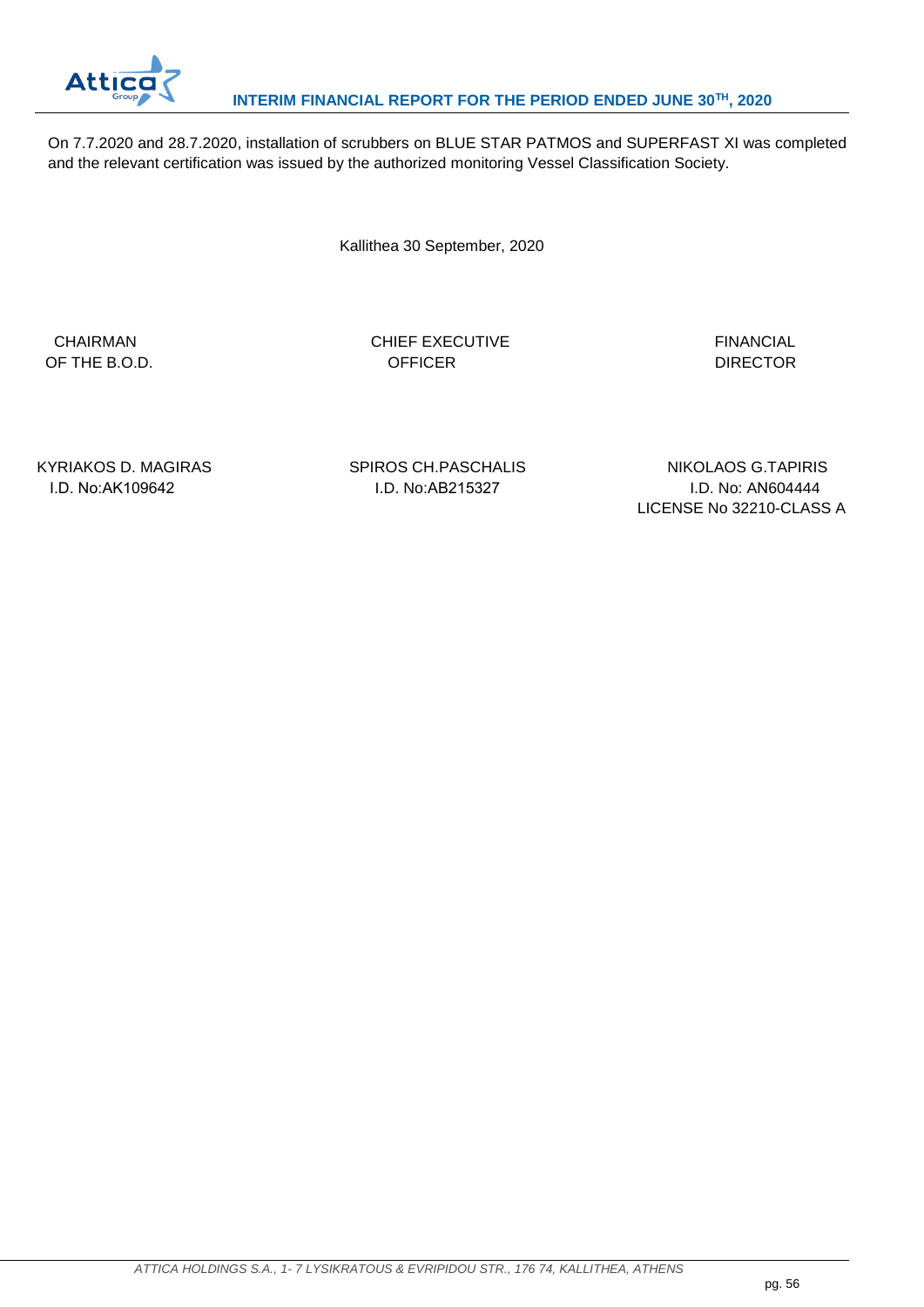

## <span id="page-57-0"></span>**Report on Appropriation of Funds from the issuance of Common Bond Loan Euro 175,000,000 for the period 16.07.2019 – 30.6.2020**

Under the provisions of par. 4.1.2 of the Athens Exchange (hereinafter "Athex") Regulation, the decision, No. 25/17.07.2008, of the BoD of the Athex and the decision, No. 8/754/14.04.2016, of the BoD of the Hellenic Capital Market Commission (hereinafter "HCMC"), it was disclosed that a capital of Euro one hundred and seventy-five million (Euro 175,000,000) was raised from the issuance of a common bond loan of Euro one hundred and seventyfive million (Euro 175,000,000), of a term of five (5) years, divided into 175,000 dematerialized, common, bearer bonds with a nominal value of Euro 1,000 each, carried out according to the decision of the Board of Directors of Attica Holdings S.A., dated 08.07.2019 and the decision approving the content of the Prospectus of HCMC dated 16.07.2019. The issuance costs came up to Euro 3,367 thousand, which reduced the overall raised capital.

The issuance of the Common Bond Loan was fully covered and the payment of the raised capital was certified by the Company's Board of Directors on 26.07.2019.

Furthermore, the issued 175,000 dematerialized, common, bearer bonds were listed to be traded in the fixedincome securities of the regulated market of the Athens Exchange on 29.07.2019.

According to the commitments set out in the relevant Prospectus approved by the Hellenic Capital Market Commission and the decision, dated 08.07.2019, of the Company's BoD, it is disclosed that the raised capital of Euro one hundred and seventy-five million (Euro 175,000,000), minus an amount of Euro three million three hundred and sixty-seven thousand (Euro 3,367 thousand), relating to the issuance costs, was allocated on 30.6.2020 as follows:

|                                               |         |         |         |                   | <b>Funds</b> | <b>Funds</b>      | <b>Funds</b> | <b>Unallocated</b> |
|-----------------------------------------------|---------|---------|---------|-------------------|--------------|-------------------|--------------|--------------------|
|                                               | Rate of | Total   | Issuina | <b>Net Amount</b> | allocated to | allocated from    | allocated to | funds              |
| <b>USE OF RAISED CAPITAL</b>                  | use     | funds   | costs   | for allocation    | 31.12.2019   | 1.1. to 30.6.2020 | 30.6.2020    | 30.6.2020          |
| Repayment of existing, secured collateralised |         |         |         |                   |              |                   |              |                    |
| <b>Iloan</b>                                  | 57%     | 99,058  |         | 99.058            | $-99.058$    |                   | $-99.058$    |                    |
| Scrubbers' installation                       | 15%     | 25.942  |         | 25.942            | $-2.435$     | $-11.451$         | $-13.886$    | 12,056             |
| Subsidiaries' working capital through share   |         |         |         |                   |              |                   |              |                    |
| capital increase                              |         |         |         |                   |              |                   |              |                    |
| Working capital of the parent company         | 29%     | 50,000  | 3.367   | 46.633            | $-13.805$    | $-28.424$         | $-42.229$    | 4.404              |
| Partial repayment of the existing, secured    |         |         |         |                   |              |                   |              |                    |
| collateralised loan of subsidiaries           |         |         |         |                   |              |                   |              |                    |
| <b>TOTAL</b>                                  | 100%    | 175,000 | 3.367   | 171.633           | $-115.298$   | $-39.876$         | $-155.174$   | 16,459             |

An amount of Euro 99,058 thousand shown in the column "Funds allocated to 30.06.2020" for the use of "Repayment of existing, secured collateralised loan" was made available in accordance with the procedures set out in paragraph 4.1.2 of the Prospectus issued by the Company on 16.07.2019.

An amount of Euro 2,435 thousand shown in the column "Funds allocated to 30.6.2020" for the use of "Scrubbers installation" was made available in accordance with the procedures set out in paragraph 4.1.2 of the Prospectus issued by the Company on 16.07.2019.

From the amount of Euro 42,229 thousand shown in the table of funds raised in the "Funds allocated column to 30.6.2020", the amount of Euro 7,726 thousand was used to repay part of an existing, secured loan of by 100% subsidiary of Hellenic Seaways and the remaining amount of Euro 34.503 thousand was used for the working capital of subsidiaries. The amount was made available to the subsidiaries through an Increase in Share Capital in accordance with paragraph 4.1.2 of the Prospectus issued by the Company on 16.07.2019.

The remaining funds amounting to Euro 16,459 thousand as at 30.6.2020 were placed in sight deposit accounts of the Group. As far as the Company is concerned, an amount of Euro 8,032 thousand was placed in sight deposit accounts in Eurobank. An amount of 8,427 was placed in banks sight deposit accounts of the 100% subsidiaries BLUE STAR FERRIES S.A., HELLENIC SEAWAYS M.S.A., SUPERFAST ENDEKA INC and SUPERFAST TWO INC. through share capital increases in accordance with the provisions of the approved prospectus.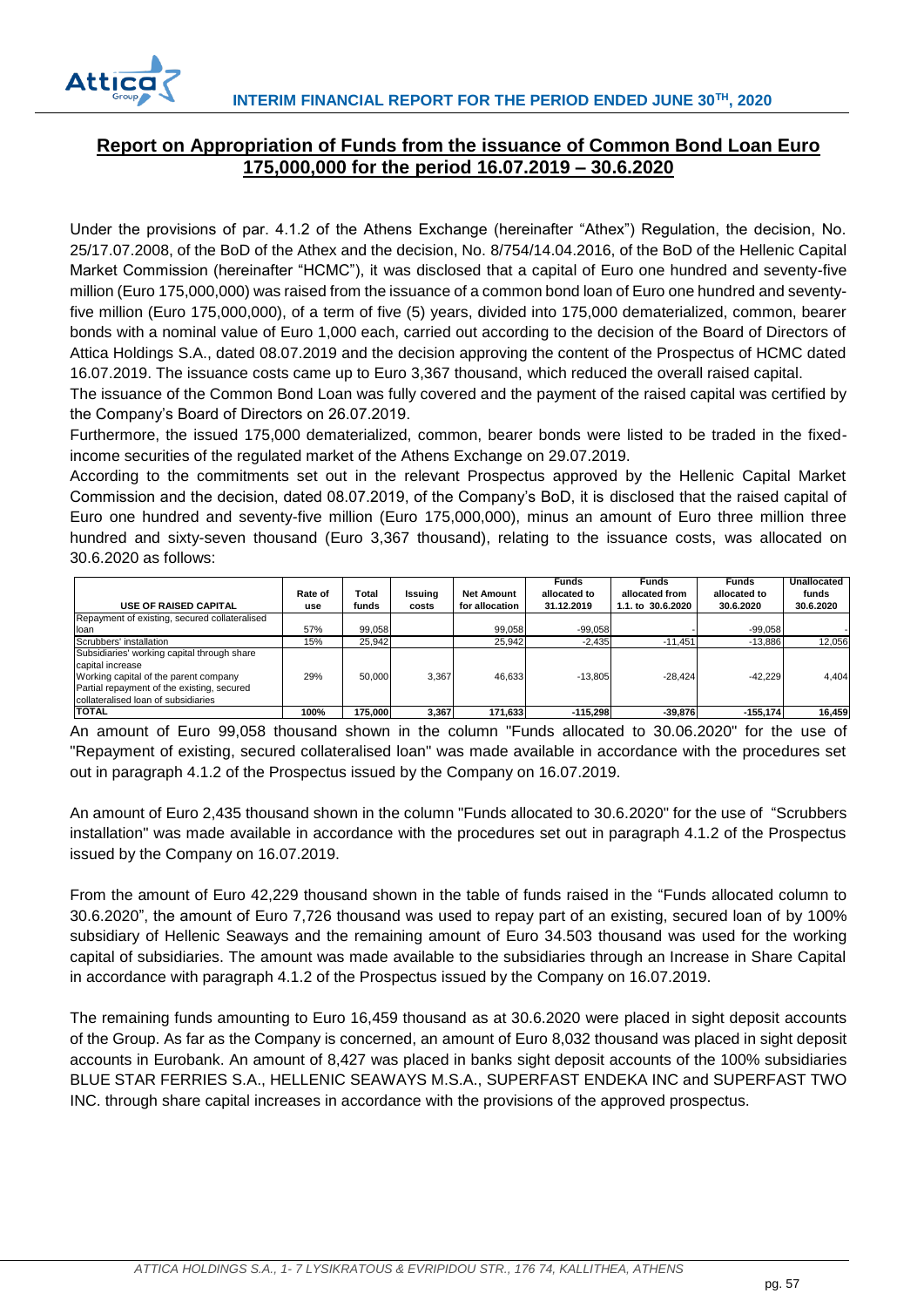

On 26.7.2020 payments of Euro 4.4mln for meeting the working capital needs were completed, in accordance with the provisions of the approved prospectus. The availability for the purchase and installation of specialized equipment (scrubbers) is expected to be completed by 30.6.2021 according to the provisions of the approved prospectus.

Kallithea 30 September, 2020

CHAIRMAN CHIEF EXECUTIVE CHIEF EXECUTIVE FINANCIAL OF THE B.O.D. CONTROLL CONTROLLER CONTROLLER THE B.O.D.

KYRIAKOS D. MAGIRAS SPIROS CH.PASCHALIS NIKOLAOS G.TAPIRIS I.D. No:ΑΚ109642 I.D. No:ΑΒ215327 I.D. No: AΝ604444 LICENSE No 32210-CLASS A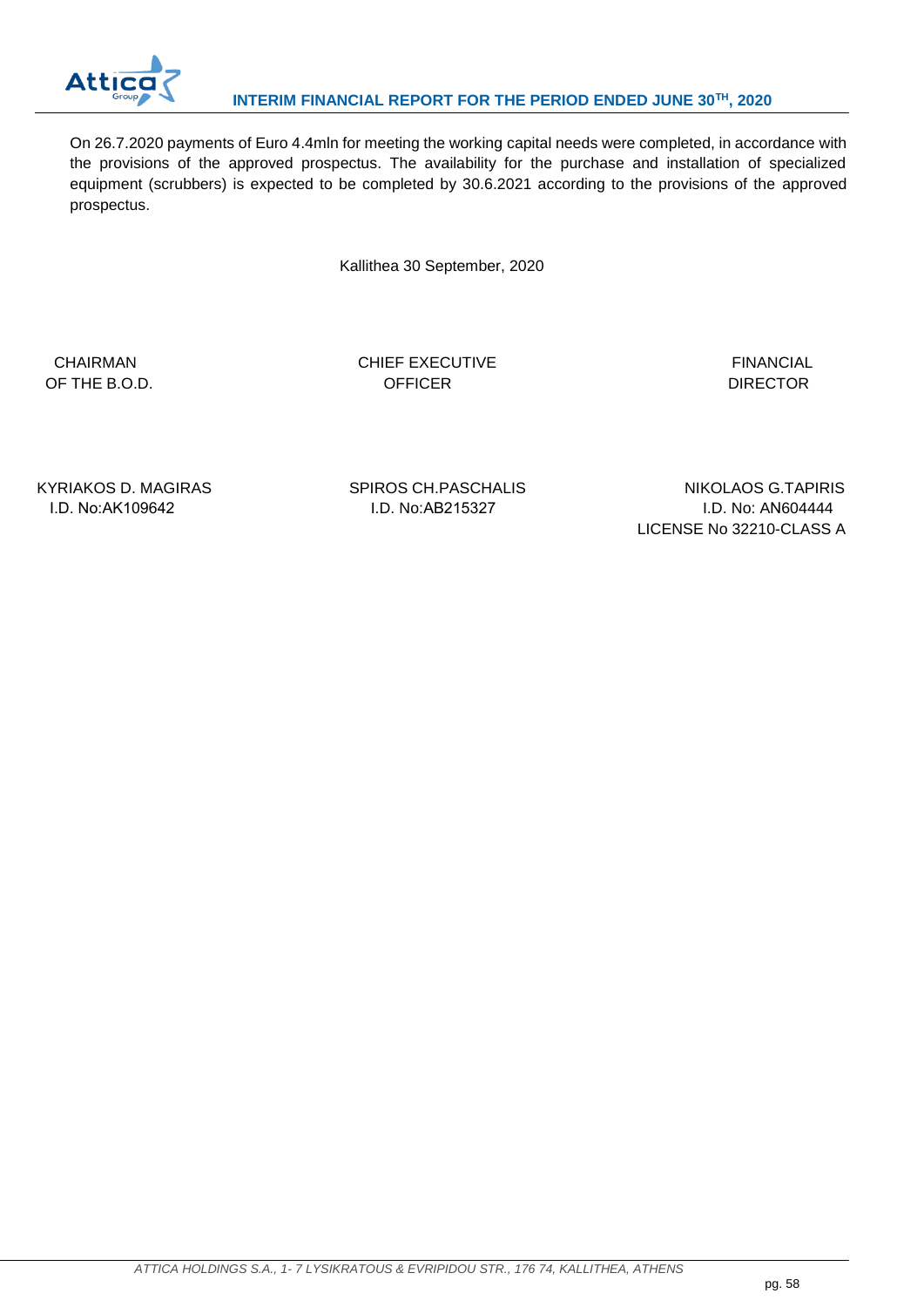

## <span id="page-59-0"></span>**Report on Actual Findings of Agreed upon Procedures on "Report on Appropriation of Funds from the issuance of Common Bond Loan for the period 16.07.2019 – 30.6.2020"**

To the Board of Directors of the company Attica Holdings SA

In compliance with the Engagement Letter we received from the Board of Directors of Attica Holdings SA (the Company), we have conducted the below agreed upon procedures regarding the "Report on the Appropriation of Funds from the issuance of Common Bond Loan Euro 175.000.000 for the period 16.07.2019-30.06.2020" (the Report) in 2020.

The Company's management is responsible for the preparation of the aforementioned Report in compliance with the effective regulations of Athens Stock Exchange and the Hellenic Capital Market Commission as well as the provisions of the Prospectus issued as at July 16<sup>th</sup>, 2019.

We have performed our engagement according to the International Standard on Related Services 4400 "Engagements to Perform Agreed Upon Procedures Regarding Financial Information". Our responsibility is to perform the following agreed-upon procedures and disclose our findings to you.

## **Procedures**

The procedures we have performed can be summarized as follows:

- 1) We examined the content of the Report and its consistency with the provisions of the decision 8/754/14.04.2016 of the Hellenic Capital Markets Committee and the decision 25/17.07.2008 of the Athens Stock Exchange.
- 2) We examined the consistency of the content of the Report with the Prospectus issued by the Company on July 16, 2019.
- 3) We have compared the amounts referred as "Funds allocated to 31/12/2019 and " Funds allocated from 01.01.2020 to 30.06.2020" in the table "Use of Raised Capital" the Report with the corresponding amounts recognised in the books and data of the Company and its subsidiaries, from the date of raising the funds until 30 June 2020.
- 4) We have examined whether the amounts allocated in the columns 'Funds allocated to 31/12/2019 and and " Funds allocated from 01.01.2020 to 30.06.2020" from the issuance of a Common Bond Loan in the table "Use of Raised Capital" of the Report have been made available from the date of raising the funds until 30 June 2020 in accordance with their intended uses; based on the summaries of Item E.2b of the Prospectus, by sampling the supporting documents and the relevant accounting entries.

## **Findings**

The following issues have been established arising from the performance of the aforementioned procedures:

- 1) The content of the Report is consistent with the provisions of the decision 8/754/14.04.2016 of the Hellenic Capital Markets Committee and the decision 25/17.07.2008 of the Athens Stock Exchange.
- 2) The content of the Report is consistent with the Prospectus issued by the Company on July 16, 2019.
- 3) The amounts referred to as "Funds allocated to 31/12/2019" and " Funds allocated from 01.01.2020 to 30.06.2020" in the table "Use of Raised Capital" of the Report agree to the amounts recorded from the books and data of the Company and its subsidiaries, until 30 June 2020.
- 4) Βy examining a sample of the supporting documents supporting the relevant accounting entries, we confirm that the amount raised from the Common Bond Loan in the columns 'Funds allocated to 31/12/2019" and " Funds allocated from 01.01.2020 to 30.06.2020" in the table "Use of Raised Capital" of the Report have been used in accordance with their intended use, based on the summaries of Item E.2b of the Prospectus,.

Since the above procedures do not constitute either an audit or a review made in accordance with International Standards on Auditing or International Standards on Review Engagements, we do not express any further assurance apart from that reported above.